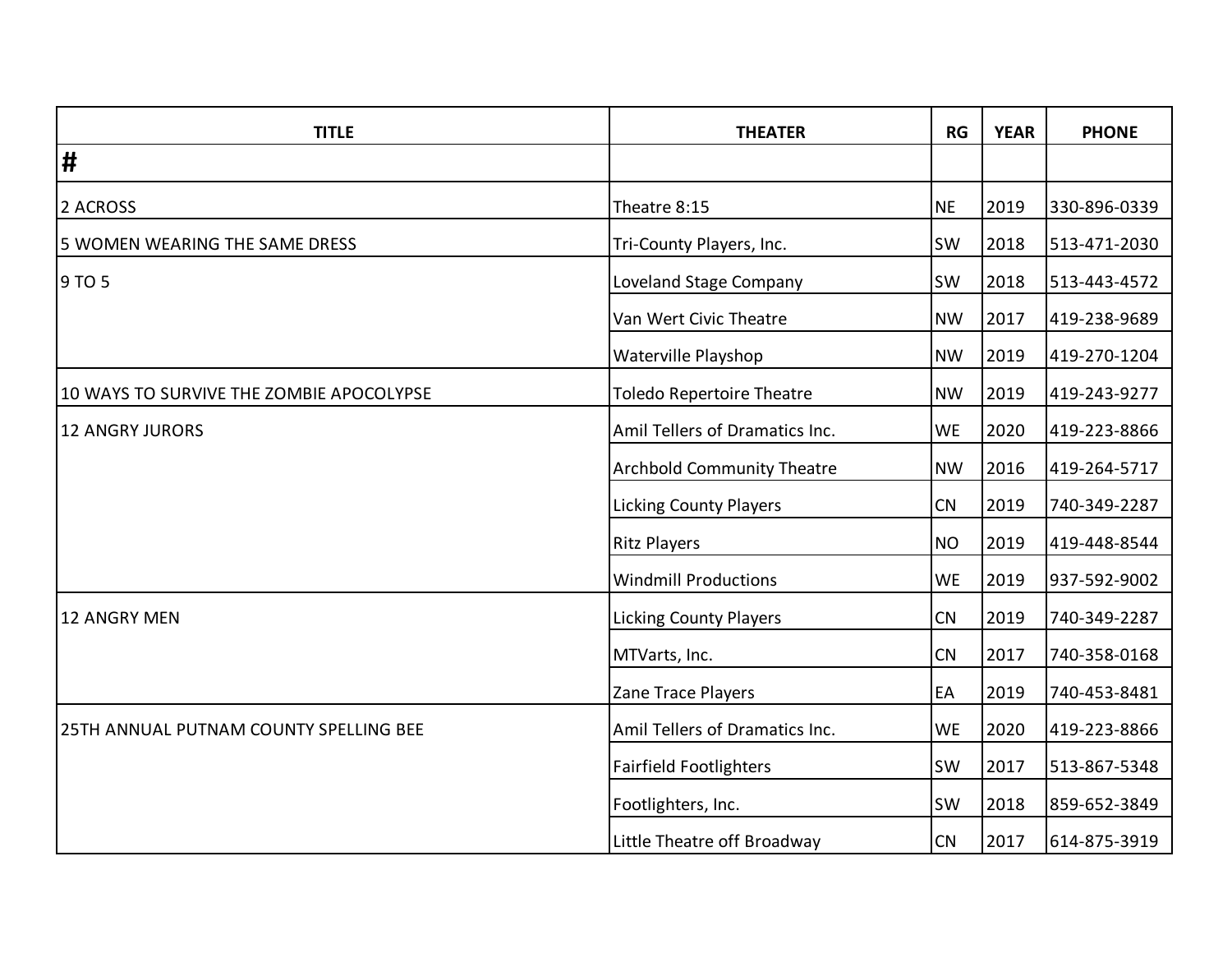| <b>TITLE</b>                           | <b>THEATER</b>                        | RG        | <b>YEAR</b> | <b>PHONE</b> |
|----------------------------------------|---------------------------------------|-----------|-------------|--------------|
| 25TH ANNUAL PUTNAM COUNTY SPELLING BEE | Maumee Valley Civic Theater           | <b>NW</b> | 2018        | 844-622-2787 |
|                                        | The Lancaster Playhouse               | CN        | 2020        | 740-974-6648 |
| 39 STEPS (THE)                         | <b>Milford Theatre Guilde</b>         | <b>SW</b> | 2017        | 513-575-9351 |
| 84, CHARING CROSS ROAD                 | <b>Brookville Community Theatre</b>   | <b>WE</b> | 2017        | 937-833-6790 |
| $\mathbf{A}$                           |                                       |           |             |              |
| ACT OF GOD (AN)                        | Actors Collaborative Toledo           | <b>NW</b> | 2018        | 419-205-0409 |
|                                        | Chagrin Valley Little Theatre         | <b>NE</b> | 2019        | 440-247-8955 |
| <b>ACT OF IMAGINATION (AN)</b>         | <b>Licking County Players</b>         | CN        | 2019        | 740-349-2287 |
| <b>ADDAMS FAMILY (THE)</b>             | <b>Acting Up</b>                      | <b>SW</b> | 2016        | 513-331-9150 |
|                                        | <b>Aurora Community Theatre</b>       | <b>NE</b> | 2018        | 330-562-1818 |
|                                        | <b>Greater Hamilton Civic Theatre</b> | <b>SW</b> | 2016        | 513-737-7529 |
|                                        | Maumee Valley Civic Theater           | <b>NW</b> | 2019        | 844-622-2787 |
|                                        | MTVarts, Inc.                         | CN        | 2018        | 740-358-0168 |
|                                        | Trumbull New Theatre, Inc.            | <b>NE</b> | 2019        | 330-652-1103 |
|                                        | Van Wert Civic Theatre                | <b>NW</b> | 2017        | 419-238-9689 |
| ADVENTURES OF DR. DOOLITTLE (THE)      | Medina County Show Biz Company        | <b>NE</b> | 2019        | 330-722-5776 |
| ADVENTURES OF SHERWOOD FOREST (YOUTH)  | <b>Milford Theatre Guilde</b>         | <b>SW</b> | 2016        | 513-575-9351 |
| <b>AIDA</b>                            | <b>Worthington Community Theatre</b>  | CN        | 2018        |              |
| <b>AIN'T MISBEHAVIN'</b>               | Dayton Playhouse, Inc.                | <b>WE</b> | 2019        | 937-424-8477 |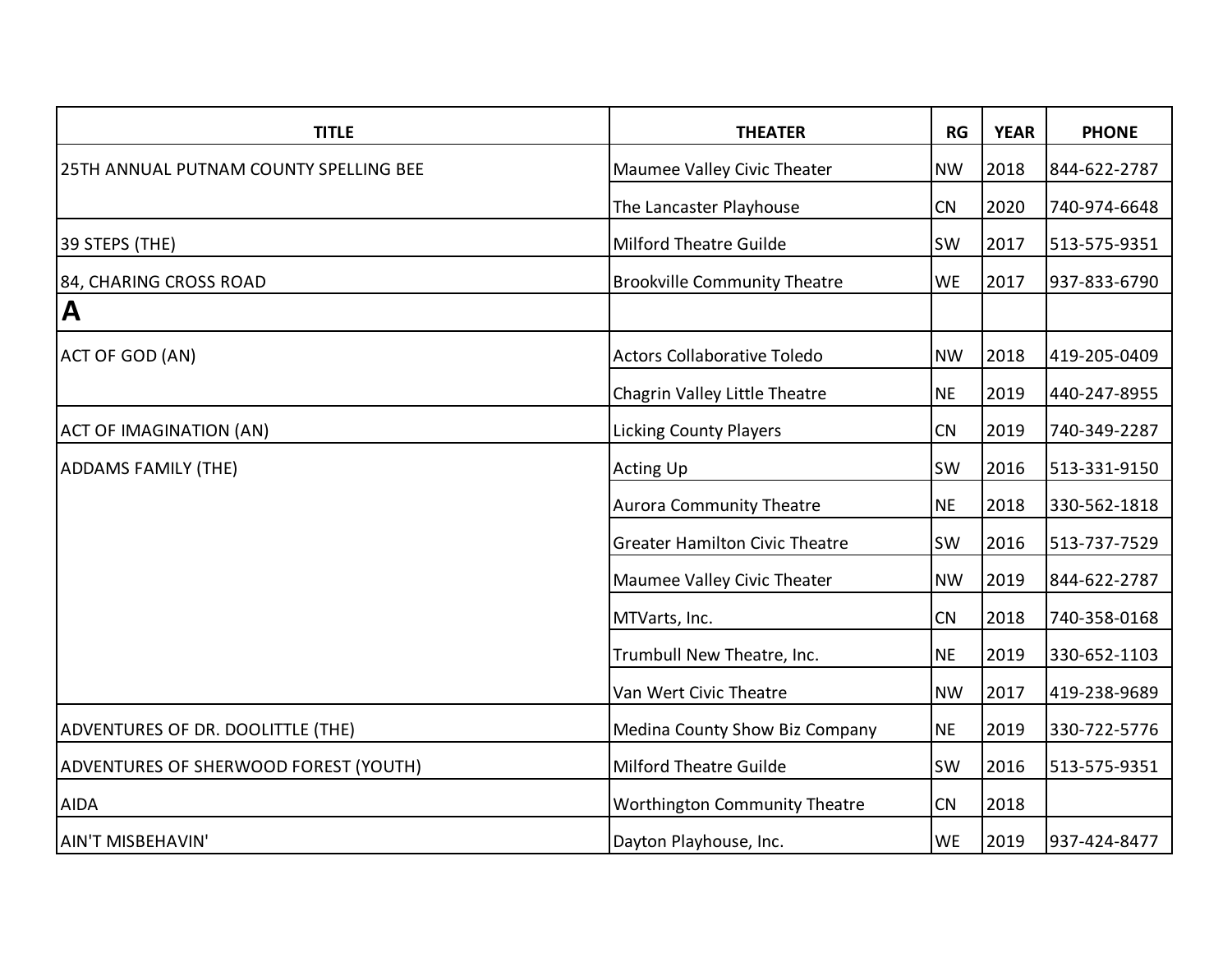| <b>TITLE</b>                                 | <b>THEATER</b>                      | <b>RG</b> | <b>YEAR</b> | <b>PHONE</b> |
|----------------------------------------------|-------------------------------------|-----------|-------------|--------------|
| ALADDIN JR.                                  | <b>Actors Guild of Parkersburg</b>  | <b>SE</b> | 2018        | 304-485-1300 |
|                                              | <b>Carnation City Players</b>       | EA        | 2018        | 330-821-8712 |
|                                              | <b>Toledo Repertoire Theatre</b>    | <b>NW</b> | 2019        | 419-243-9277 |
| <b>ALICE IN WONDERLAND</b>                   | Van Wert Civic Theatre              | <b>NW</b> | 2017        | 419-238-9689 |
|                                              | The CenterStage Players, Inc.       | SW        | 2016        | 513-588-4910 |
|                                              | Waterville Playshop                 | <b>NW</b> | 2018        | 419-270-1204 |
| ALICE IN WONDERLAND JR.                      | MTVarts, Inc.                       | CN        | 2016        | 740-358-0168 |
| <b>ALIVE AND KICKING</b>                     | Sunset Players, Inc.                | SW        | 2016        | 513-310-0100 |
| ALL I NEED TO KNOW I LEARNED IN KINDERGARTEN | <b>Ritz Players</b>                 | <b>NO</b> | 2018        | 419-448-8544 |
| <b>ALL IN THE TIMING</b>                     | Harlequins, Inc.                    | <b>NO</b> | 2017        | 419-621-1311 |
|                                              | <b>Licking County Players</b>       | CN        | 2019        | 740-349-2287 |
|                                              | Medina County Show Biz Company      | <b>NE</b> | 2018        | 330-722-5776 |
| <b>ALL MY SONS</b>                           | Dayton Theatre Guild                | <b>WE</b> | 2018        | 937-278-5993 |
|                                              | Stagecrafters, Inc.                 | <b>SW</b> | 2017        | 513-238-7769 |
| <b>ALL SHOOK UP</b>                          | Footlighters, Inc.                  | SW        | 2017        | 859-652-3849 |
| <b>ALL THE KING'S MEN</b>                    | Roundtown Players                   | <b>SE</b> | 2019        | 740-474-5856 |
| <b>ALL THE WAY</b>                           | Mariemont Players, Inc.             | SW        | 2018        | 513-684-1236 |
| <b>ALMOST, MAINE</b>                         | Amil Tellers of Dramatics Inc.      | <b>WE</b> | 2018        | 419-223-8866 |
|                                              | <b>Broadview Heights Spotlights</b> | <b>NE</b> | 2018        | 440-526-4404 |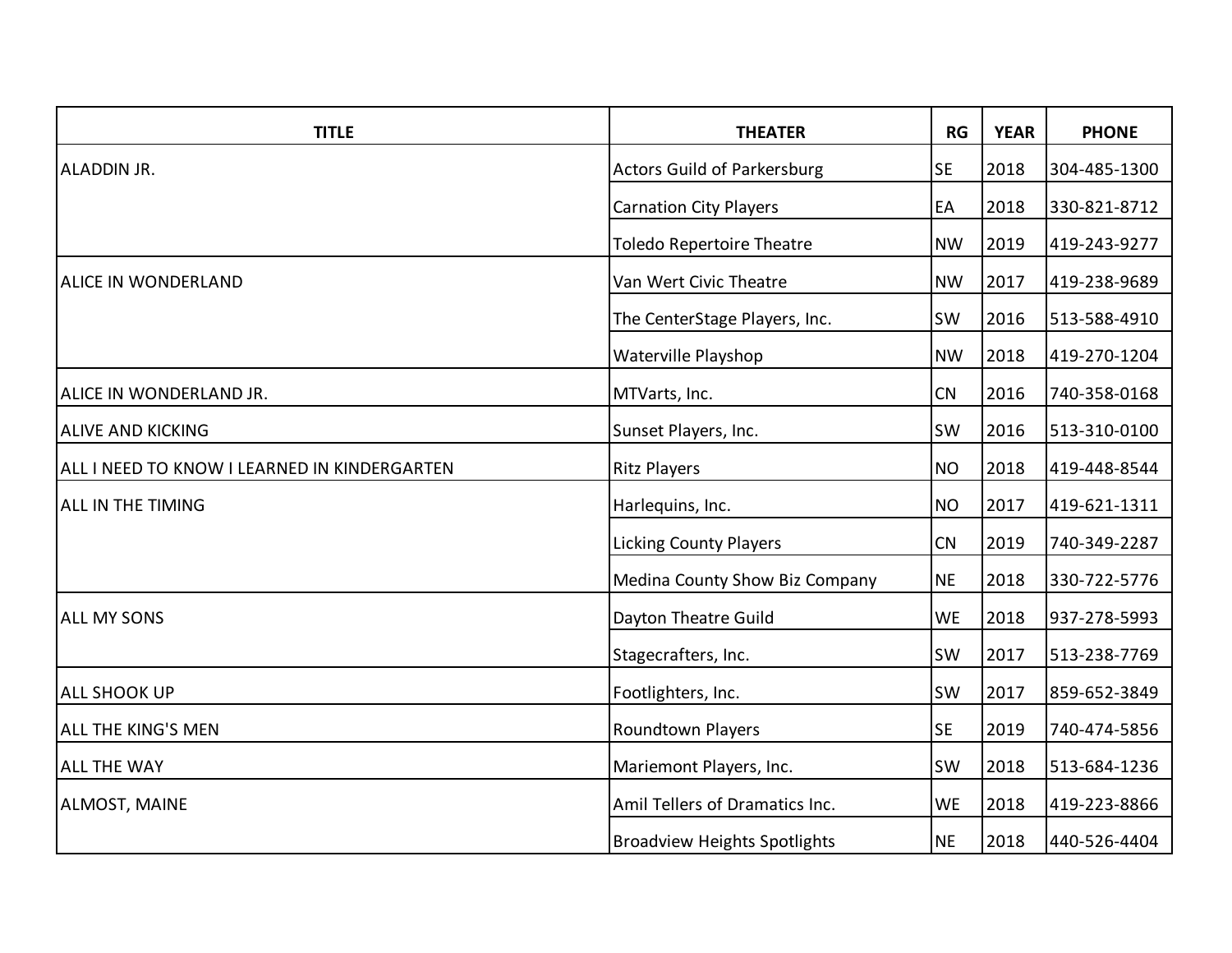| <b>TITLE</b>                    | <b>THEATER</b>                        | <b>RG</b> | <b>YEAR</b> | <b>PHONE</b> |
|---------------------------------|---------------------------------------|-----------|-------------|--------------|
| <b>ALMOST, MAINE</b>            | <b>Greater Hamilton Civic Theatre</b> | <b>SW</b> | 2017        | 513-737-7529 |
|                                 | Stagecrafters, Inc.                   | <b>SW</b> | 2018        | 513-238-7769 |
|                                 | Tri-County Players, Inc.              | SW        | 2018        | 513-471-2030 |
|                                 | Troy Civic Theatre, Inc.              | <b>WE</b> | 2017        | 937-339-7700 |
|                                 | Trumbull New Theatre, Inc.            | <b>NE</b> | 2019        | 330-652-1103 |
| <b>ALONE TOGETHER AGAIN</b>     | <b>Brookville Community Theatre</b>   | <b>WE</b> | 2016        | 937-833-6790 |
| <b>ALWAYS, PATSY CLINE</b>      | The Drama Workshop                    | <b>SW</b> | 2017        | 513-598-8303 |
|                                 | Trumbull New Theatre, Inc.            | <b>NE</b> | 2018        | 330-652-1103 |
| <b>AMERICAN IDIOT</b>           | Sunset Players, Inc.                  | <b>SW</b> | 2016        | 513-310-0100 |
| <b>AMISH PROJECT (THE)</b>      | The CenterStage Players, Inc.         | SW        | 2016        | 513-588-4910 |
| <b>AND THEN THERE WERE NONE</b> | <b>Archbold Community Theatre</b>     | <b>NW</b> | 2016        | 419-264-5717 |
|                                 | <b>Beechmont Players</b>              | SW        | 2016        | 513-233-2468 |
|                                 | <b>Broadview Heights Spotlights</b>   | <b>NE</b> | 2017        | 440-526-4404 |
|                                 | <b>Chillicothe Civic Theatre</b>      | <b>SE</b> | 2018        | 855-723-3768 |
|                                 | Stagecrafters, Inc.                   | <b>SW</b> | 2017        | 513-238-7769 |
| <b>ANGEL STREET</b>             | Fort Findlay Playhouse                | <b>NW</b> | 2019        | 567-525-3636 |
|                                 | Out of the Box Community Theatre      | CN        | 2019        | 614-992-2930 |
|                                 | Sunset Players, Inc.                  | <b>SW</b> | 2018        | 513-310-0100 |
|                                 | The Village Players                   | <b>NW</b> | 2017        | 419-472-6807 |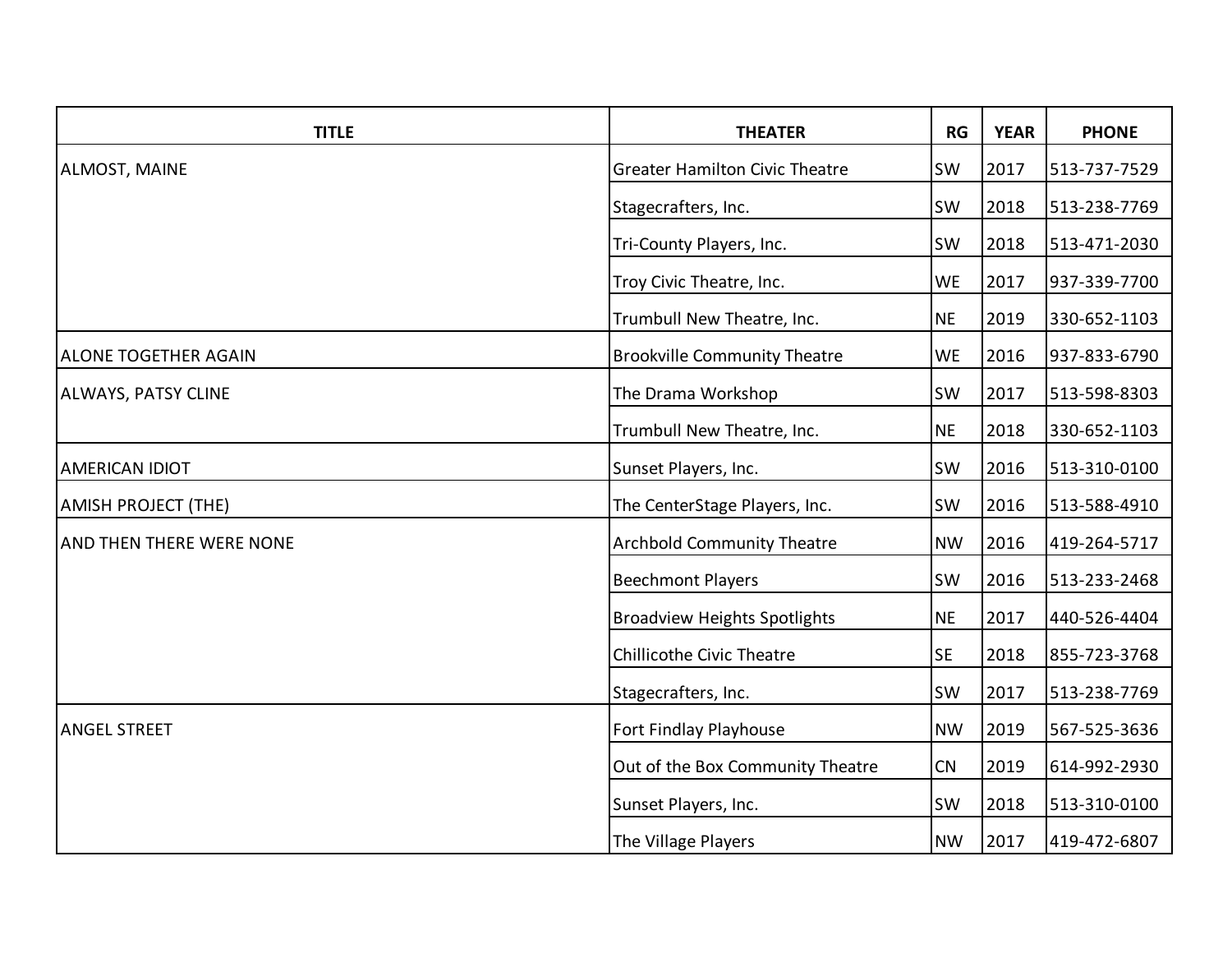| <b>TITLE</b>                     | <b>THEATER</b>                      | RG        | <b>YEAR</b> | <b>PHONE</b> |
|----------------------------------|-------------------------------------|-----------|-------------|--------------|
| <b>ANNAPURNA</b>                 | The Village Players                 | <b>NW</b> | 2018        | 419-472-6807 |
| <b>ANNE OF GREEN GABLES</b>      | Curtain Players, Inc.               | CN        | 2017        | 614-360-1000 |
|                                  | <b>Orrville Community Players</b>   | EA        | 2019        | 330-439-2051 |
|                                  | Western Reserve Playhouse           | <b>NE</b> | 2019        | 330-620-7314 |
| <b>ANNIE</b>                     | <b>Aurora Community Theatre</b>     | <b>NE</b> | 2018        | 330-562-1818 |
|                                  | Chagrin Valley Little Theatre       | <b>NE</b> | 2019        | 440-247-8955 |
|                                  | <b>Chillicothe Civic Theatre</b>    | <b>SE</b> | 2018        | 855-723-3768 |
|                                  | <b>Crescent Players</b>             | <b>WE</b> | 2019        | 419-953-5861 |
|                                  | Theatre 8:15                        | <b>NE</b> | 2017        | 330-896-0339 |
| <b>ANNIE GET YOUR GUN</b>        | Zanesville Community Theatre        | EA        | 2016        | 740-455-6487 |
| <b>ANNIE JR.</b>                 | MTVarts, Inc.                       | CN        | 2018        | 740-358-0168 |
|                                  | <b>Twinsburg Community Theatre</b>  | <b>NE</b> | 2018        | 330-963-8722 |
| <b>ANOTHER CHRISTMAS CAROL</b>   | <b>Riverstage Community Theatre</b> | SW        | 2016        |              |
| <b>ANYTHING GOES</b>             | <b>Acting Up</b>                    | <b>SW</b> | 2017        | 513-331-9150 |
| ARCHBOLD: THE VILLAGE THAT COULD | <b>Archbold Community Theatre</b>   | <b>NW</b> | 2016        | 419-264-5717 |
| AROUND THE WORLD IN 80 DAYS      | Mariemont Players, Inc.             | <b>SW</b> | 2018        | 513-684-1236 |
| <b>ARSENIC AND OLD LACE</b>      | <b>Actors Theatre of Fairborn</b>   | <b>WE</b> | 2019        | 937-878-3353 |
|                                  | <b>Bucyrus Little Theatre</b>       | <b>NO</b> | 2018        | 419-562-0731 |
|                                  | <b>Fremont Community Theatre</b>    | <b>NO</b> | 2018        | 419-332-0775 |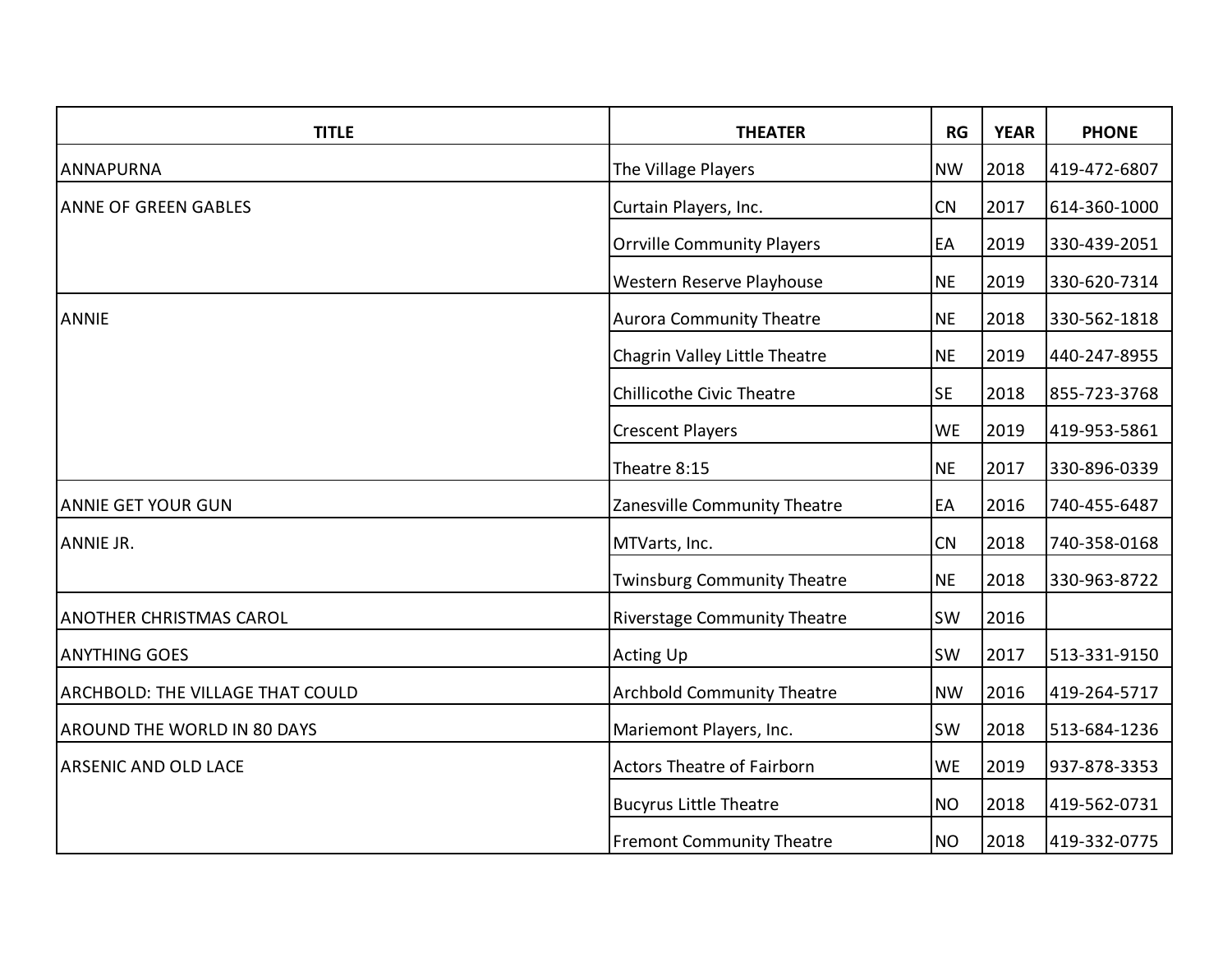| <b>TITLE</b>                  | <b>THEATER</b>                        | RG        | <b>YEAR</b> | <b>PHONE</b> |
|-------------------------------|---------------------------------------|-----------|-------------|--------------|
| <b>ARSENIC AND OLD LACE</b>   | Hudson Players Guild, Inc.            | <b>NE</b> | 2018        | 330-655-8522 |
|                               | Portsmouth Little Theatre             | <b>SE</b> | 2019        | 740-353-7034 |
|                               | <b>Ritz Players</b>                   | <b>NO</b> | 2018        | 419-448-8544 |
| <b>ART OF MURDER (THE)</b>    | Chagrin Valley Little Theatre         | <b>NE</b> | 2020        | 440-247-8955 |
| <b>ASSASSINS</b>              | <b>Greater Hamilton Civic Theatre</b> | <b>SW</b> | 2018        | 513-737-7529 |
|                               | The Village Players                   | <b>NW</b> | 2019        | 419-472-6807 |
|                               | Van Wert Civic Theatre                | <b>NW</b> | 2019        | 419-238-9689 |
|                               | Western Reserve Playhouse             | <b>NE</b> | 2019        | 330-620-7314 |
| AT THE SIGN OF THE GREEDY PIG | The Lancaster Playhouse               | CN        | 2020        | 740-974-6648 |
| B                             |                                       |           |             |              |
| <b>BAD SEED</b>               | Little Theatre off Broadway           | CN        | 2018        | 614-875-3919 |
| <b>BAKERSFIELD MIST</b>       | Dayton Theatre Guild                  | <b>WE</b> | 2018        | 937-278-5993 |
| <b>BARDY BUNCH (THE)</b>      | <b>Oregon Community Theatre</b>       | <b>NW</b> | 2019        | 419-691-1398 |
| <b>BARE: THE POP OPERA</b>    | Western Reserve Playhouse             | <b>NE</b> | 2018        | 330-620-7314 |
| <b>BAREFOOT IN THE PARK</b>   | Olde Towne Hall Theatre, Inc.         | <b>NO</b> | 2018        | 440-327-2909 |
|                               | Trumbull New Theatre, Inc.            | <b>NE</b> | 2017        | 330-652-1103 |
| <b>BASKERVILLE</b>            | Amil Tellers of Dramatics Inc.        | <b>WE</b> | 2018        | 419-223-8866 |
|                               | <b>Carnation City Players</b>         | EA        | 2019        | 330-821-8712 |
| <b>BAT (THE)</b>              | Little Theatre off Broadway           | CN        | 2016        | 614-875-3919 |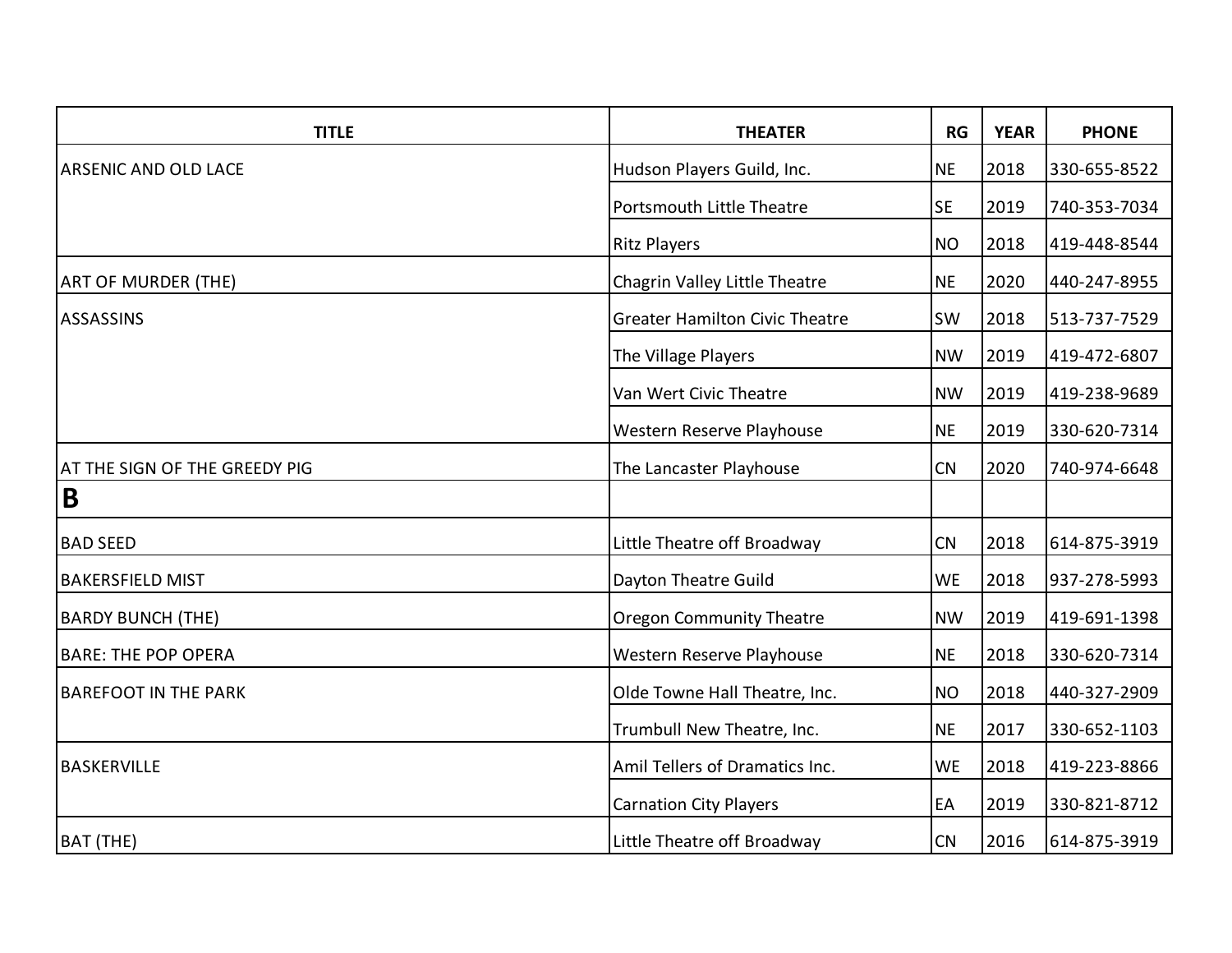| <b>TITLE</b>                             | <b>THEATER</b>                      | RG        | <b>YEAR</b> | <b>PHONE</b> |
|------------------------------------------|-------------------------------------|-----------|-------------|--------------|
| <b>BE MORE CHILL</b>                     | <b>Broadview Heights Spotlights</b> | <b>NE</b> | 2018        | 440-526-4404 |
| <b>BEAU GESTE</b>                        | Mariemont Players, Inc.             | <b>SW</b> | 2016        | 513-684-1236 |
| <b>BEAUTY AND THE BEAST</b>              | <b>Archbold Community Theatre</b>   | <b>NW</b> | 2018        | 419-264-5717 |
|                                          | <b>Chillicothe Civic Theatre</b>    | <b>SE</b> | 2019        | 855-723-3768 |
|                                          | MTVarts, Inc.                       | CN        | 2016        | 740-358-0168 |
|                                          | <b>Oregon Community Theatre</b>     | <b>NW</b> | 2019        | 419-691-1398 |
|                                          | <b>Twinsburg Community Theatre</b>  | <b>NE</b> | 2019        | 330-963-8722 |
| <b>BECKY'S NEW CAR</b>                   | Mariemont Players, Inc.             | <b>SW</b> | 2018        | 513-684-1236 |
| <b>BEDROOM FARCE</b>                     | The Village Players                 | <b>NW</b> | 2020        | 419-472-6807 |
|                                          | Tri-County Players, Inc.            | SW        | 2016        | 513-471-2030 |
| <b>BEEHIVE</b>                           | Olde Towne Hall Theatre, Inc.       | <b>NO</b> | 2019        | 440-327-2909 |
| <b>BEER FOR BREAKFAST</b>                | <b>Coshocton Footlight Players</b>  | <b>SE</b> | 2019        | 470-622-2959 |
| <b>BELL, BOOK AND CRADLE</b>             | Harlequins, Inc.                    | <b>NO</b> | 2017        | 419-621-1311 |
| <b>BELLES</b>                            | Trumbull New Theatre, Inc.          | <b>NE</b> | 2018        | 330-652-1103 |
| <b>BENCH IN THE SUN (A)</b>              | <b>Fremont Community Theatre</b>    | <b>NO</b> | 2020        | 419-332-0775 |
| <b>BEST CHRISTMAS PAGEANT EVER (THE)</b> | <b>Archbold Community Theatre</b>   | <b>NW</b> | 2017        | 419-264-5717 |
|                                          | <b>Bucyrus Little Theatre</b>       | <b>NO</b> | 2018        | 419-562-0731 |
|                                          | Cambridge Performing Arts Center    | EA        | 2018        | 740-261-4304 |
|                                          | Little Theatre of Tuscarawas County | EA        | 2018        | 330-343-4012 |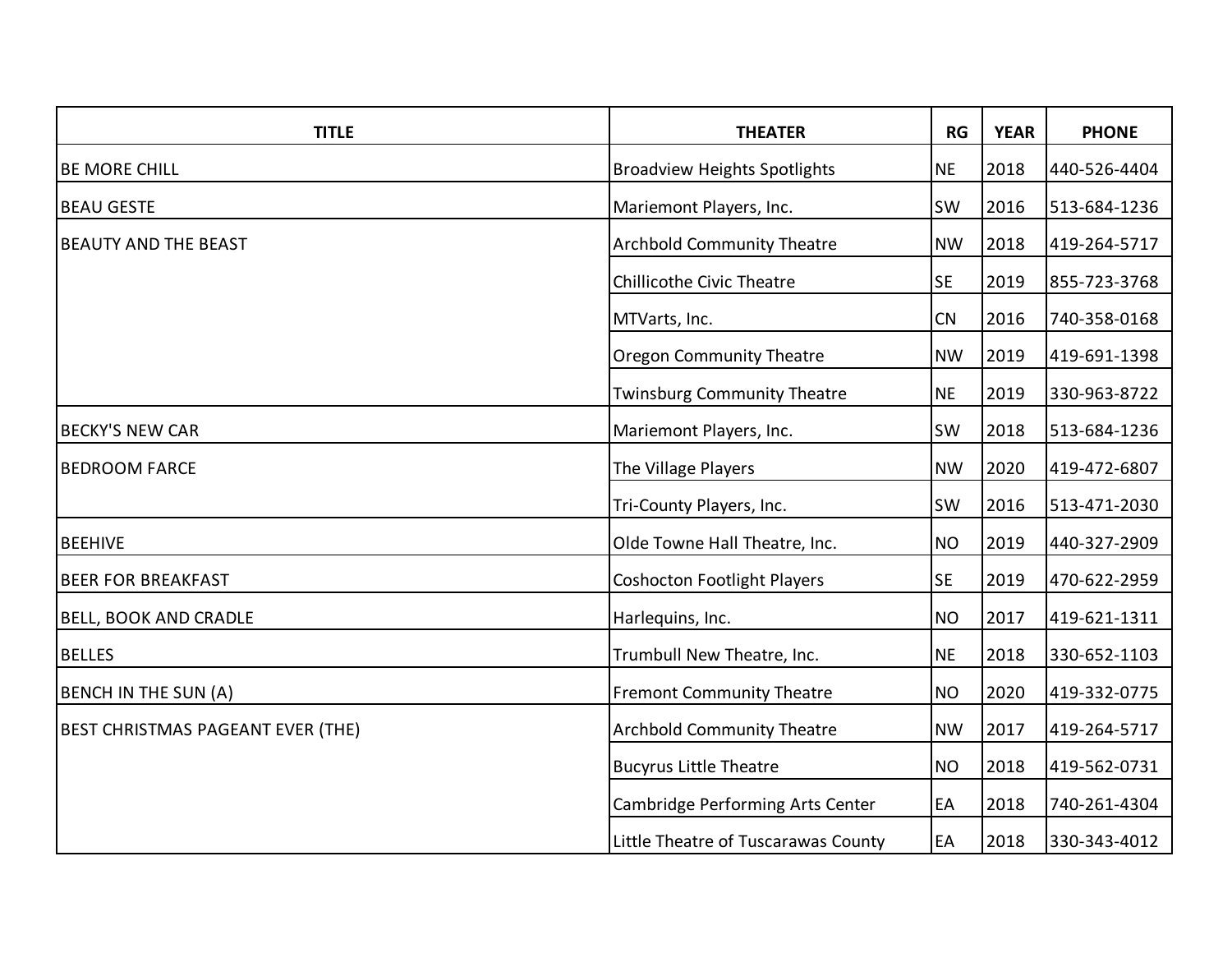| <b>TITLE</b>                                 | <b>THEATER</b>                           | RG        | <b>YEAR</b> | <b>PHONE</b> |
|----------------------------------------------|------------------------------------------|-----------|-------------|--------------|
| <b>BEST CHRISTMAS PAGEANT EVER (THE)</b>     | <b>Roundtown Players</b>                 | <b>SE</b> | 2018        | 740-474-5856 |
|                                              | <b>Worthington Community Theatre</b>     | CN        | 2018        |              |
| <b>BEST LITTLE WHOREHOUSE IN TEXAS (THE)</b> | Dayton Playhouse, Inc.                   | <b>WE</b> | 2019        | 937-424-8477 |
| <b>BETRAYAL</b>                              | The Village Players                      | <b>NW</b> | 2018        | 419-472-6807 |
| BIBLE, COMP. WORD OF GOD (THE)               | <b>Fairfield Footlighters</b>            | <b>SW</b> | 2017        | 513-867-5348 |
| <b>BIG BAD MUSICAL (THE)</b>                 | Medina County Show Biz Company           | <b>NE</b> | 2017        | 330-722-5776 |
| <b>BIGFISH</b>                               | Cincinnati Music Theatre                 | <b>SW</b> | 2016        | 513-621-2787 |
| <b>BILLY ELLIOTT</b>                         | Cincinnati Music Theatre                 | SW        | 2016        | 513-621-2787 |
| <b>BINGO, THE WINNING MUSICAL</b>            | Village Players of Ft. Thomas            | <b>SW</b> | 2018        | 859-392-0500 |
|                                              | <b>Williams County Community Theatre</b> | <b>NW</b> | 2019        | 419-636-6400 |
| <b>BLITHE SPIRIT</b>                         | Playmakers Civic Theatre                 | <b>NO</b> | 2019        | 419-734-5044 |
|                                              | <b>XACT</b>                              | <b>WE</b> | 2019        |              |
|                                              | Zanesville Community Theatre             | EA        | 2017        | 740-455-6487 |
| <b>BLOOD BROTHERS</b>                        | Van Wert Civic Theatre                   | <b>NW</b> | 2017        | 419-238-9689 |
| <b>BLUE MOON</b>                             | Theatre 8:15                             | <b>NE</b> | 2017        | 330-896-0339 |
| <b>BOEING, BOEING</b>                        | <b>Broadview Heights Spotlights</b>      | <b>NE</b> | 2017        | 440-526-4404 |
|                                              | <b>Fairfield Footlighters</b>            | <b>SW</b> | 2019        | 513-867-5348 |
| <b>BONNIE &amp; CLYDE</b>                    | <b>Aurora Community Theatre</b>          | <b>NE</b> | 2019        | 330-562-1818 |
|                                              | Little Theatre off Broadway              | CN        | 2020        | 614-875-3919 |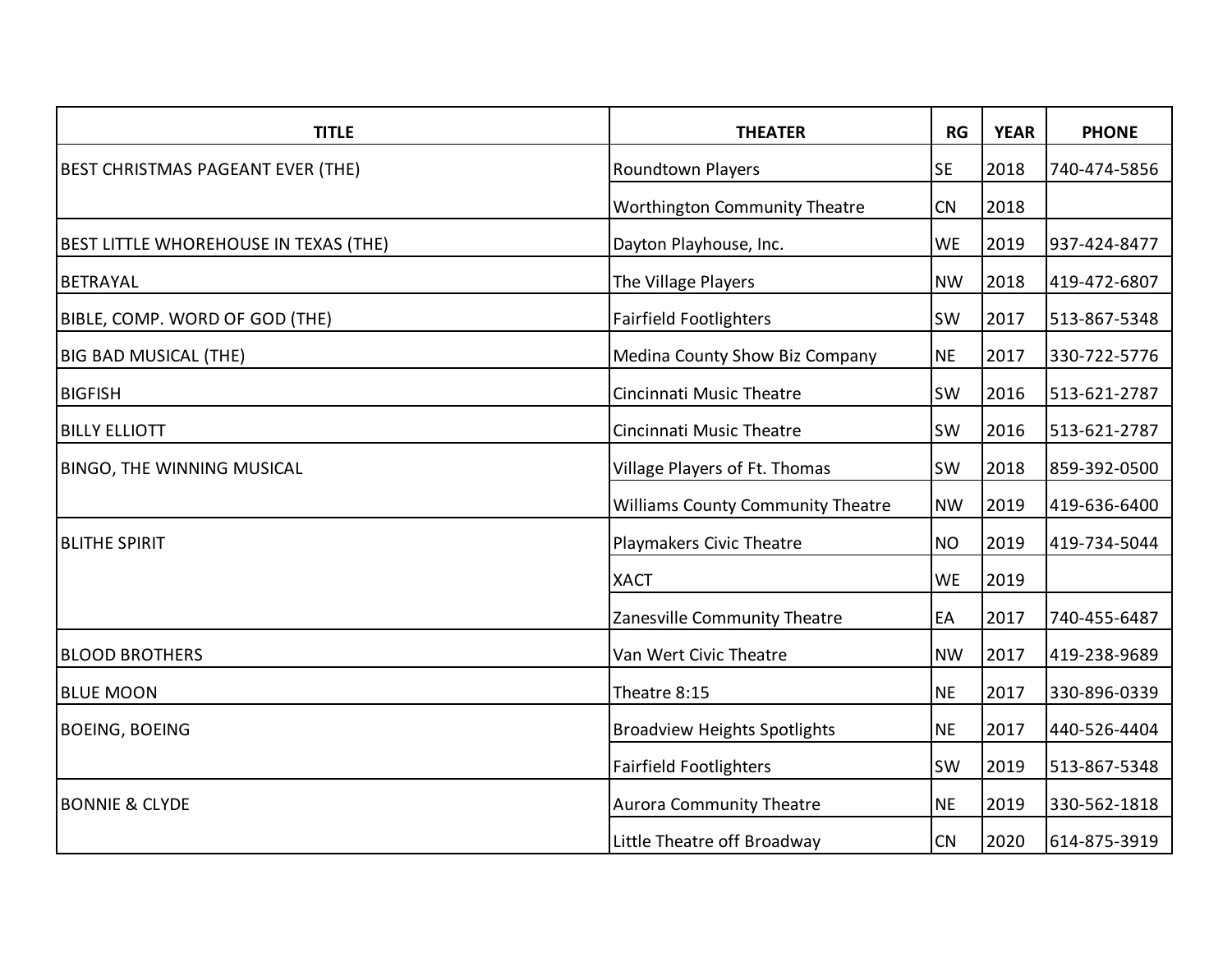| <b>TITLE</b>                                   | <b>THEATER</b>                       | RG        | <b>YEAR</b> | <b>PHONE</b> |
|------------------------------------------------|--------------------------------------|-----------|-------------|--------------|
| <b>BORN YESTERDAY</b>                          | <b>Beechmont Players</b>             | <b>SW</b> | 2017        | 513-233-2468 |
| <b>BOXCAR CHILDREN</b>                         | Zane Trace Players                   | EA        | 2018        | 740-453-8481 |
| <b>BOYS NEXT DOOR (THE)</b>                    | <b>Fairfield Footlighters</b>        | <b>SW</b> | 2017        | 513-867-5348 |
|                                                | Theatre 8:15                         | <b>NE</b> | 2019        | 330-896-0339 |
| BREAKING GROUND: MUSICALS THAT MADE AN IMPACT! | <b>Aurora Community Theatre</b>      | <b>NE</b> | 2019        | 330-562-1818 |
| <b>BRIDGES OF MADISON COUNTY (THE)</b>         | <b>Coshocton Footlight Players</b>   | <b>SE</b> | 2018        | 470-622-2959 |
|                                                | Western Reserve Playhouse            | <b>NE</b> | 2019        | 330-620-7314 |
| <b>BRIGADOON</b>                               | <b>Aurora Community Theatre</b>      | <b>NE</b> | 2017        | 330-562-1818 |
| <b>BRIGHTON BEACH MEMOIRS</b>                  | Medina County Show Biz Company       | <b>NE</b> | 2019        | 330-722-5776 |
| <b>BROADWAY CHRISTMAS REVUE</b>                | Waterville Playshop                  | <b>NW</b> | 2018        | 419-270-1204 |
| <b>BROTHERS GRIMM SPECTACULATHON (THE)</b>     | Playmakers Civic Theatre             | <b>NO</b> | 2019        | 419-734-5044 |
| <b>BUS STOP</b>                                | <b>Aurora Community Theatre</b>      | <b>NE</b> | 2017        | 330-562-1818 |
|                                                | <b>Toledo Repertoire Theatre</b>     | <b>NW</b> | 2019        | 419-243-9277 |
| <b>BYE BYE BIRDIE</b>                          | MTVarts, Inc.                        | CN        | 2017        | 740-358-0168 |
|                                                | Olde Towne Hall Theatre, Inc.        | <b>NO</b> | 2016        | 440-327-2909 |
|                                                | Zane Trace Players                   | EA        | 2017        | 740-453-8481 |
| $\overline{\mathsf{C}}$                        |                                      |           |             |              |
| <b>CABARET</b>                                 | <b>Beavercreek Community Theatre</b> | <b>WE</b> | 2019        | 937-429-4737 |
|                                                | <b>Cutting Edge Theatre Company</b>  | <b>NW</b> | 2017        | 419-704-6184 |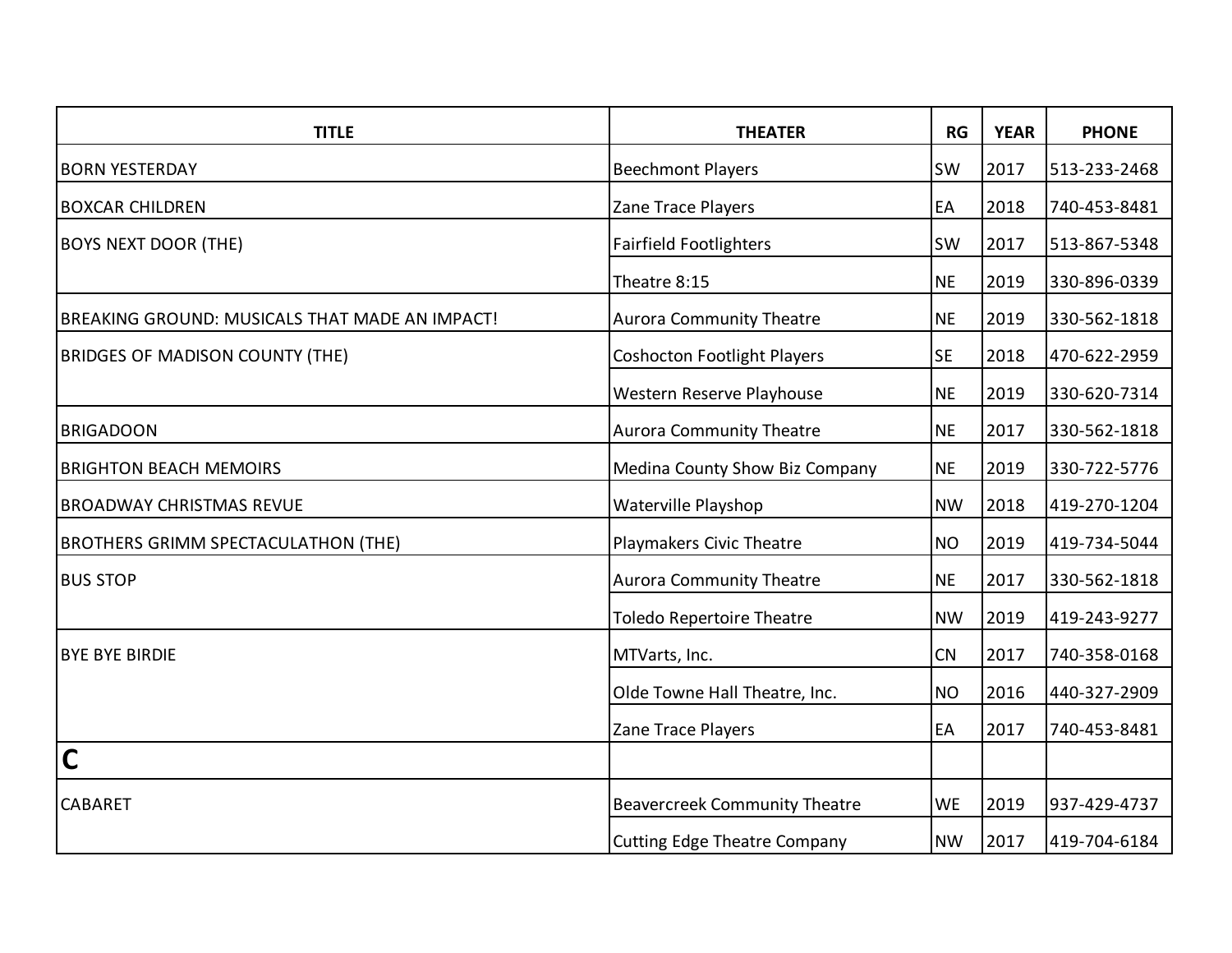| <b>TITLE</b>                        | <b>THEATER</b>                     | <b>RG</b> | <b>YEAR</b> | <b>PHONE</b> |
|-------------------------------------|------------------------------------|-----------|-------------|--------------|
| <b>CABARET</b>                      | Little Theatre off Broadway        | CN        | 2019        | 614-875-3919 |
|                                     | Loveland Stage Company             | SW        | 2018        | 513-443-4572 |
| <b>CABIN FEVER</b>                  | <b>Fremont Community Theatre</b>   | <b>NO</b> | 2019        | 419-332-0775 |
| <b>CAHOOTS</b>                      | Van Wert Civic Theatre             | <b>NW</b> | 2019        | 419-238-9689 |
| <b>CAMELOT</b>                      | Cincinnati Music Theatre           | SW        | 2018        | 513-621-2787 |
|                                     | Playmakers Civic Theatre           | <b>NO</b> | 2018        | 419-734-5044 |
| CAMPING WITH HENRY AND TOM          | Olde Towne Hall Theatre, Inc.      | <b>NO</b> | 2017        | 440-327-2909 |
| <b>CANTERVILLE GHOST (THE)</b>      | <b>Beechmont Players</b>           | SW        | 2018        | 513-233-2468 |
| <b>CAPTAIN'S OUTRAGEOUS</b>         | <b>Archbold Community Theatre</b>  | <b>NW</b> | 2016        | 419-264-5717 |
| CAT IN THE HAT (THE)                | Village Players of Ft. Thomas      | SW        | 2016        | 859-392-0500 |
| CAT ON A HOT TIN ROOF               | Zane Trace Players                 | EA        | 2018        | 740-453-8481 |
| CATCH ME IF YOU CAN                 | Stagecrafters, Inc.                | SW        | 2016        | 513-238-7769 |
| <b>CEMETERY CLUB (THE)</b>          | Mariemont Players, Inc.            | SW        | 2018        | 513-684-1236 |
|                                     | The Village Players                | <b>NW</b> | 2018        | 419-472-6807 |
| <b>CHAPATTI</b>                     | Troy Civic Theatre, Inc.           | <b>WE</b> | 2019        | 937-339-7700 |
| <b>CHAPTER TWO</b>                  | The Village Players                | <b>NW</b> | 2018        | 419-472-6807 |
|                                     | Trumbull New Theatre, Inc.         | <b>NE</b> | 2019        | 330-652-1103 |
| CHARLIE AND THE CHOCOLATE FACTORY   | Theatre 8:15                       | <b>NE</b> | 2017        | 330-896-0339 |
| CHARLIE BROWN CHRISTMAS (A) (YOUTH) | <b>Coshocton Footlight Players</b> | <b>SE</b> | 2020        | 470-622-2959 |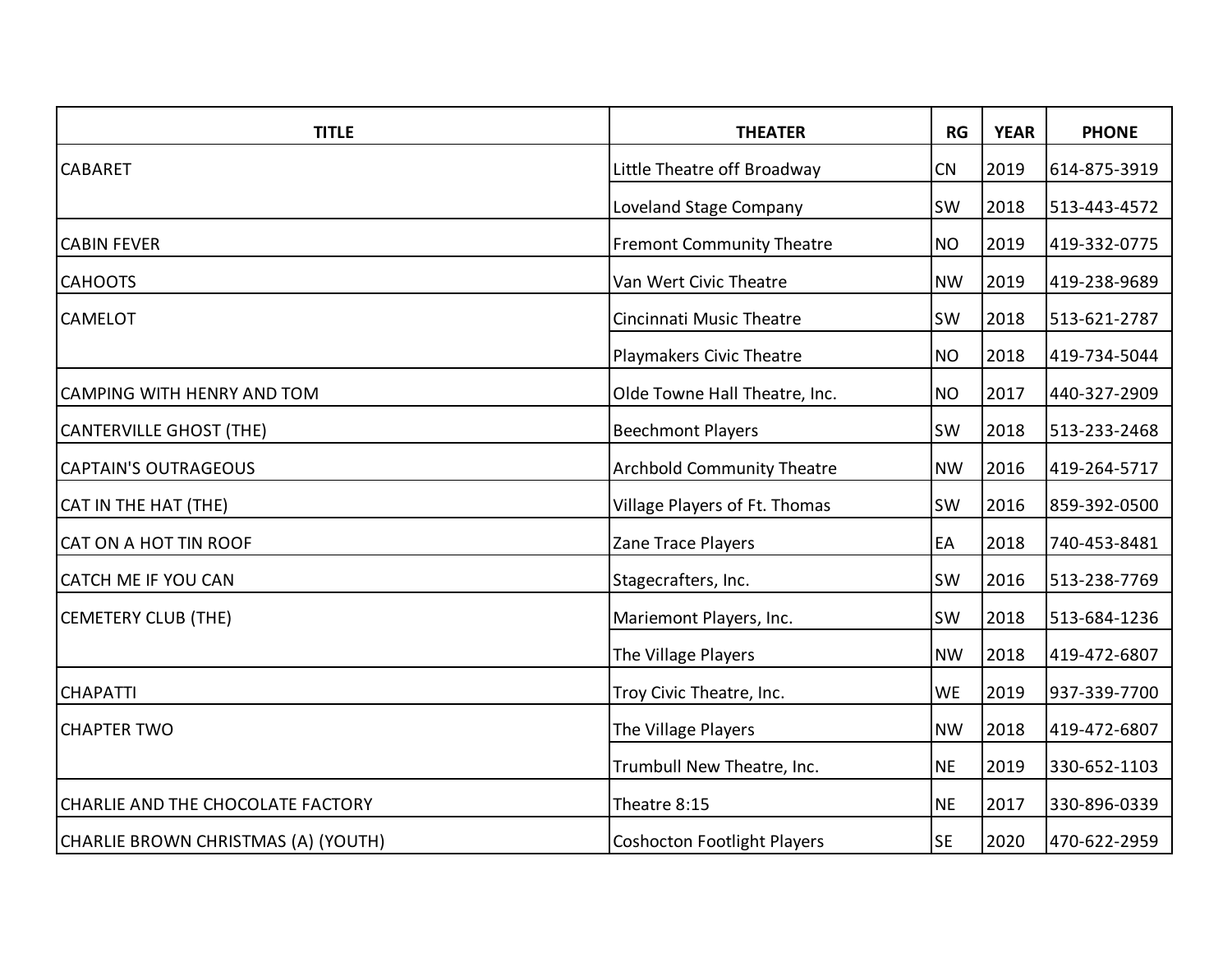| <b>TITLE</b>                           | <b>THEATER</b>                        | RG        | <b>YEAR</b> | <b>PHONE</b> |
|----------------------------------------|---------------------------------------|-----------|-------------|--------------|
| <b>CHEAPER BY THE DOZEN</b>            | <b>Riverstage Community Theatre</b>   | <b>SW</b> | 2018        |              |
| CHECK, PLEASE: TAKE 1, 2, 3            | Milford Theatre Guilde                | <b>SW</b> | 2019        | 513-575-9351 |
| <b>CHICAGO</b>                         | Footlighters, Inc.                    | <b>SW</b> | 2019        | 859-652-3849 |
| <b>CHILDREN (THE)</b>                  | The Village Players                   | <b>NW</b> | 2020        | 419-472-6807 |
| <b>CHILDREN OF EDEN</b>                | Amil Tellers of Dramatics Inc.        | <b>WE</b> | 2017        | 419-223-8866 |
|                                        | <b>Greater Hamilton Civic Theatre</b> | <b>SW</b> | 2017        | 513-737-7529 |
| <b>CHITTY CHITTY BANG BANG</b>         | <b>Oregon Community Theatre</b>       | <b>NW</b> | 2018        | 419-691-1398 |
| <b>CHRISTIANS (THE)</b>                | Dayton Theatre Guild                  | <b>WE</b> | 2018        | 937-278-5993 |
| CHRISTMAS CAROL (A)                    | Amil Tellers of Dramatics Inc.        | <b>WE</b> | 2017        | 419-223-8866 |
|                                        | Portsmouth Little Theatre             | <b>SE</b> | 2019        | 740-353-7034 |
|                                        | <b>Toledo Repertoire Theatre</b>      | <b>NW</b> | 2018        | 419-243-9277 |
| CHRISTMAS CAROL, A LIVE RADIO PLAY (A) | <b>Beechmont Players</b>              | SW        | 2018        | 513-233-2468 |
| <b>CHRISTMAS SPIRIT (THE)</b>          | <b>Brookville Community Theatre</b>   | <b>WE</b> | 2017        | 937-833-6790 |
| CHRISTMAS STORY (A)                    | <b>Actors Guild of Parkersburg</b>    | <b>SE</b> | 2018        | 304-485-1300 |
| CHRISTMAS TRUCE OF 1914                | The Lancaster Playhouse               | CN        | 2019        | 740-974-6648 |
| <b>CHURCH BASEMENT LADIES</b>          | Trumbull New Theatre, Inc.            | <b>NE</b> | 2018        | 330-652-1103 |
| <b>CINDERELLA</b>                      | Amil Tellers of Dramatics Inc.        | <b>WE</b> | 2017        | 419-223-8866 |
| <b>CITY OF ANGELS</b>                  | Zanesville Community Theatre          | EA        | 2019        | 740-455-6487 |
| <b>CLUE</b>                            | <b>Black Swamp Players</b>            | <b>NW</b> | 2018        |              |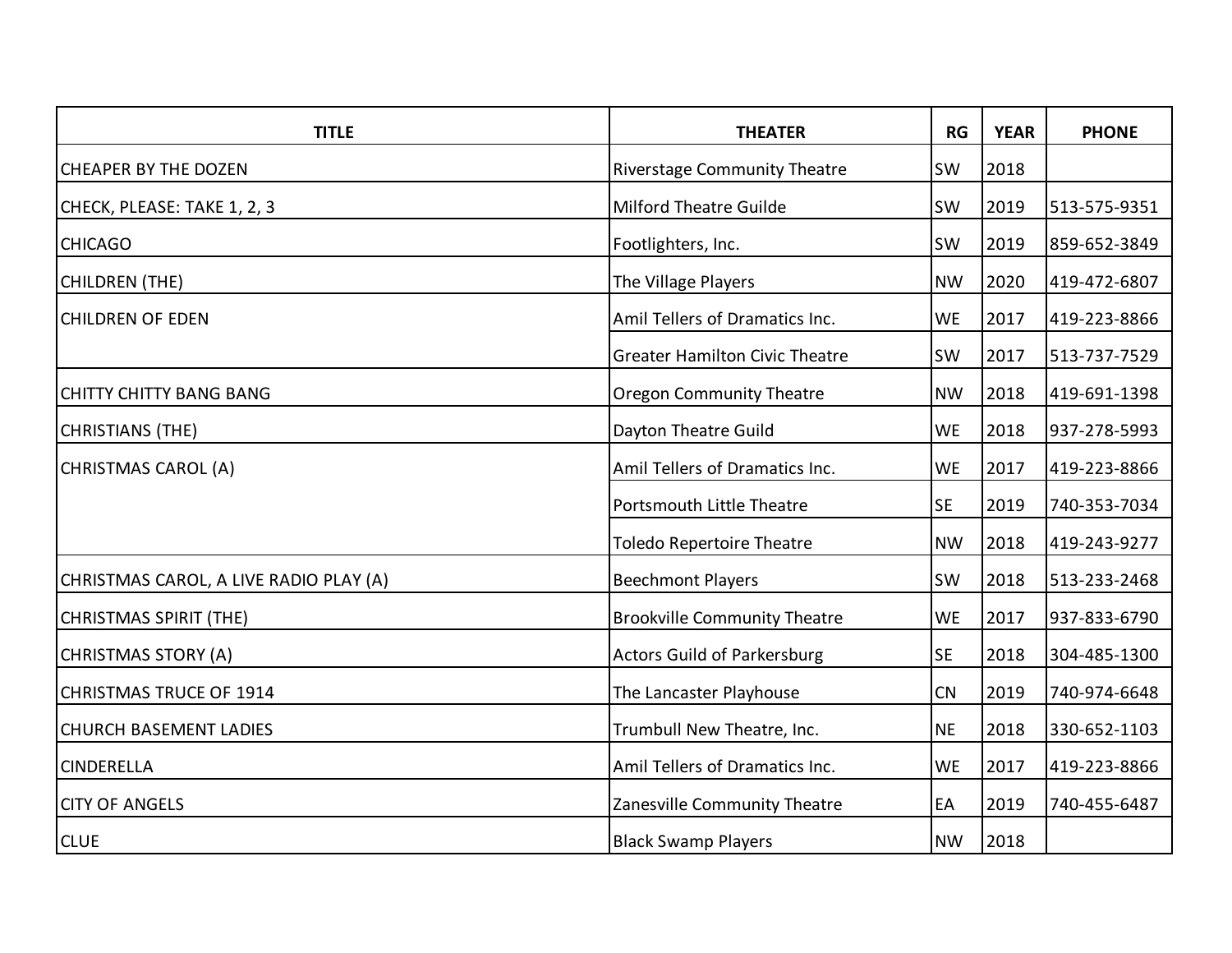| <b>TITLE</b>                                          | <b>THEATER</b>                      | RG        | <b>YEAR</b> | <b>PHONE</b> |
|-------------------------------------------------------|-------------------------------------|-----------|-------------|--------------|
| <b>CLUE</b>                                           | Cambridge Performing Arts Center    | EA        | 2019        | 740-261-4304 |
|                                                       | Medina County Show Biz Company      | <b>NE</b> | 2018        | 330-722-5776 |
|                                                       | The Lancaster Playhouse             | CN        | 2019        | 740-974-6648 |
| <b>COLLECTED STORIES</b>                              | Village Players of Ft. Thomas       | <b>SW</b> | 2017        | 859-392-0500 |
| COME BACK TO THE 5 AND DIME, JIMMY DEAN, JIMMY DEAN   | Curtain Players, Inc.               | CN        | 2016        | 614-360-1000 |
| <b>COMING SOON FALL</b>                               | <b>Stage and Steel Productions</b>  | EA        | 2018        |              |
| <b>COMING SOON WINTER</b>                             | <b>Stage and Steel Productions</b>  | EA        | 2018        |              |
| <b>COMPANY</b>                                        | <b>Licking County Players</b>       | CN        | 2018        | 740-349-2287 |
|                                                       | Little Theatre of Tuscarawas County | EA        | 2019        | 330-343-4012 |
| COMPLETE WORKS OF WILLIAM SHAKESPEARE, ABRIDGED (THE) | <b>Cutting Edge Theatre Company</b> | <b>NW</b> | 2018        | 419-704-6184 |
|                                                       | <b>Fremont Community Theatre</b>    | <b>NO</b> | 2019        | 419-332-0775 |
|                                                       | Mariemont Players, Inc.             | <b>SW</b> | 2016        | 513-684-1236 |
|                                                       | Sunset Players, Inc.                | <b>SW</b> | 2017        | 513-310-0100 |
| COMPLETELY HOLLYWOOD (ABRIDGED)                       | Maumee Valley Civic Theater         | <b>NW</b> | 2017        | 844-622-2787 |
| <b>CONEY ISLAND CHRISTMAS</b>                         | The CenterStage Players, Inc.       | <b>SW</b> | 2017        | 513-588-4910 |
| <b>CONSTELLATIONS</b>                                 | <b>Actors Collaborative Toledo</b>  | <b>NW</b> | 2019        | 419-205-0409 |
| <b>COURTNEY'S IDOL</b>                                | Canal Fulton Players                | EA        | 2019        | 330-494-1022 |
| <b>CRAZY TIME (THE)</b>                               | <b>Brookville Community Theatre</b> | <b>WE</b> | 2017        | 937-833-6790 |
| <b>CRIMES OF THE HEART</b>                            | Curtain Players, Inc.               | CN        | 2018        | 614-360-1000 |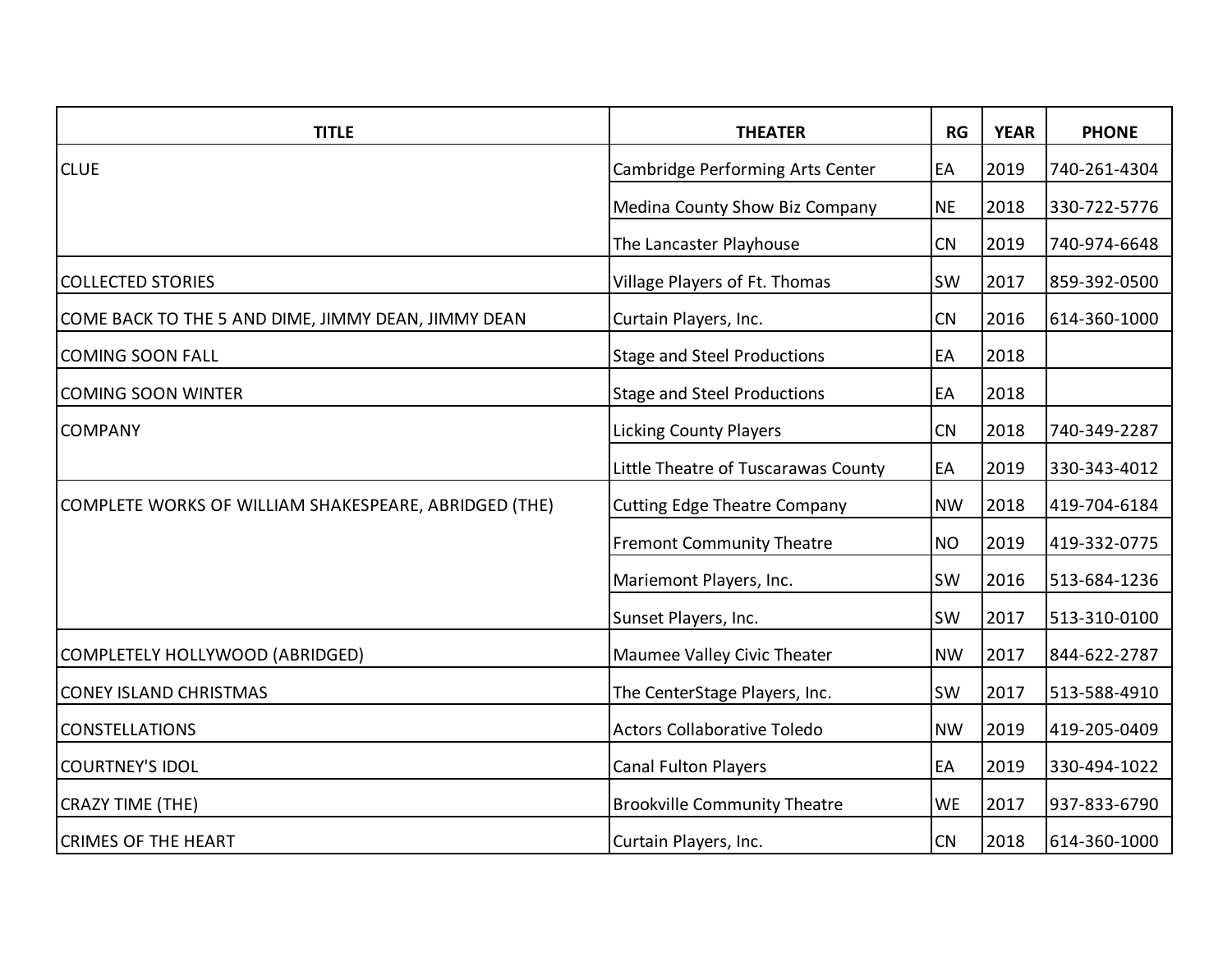| <b>TITLE</b>                                       | <b>THEATER</b>                        | RG        | <b>YEAR</b> | <b>PHONE</b> |
|----------------------------------------------------|---------------------------------------|-----------|-------------|--------------|
| <b>CRIMES OF THE HEART</b>                         | <b>Greater Hamilton Civic Theatre</b> | SW        | 2019        | 513-737-7529 |
| <b>CRUCIBLE (THE)</b>                              | Mid Ohio Valley Players               | <b>SE</b> | 2019        | 740-374-9434 |
| <b>CRUMBS FROM THE TABLE OF JOY</b>                | <b>Actors Collaborative Toledo</b>    | <b>NW</b> | 2018        | 419-205-0409 |
| <b>CRUMPLED CLASSICS</b>                           | <b>Orrville Community Players</b>     | EA        | 2019        | 330-439-2051 |
| CURIOUS INCIDENT OF THE DOG IN THE NIGHTTIME (THE) | Curtain Players, Inc.                 | CN        | 2019        | 614-360-1000 |
| <b>CURIOUS SAVAGE (THE)</b>                        | <b>Actors Theatre of Fairborn</b>     | <b>WE</b> | 2019        | 937-878-3353 |
|                                                    | <b>Licking County Players</b>         | CN        | 2019        | 740-349-2287 |
|                                                    | Mason Community Players, Inc.         | <b>SW</b> | 2017        | 513-398-7804 |
| <b>CYRANO DE BERGERAC</b>                          | The Village Players                   | <b>NW</b> | 2018        | 419-472-6807 |
| D                                                  |                                       |           |             |              |
| DADDY'S DYIN', WHO'S GOT THE WILL?                 | Fort Findlay Playhouse                | <b>NW</b> | 2019        | 567-525-3636 |
|                                                    | Stagecrafters, Inc.                   | <b>SW</b> | 2018        | 513-238-7769 |
| <b>DAMN YANKEES</b>                                | <b>Greater Hamilton Civic Theatre</b> | <b>SW</b> | 2017        | 513-737-7529 |
| DANCING AT LUGHNASA                                | <b>Broadview Heights Spotlights</b>   | <b>NE</b> | 2019        | 440-526-4404 |
| <b>DANCING LESSONS</b>                             | The Village Players                   | <b>NW</b> | 2019        | 419-472-6807 |
| DARK OF THE MOON                                   | The CenterStage Players, Inc.         | <b>SW</b> | 2017        | 513-588-4910 |
| DASHING THROUGH THE SNOW                           | Van Wert Civic Theatre                | <b>NW</b> | 2019        | 419-238-9689 |
| <b>DEAD AND DEADER</b>                             | <b>Wolf Creek Players</b>             | <b>NE</b> | 2019        | 330-825-3814 |
| <b>DEAD CERTAIN</b>                                | Chagrin Valley Little Theatre         | <b>NE</b> | 2019        | 440-247-8955 |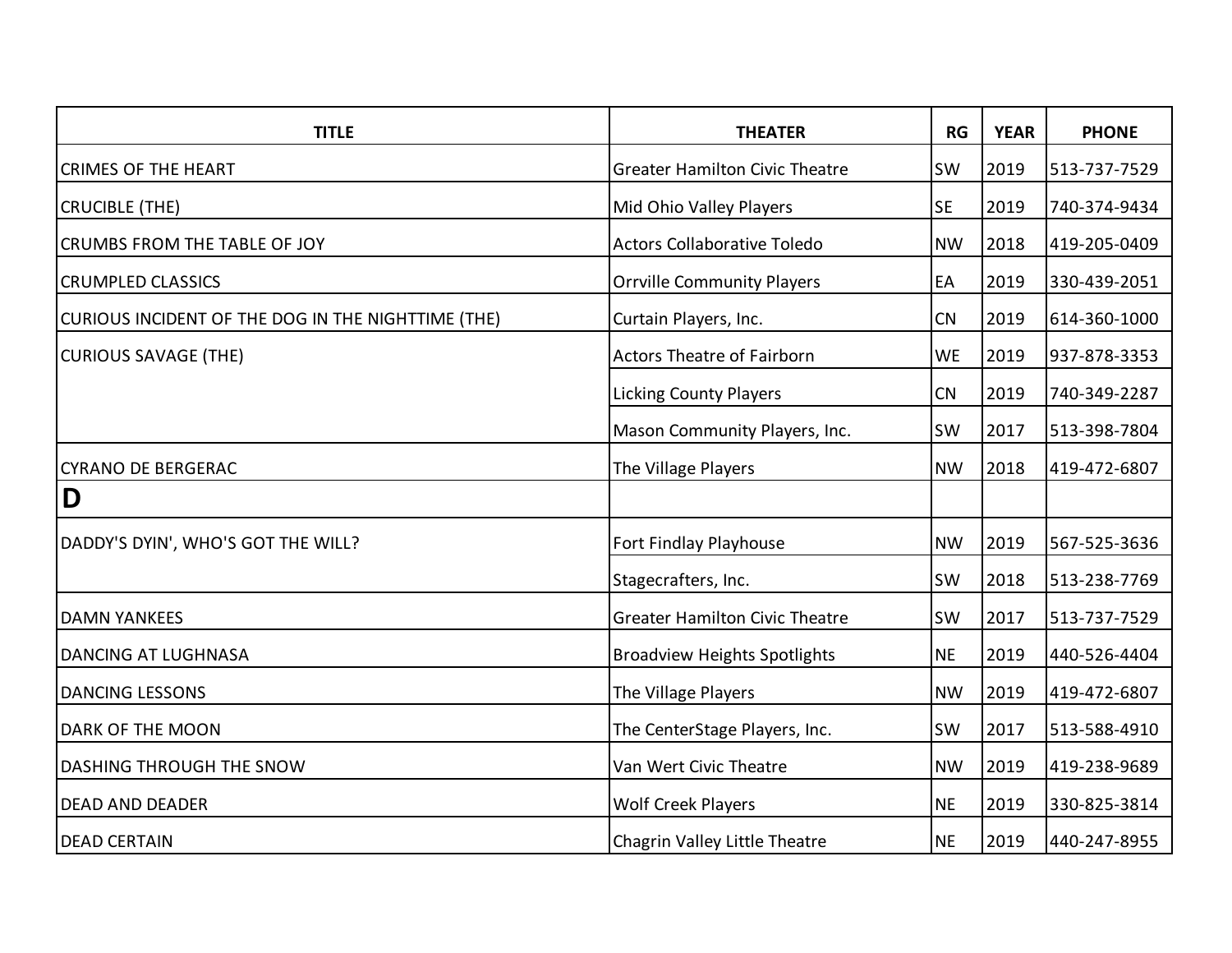| <b>TITLE</b>                   | <b>THEATER</b>                      | RG        | <b>YEAR</b> | <b>PHONE</b> |
|--------------------------------|-------------------------------------|-----------|-------------|--------------|
| <b>DEARLY DEPARTED</b>         | <b>Brookville Community Theatre</b> | <b>WE</b> | 2018        | 937-833-6790 |
|                                | Mansfield Playhouse                 | <b>NO</b> | 2020        | 419-522-2883 |
|                                | Village Players of Ft. Thomas       | <b>SW</b> | 2016        | 859-392-0500 |
| <b>DEATH OF A SALESMAN</b>     | The CenterStage Players, Inc.       | SW        | 2016        | 513-588-4910 |
| <b>DEATH TAKES A HOLIDAY</b>   | <b>Beechmont Players</b>            | <b>SW</b> | 2016        | 513-233-2468 |
|                                | Little Theatre off Broadway         | CN        | 2017        | 614-875-3919 |
| <b>DEATHTRAP</b>               | The Lancaster Playhouse             | CN        | 2019        | 740-974-6648 |
|                                | Trumbull New Theatre, Inc.          | <b>NE</b> | 2017        | 330-652-1103 |
|                                | Van Wert Civic Theatre              | <b>NW</b> | 2018        | 419-238-9689 |
| <b>DECISION HEIGHT</b>         | Dayton Theatre Guild                | <b>WE</b> | 2020        | 937-278-5993 |
| DIARY OF ANNE FRANK (THE)      | Curtain Players, Inc.               | CN        | 2017        | 614-360-1000 |
|                                | <b>Fremont Community Theatre</b>    | <b>NO</b> | 2020        | 419-332-0775 |
|                                | MTVarts, Inc.                       | CN        | 2018        | 740-358-0168 |
|                                | <b>Orrville Community Players</b>   | EA        | 2019        | 330-439-2051 |
| <b>DINING ROOM (THE)</b>       | Theatre 8:15                        | <b>NE</b> | 2018        | 330-896-0339 |
| <b>DINNER PARTY (THE)</b>      | Mansfield Playhouse                 | <b>NO</b> | 2019        | 419-522-2883 |
| <b>DIRTY ROTTEN SCOUNDRELS</b> | Amil Tellers of Dramatics Inc.      | <b>WE</b> | 2017        | 419-223-8866 |
|                                | <b>Brookville Community Theatre</b> | <b>WE</b> | 2018        | 937-833-6790 |
|                                | Mason Community Players, Inc.       | SW        | 2016        | 513-398-7804 |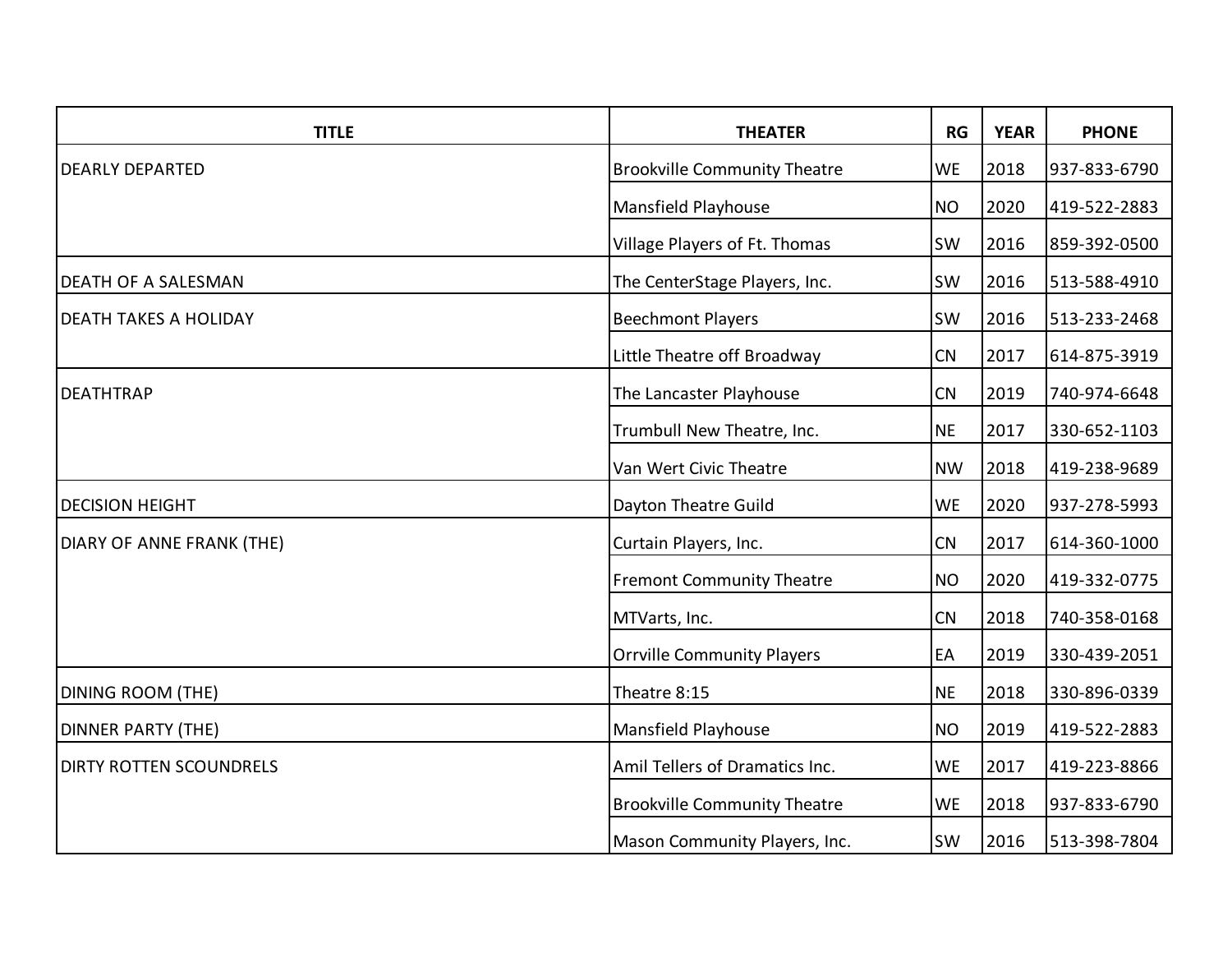| <b>TITLE</b>                       | <b>THEATER</b>                      | <b>RG</b> | <b>YEAR</b> | <b>PHONE</b> |
|------------------------------------|-------------------------------------|-----------|-------------|--------------|
| <b>DIRTY ROTTEN SCOUNDRELS</b>     | <b>Toledo Repertoire Theatre</b>    | <b>NW</b> | 2019        | 419-243-9277 |
| <b>DISASTER! THE MUSICAL</b>       | <b>Broadview Heights Spotlights</b> | <b>NE</b> | 2017        | 440-526-4404 |
|                                    | Little Theatre off Broadway         | CN        | 2018        | 614-875-3919 |
| <b>DISENCHANTED</b>                | Perrysburg Musical Theatre          | <b>NW</b> | 2019        | 419-293-1693 |
| <b>DIVIDING THE ESTATE</b>         | <b>Broadview Heights Spotlights</b> | <b>NE</b> | 2018        | 440-526-4404 |
| DIXIE SWIM CLUB (THE)              | Portsmouth Little Theatre           | <b>SE</b> | 2018        | 740-353-7034 |
| DOLL'S HOUSE (A)                   | Mariemont Players, Inc.             | SW        | 2017        | 513-684-1236 |
| DOLL'S HOUSE PART 2 (A)            | <b>Actors Collaborative Toledo</b>  | <b>NW</b> | 2019        | 419-205-0409 |
| DON'T DRINK THE WATER              | Loveland Stage Company              | <b>SW</b> | 2018        | 513-443-4572 |
| DON'T HUG ME CHRISTMAS CAROL       | <b>Stow Players</b>                 | <b>NE</b> | 2019        | 234-206-0128 |
| DON'T HUG ME WE'RE MARRIED         | <b>Oregon Community Theatre</b>     | <b>NW</b> | 2017        | 419-691-1398 |
| DON'T KILL THE MESSENGER           | <b>Stage and Steel Productions</b>  | EA        | 2017        |              |
| DON'T TALK TO THE ACTORS           | Village Players of Ft. Thomas       | <b>SW</b> | 2017        | 859-392-0500 |
| <b>DOUBLEWIDE, TEXAS</b>           | <b>Genoa Civic Theatre</b>          | <b>NO</b> | 2019        | 419-855-3103 |
| <b>DOUBT</b>                       | Curtain Players, Inc.               | CN        | 2019        | 614-360-1000 |
|                                    | Harlequins, Inc.                    | <b>NO</b> | 2019        | 419-621-1311 |
| DR. EVIL AND THE BASKET OF KITTENS | Mason Community Players, Inc.       | SW        | 2019        | 513-398-7804 |
| <b>DRACULA</b>                     | <b>Chillicothe Civic Theatre</b>    | <b>SE</b> | 2017        | 855-723-3768 |
| <b>DRACULA: THE MUSICAL?</b>       | <b>Fremont Community Theatre</b>    | <b>NO</b> | 2019        | 419-332-0775 |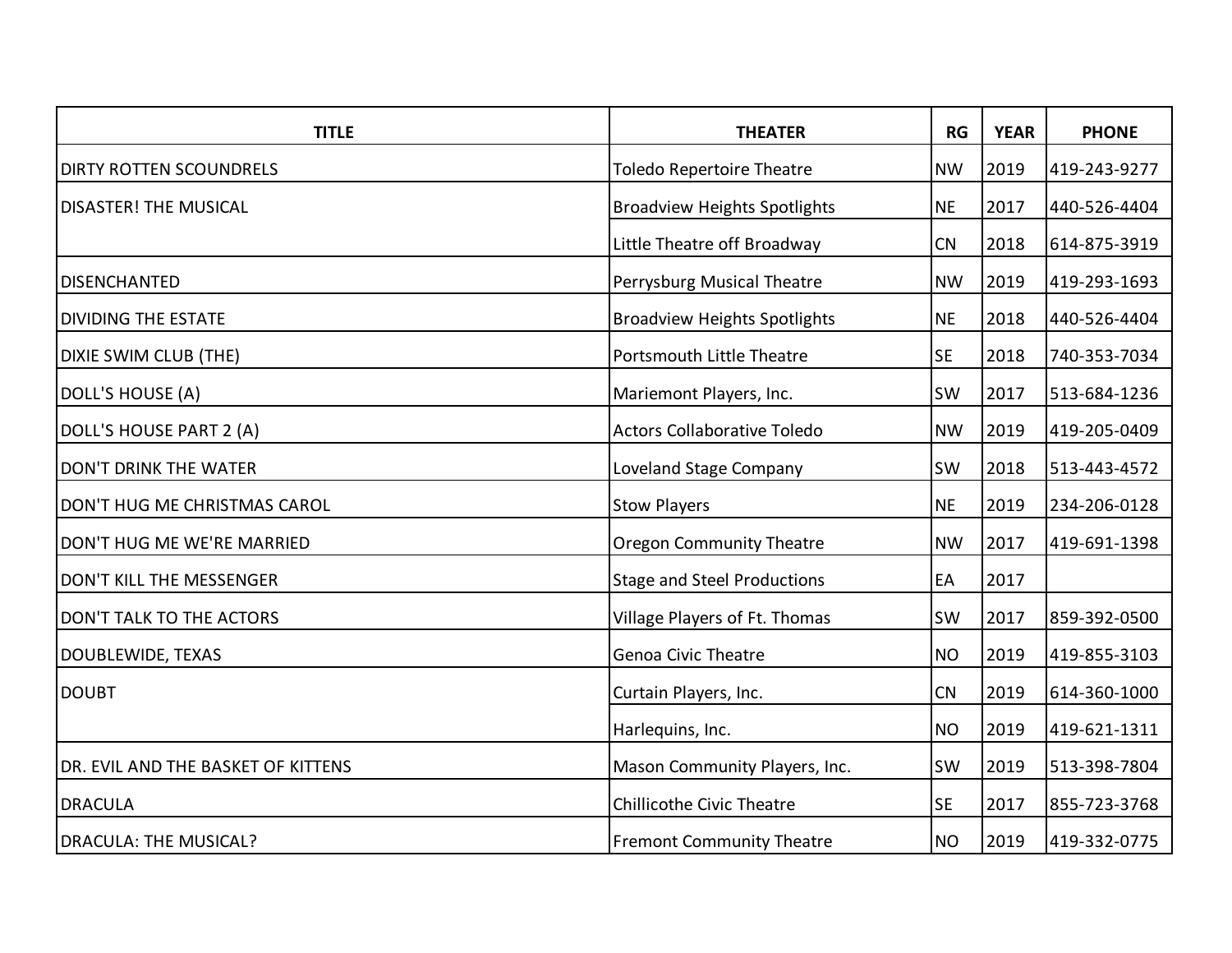| <b>TITLE</b>                                 | <b>THEATER</b>                      | <b>RG</b> | <b>YEAR</b> | <b>PHONE</b> |
|----------------------------------------------|-------------------------------------|-----------|-------------|--------------|
| <b>DRINKING HABITS</b>                       | Apple City Players                  | <b>SE</b> | 2019        | 919-812-3308 |
|                                              | <b>Coshocton Footlight Players</b>  | <b>SE</b> | 2018        | 470-622-2959 |
| <b>DRIVING MISS DAISY</b>                    | <b>Aurora Community Theatre</b>     | <b>NE</b> | 2019        | 330-562-1818 |
|                                              | <b>Oregon Community Theatre</b>     | <b>NW</b> | 2018        | 419-691-1398 |
| <b>DROWSY CHAPERONE (THE)</b>                | <b>Black Swamp Players</b>          | <b>NW</b> | 2019        |              |
|                                              | Fort Findlay Playhouse              | <b>NW</b> | 2019        | 567-525-3636 |
|                                              | Loveland Stage Company              | SW        | 2019        | 513-443-4572 |
| <b>DUCK HUNTER SHOOTS ANGEL</b>              | Sunset Players, Inc.                | SW        | 2016        | 513-310-0100 |
| E                                            |                                     |           |             |              |
| <b>EDGES</b>                                 | <b>Cutting Edge Theatre Company</b> | <b>NW</b> | 2018        | 419-704-6184 |
| <b>EGAD! THE WOMAN IN WHITE</b>              | The Drama Workshop                  | SW        | 2018        | 513-598-8303 |
| ELEPHANT MAN (THE)                           | Dayton Theatre Guild                | <b>WE</b> | 2017        | 937-278-5993 |
| <b>ELF</b>                                   | Amil Tellers of Dramatics Inc.      | <b>WE</b> | 2019        | 419-223-8866 |
| ELF JR.                                      | <b>Oregon Community Theatre</b>     | <b>NW</b> | 2018        | 419-691-1398 |
| <b>EMMA</b>                                  | Western Reserve Playhouse           | <b>NE</b> | 2019        | 330-620-7314 |
| <b>EMPORER'S NEW CLOTHES (MY)</b>            | The Lancaster Playhouse             | CN        | 2019        | 740-974-6648 |
| EMPTY TABLE IN THE CAFE' DU GRAND BOEUF (AN) | The Village Players                 | <b>NW</b> | 2017        | 419-472-6807 |
| <b>ENCHANTED APRIL</b>                       | Mason Community Players, Inc.       | <b>SW</b> | 2018        | 513-398-7804 |
| <b>EPIC PROPORTIONS</b>                      | Curtain Players, Inc.               | CN        | 2019        | 614-360-1000 |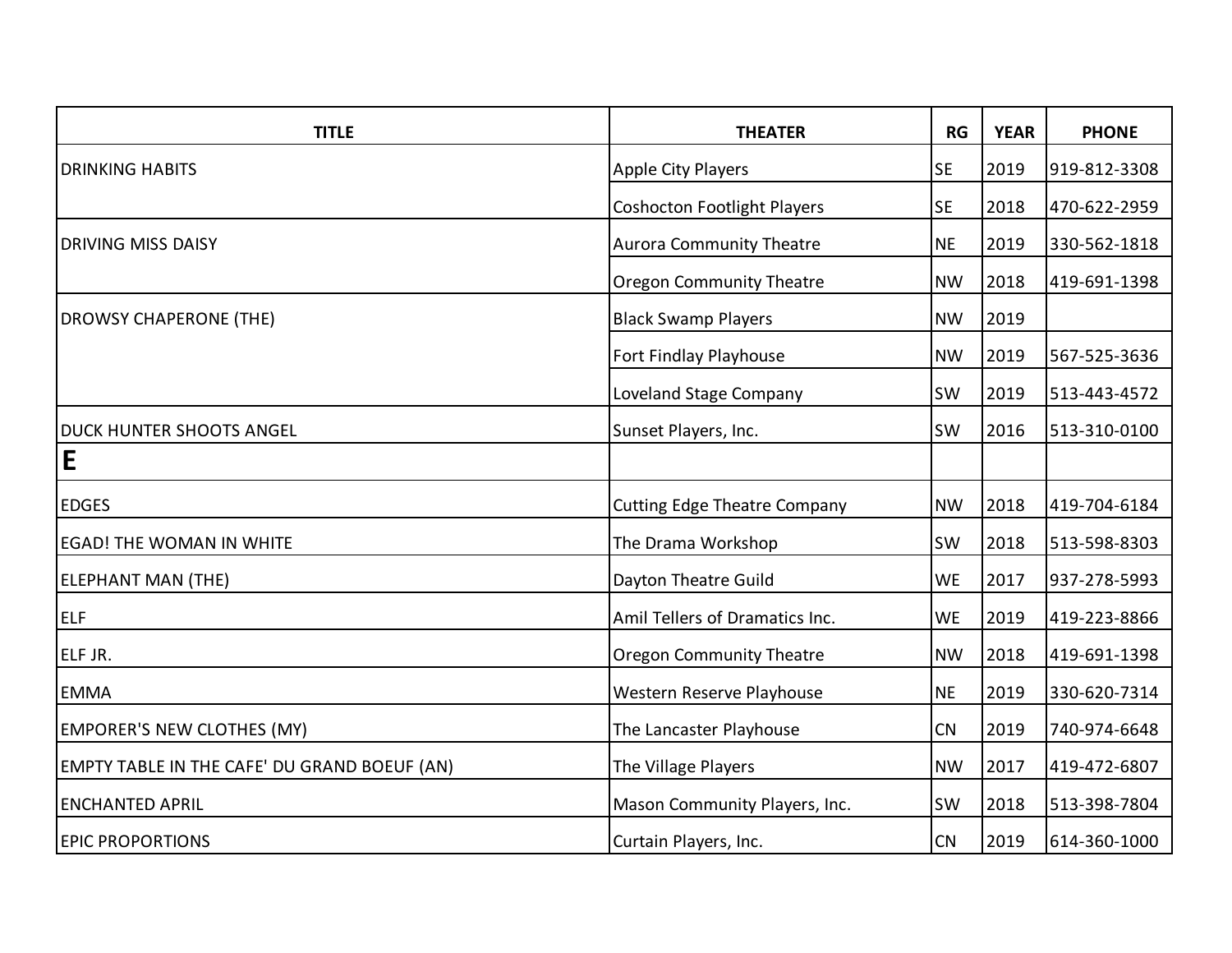| <b>TITLE</b>                                       | <b>THEATER</b>                       | RG        | <b>YEAR</b> | <b>PHONE</b> |
|----------------------------------------------------|--------------------------------------|-----------|-------------|--------------|
| <b>ESCANABA IN DA MOONLIGHT</b>                    | <b>Oregon Community Theatre</b>      | <b>NW</b> | 2019        | 419-691-1398 |
|                                                    | Troy Civic Theatre, Inc.             | <b>WE</b> | 2018        | 937-339-7700 |
| EVENING OF ONE ACTS, CHRISTMAS STYLE               | Tri-County Players, Inc.             | <b>SW</b> | 2018        | 513-471-2030 |
| EVENING WITH EDGAR ALLAN POE (AN)                  | Mid Ohio Valley Players              | <b>SE</b> | 2018        | 740-374-9434 |
| EVIL DEAD, THE MUSICAL                             | Bellevue Society for the Arts        | <b>NO</b> | 2019        | 419-484-2787 |
| <b>EVITA</b>                                       | Zanesville Community Theatre         | EA        | 2018        | 740-455-6487 |
| <b>EXIT LAUGHING</b>                               | Harlequins, Inc.                     | <b>NO</b> | 2019        | 419-621-1311 |
| <b>EXIT THE KING</b>                               | Curtain Players, Inc.                | <b>CN</b> | 2018        | 614-360-1000 |
| F                                                  |                                      |           |             |              |
| <b>FACULTY LOUNGE (THE)</b>                        | Village Players of Ft. Thomas        | <b>SW</b> | 2016        | 859-392-0500 |
| <b>FAHRENHEIT 451</b>                              | <b>XACT</b>                          | <b>WE</b> | 2019        |              |
| <b>FAIRY TALE CHRISTMAS CAROL (A)</b>              | <b>Worthington Community Theatre</b> | CN        | 2017        |              |
| <b>FAIRY TALE MISFITS</b>                          | Sock & Buskin Players                | <b>WE</b> | 2019        |              |
| <b>FANTASTICKS (THE)</b>                           | Bellevue Society for the Arts        | <b>NO</b> | 2019        | 419-484-2787 |
|                                                    | <b>Chillicothe Civic Theatre</b>     | <b>SE</b> | 2017        | 855-723-3768 |
|                                                    | Mason Community Players, Inc.        | <b>SW</b> | 2018        | 513-398-7804 |
|                                                    | The Drama Workshop                   | <b>SW</b> | 2016        | 513-598-8303 |
| <b>FARCE OF HABIT</b>                              | Wapakoneta Theatre Guild, Inc.       | <b>WE</b> | 2019        | 419-738-2248 |
| FARNDALE A.H.E.T.G.D.S. PRESENTS A CHRISTMAS CAROL | <b>Portsmouth Little Theatre</b>     | <b>SE</b> | 2018        | 740-353-7034 |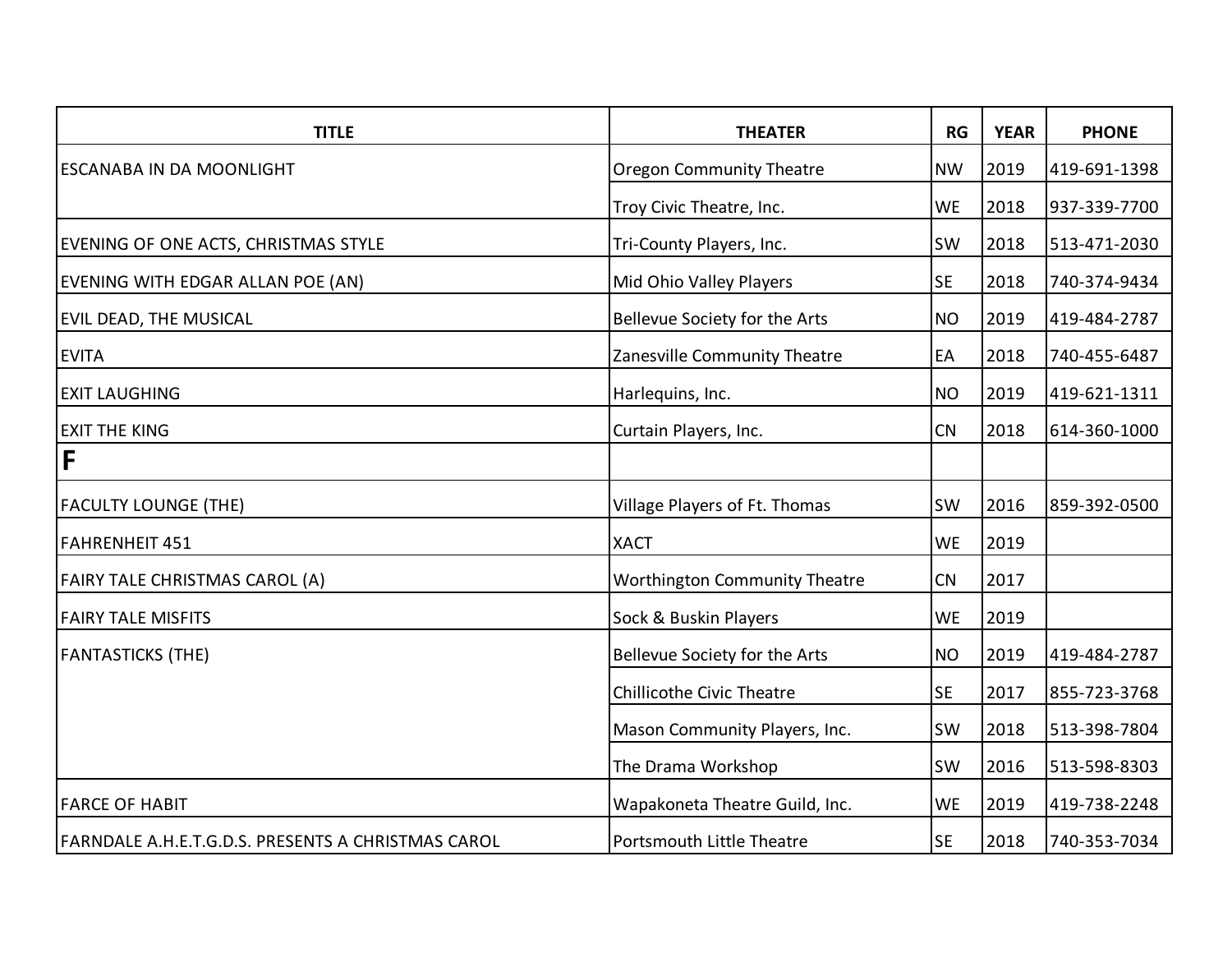| <b>TITLE</b>                           | <b>THEATER</b>                        | RG        | <b>YEAR</b> | <b>PHONE</b> |
|----------------------------------------|---------------------------------------|-----------|-------------|--------------|
| <b>FATHER OF THE BRIDE</b>             | <b>Beechmont Players</b>              | <b>SW</b> | 2019        | 513-233-2468 |
|                                        | <b>Greater Hamilton Civic Theatre</b> | SW        | 2016        | 513-737-7529 |
| <b>FENCES</b>                          | <b>Aurora Community Theatre</b>       | <b>NE</b> | 2018        | 330-562-1818 |
|                                        | <b>Toledo Repertoire Theatre</b>      | <b>NW</b> | 2019        | 419-243-9277 |
| <b>FIDDLER ON THE ROOF</b>             | Olde Towne Hall Theatre, Inc.         | <b>NO</b> | 2016        | 440-327-2909 |
|                                        | Waterville Playshop                   | <b>NW</b> | 2017        | 419-270-1204 |
|                                        | <b>Worthington Community Theatre</b>  | CN        | 2017        |              |
| <b>FIRST DATE</b>                      | <b>Cutting Edge Theatre Company</b>   | <b>NW</b> | 2017        | 419-704-6184 |
|                                        | Footlighters, Inc.                    | <b>SW</b> | 2019        | 859-652-3849 |
|                                        | Twin Masks Performing Arts Center     | <b>NE</b> | 2019        | 330-888-3211 |
| FIVE WOMEN WEARING THE SAME DRESS      | Curtain Players, Inc.                 | CN        | 2017        | 614-360-1000 |
| <b>FLAMING GUNS OF THE PURPLE SAGE</b> | The Lancaster Playhouse               | <b>CN</b> | 2019        | 740-974-6648 |
| FLEA IN HER EAR (A)                    | <b>Toledo Repertoire Theatre</b>      | <b>NW</b> | 2019        | 419-243-9277 |
| <b>FLOWER POWER</b>                    | Medina County Show Biz Company        | <b>NE</b> | 2018        | 330-722-5776 |
| <b>FOOTLOOSE</b>                       | <b>Broadview Heights Spotlights</b>   | <b>NE</b> | 2017        | 440-526-4404 |
|                                        | Theatre 8:15                          | <b>NE</b> | 2018        | 330-896-0339 |
|                                        | Waterville Playshop                   | <b>NW</b> | 2019        | 419-270-1204 |
| FOR THE PLEASURE OF SEEING HER AGAIN   | <b>Actors Collaborative Toledo</b>    | <b>NW</b> | 2019        | 419-205-0409 |
| <b>FORBIDDEN BROADWAY</b>              | Western Reserve Playhouse             | <b>NE</b> | 2017        | 330-620-7314 |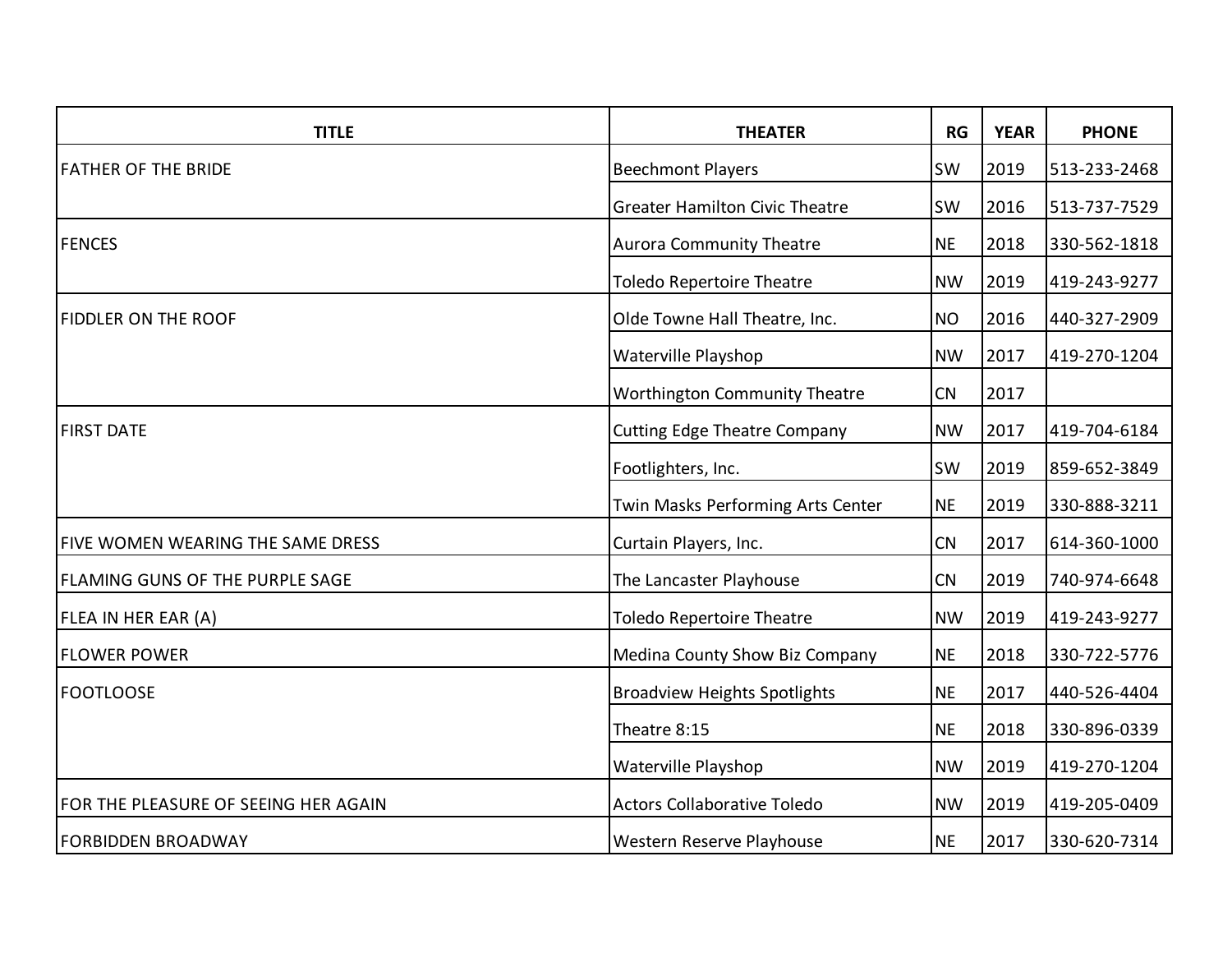| <b>TITLE</b>                         | <b>THEATER</b>                        | RG        | <b>YEAR</b> | <b>PHONE</b> |
|--------------------------------------|---------------------------------------|-----------|-------------|--------------|
| <b>FOREIGNER (THE)</b>               | <b>Beechmont Players</b>              | SW        | 2017        | 513-233-2468 |
|                                      | <b>Greater Hamilton Civic Theatre</b> | <b>SW</b> | 2018        | 513-737-7529 |
|                                      | Mason Community Players, Inc.         | <b>SW</b> | 2018        | 513-398-7804 |
| <b>FOREVER PLAID</b>                 | <b>Coshocton Footlight Players</b>    | <b>SE</b> | 2017        | 470-622-2959 |
|                                      | Little Theatre off Broadway           | <b>CN</b> | 2016        | 614-875-3919 |
|                                      | <b>Oregon Community Theatre</b>       | <b>NW</b> | 2017        | 419-691-1398 |
| <b>FORGIVEN: A FAIRY TALE</b>        | Zanesville Community Theatre          | <b>SE</b> | 2017        | 740-455-6487 |
| FOX ON THE FAIRWAY (A)               | Amil Tellers of Dramatics Inc.        | <b>WE</b> | 2020        | 419-223-8866 |
| FOX ON THE FAIRWAY (W/MTG) (THE)     | Tri-County Players, Inc.              | <b>SW</b> | 2017        | 513-471-2030 |
| FOX ON THE FAIRWAY (W/TCP)           | <b>Milford Theatre Guilde</b>         | <b>SW</b> | 2017        | 513-575-9351 |
| <b>FOXFIRE</b>                       | <b>Brookville Community Theatre</b>   | <b>WE</b> | 2018        | 937-833-6790 |
| <b>FRACTURED FAIRYTALES THE PLAY</b> | Western Reserve Playhouse             | <b>NE</b> | 2019        | 330-620-7314 |
| <b>FREAKY FRIDAY</b>                 | <b>Beavercreek Community Theatre</b>  | <b>WE</b> | 2019        | 937-429-4737 |
| <b>FROZEN JR.</b>                    | <b>Act 2 Productions</b>              | <b>NW</b> | 2019        |              |
|                                      | <b>Fremont Community Theatre</b>      | <b>NO</b> | 2019        | 419-332-0775 |
|                                      | Mansfield Playhouse                   | <b>NO</b> | 2019        | 419-522-2883 |
|                                      | Sock & Buskin Players                 | <b>WE</b> | 2019        |              |
|                                      | Theatre 8:15                          | <b>NE</b> | 2019        | 330-896-0339 |
|                                      | Theatre 8:15                          | <b>NE</b> | 2019        | 330-896-0339 |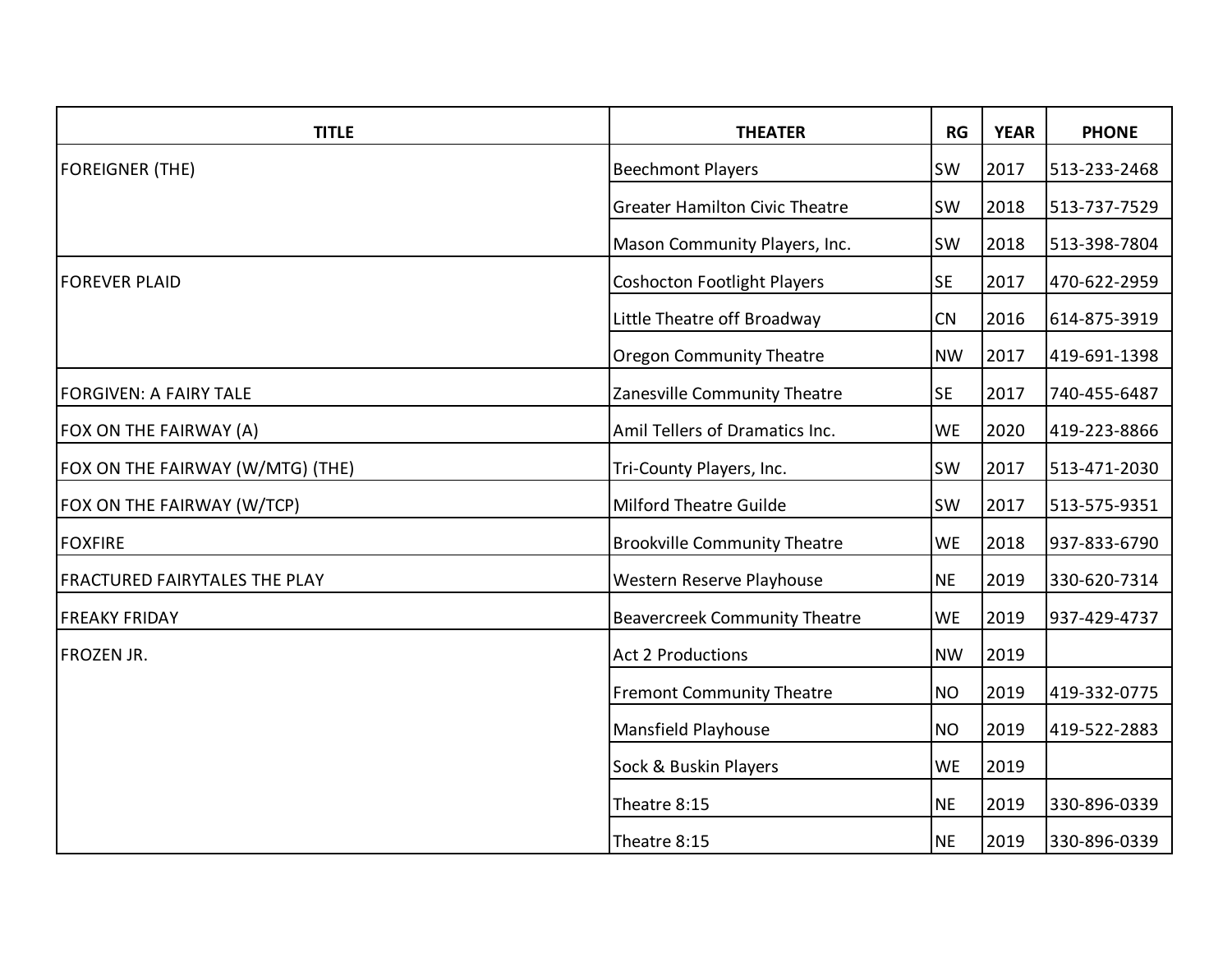| <b>TITLE</b>                                     | <b>THEATER</b>                           | RG        | <b>YEAR</b> | <b>PHONE</b> |
|--------------------------------------------------|------------------------------------------|-----------|-------------|--------------|
| <b>FROZEN JR.</b>                                | Van Wert Civic Theatre                   | <b>NW</b> | 2018        | 419-238-9689 |
| <b>FRUITCAKES</b>                                | Playmakers Civic Theatre                 | <b>NO</b> | 2018        | 419-734-5044 |
| <b>FUN HOME</b>                                  | <b>Toledo Repertoire Theatre</b>         | <b>NW</b> | 2018        | 419-243-9277 |
| FUNNY THING HAPPENED ON THE WAY TO THE FORUM (A) | <b>Aurora Community Theatre</b>          | <b>NE</b> | 2019        | 330-562-1818 |
|                                                  | Bellevue Society for the Arts            | <b>NO</b> | 2019        | 419-484-2787 |
|                                                  | Loveland Stage Company                   | <b>SW</b> | 2017        | 513-443-4572 |
|                                                  | The Drama Workshop                       | <b>SW</b> | 2017        | 513-598-8303 |
| <b>FUNNY VALENTINES</b>                          | <b>Coshocton Footlight Players</b>       | <b>SE</b> | 2019        | 470-622-2959 |
| G                                                |                                          |           |             |              |
| <b>GAME'S AFOOT (THE)</b>                        | <b>Actors Guild of Parkersburg</b>       | <b>SE</b> | 2019        | 304-485-1300 |
|                                                  | <b>Coshocton Footlight Players</b>       | <b>SE</b> | 2018        | 470-622-2959 |
|                                                  | Little Theatre off Broadway              | CN        | 2019        | 614-875-3919 |
|                                                  | Out of the Box Community Theatre         | CN        | 2019        | 614-992-2930 |
|                                                  | Sunset Players, Inc.                     | <b>SW</b> | 2018        | 513-310-0100 |
|                                                  | <b>Williams County Community Theatre</b> | <b>NW</b> | 2019        | 419-636-6400 |
|                                                  | <b>Worthington Community Theatre</b>     | CN        | 2019        |              |
| <b>GEORGE ORWELL'S 1984</b>                      | Portsmouth Little Theatre                | <b>SE</b> | 2018        | 740-353-7034 |
| <b>GIFT TO REMEMBER (A)</b>                      | Mansfield Playhouse                      | <b>NO</b> | 2019        | 419-522-2883 |
| <b>GILLIGAN'S ISLAND, THE MUSICAL</b>            | <b>Windmill Productions</b>              | <b>WE</b> | 2019        | 937-592-9002 |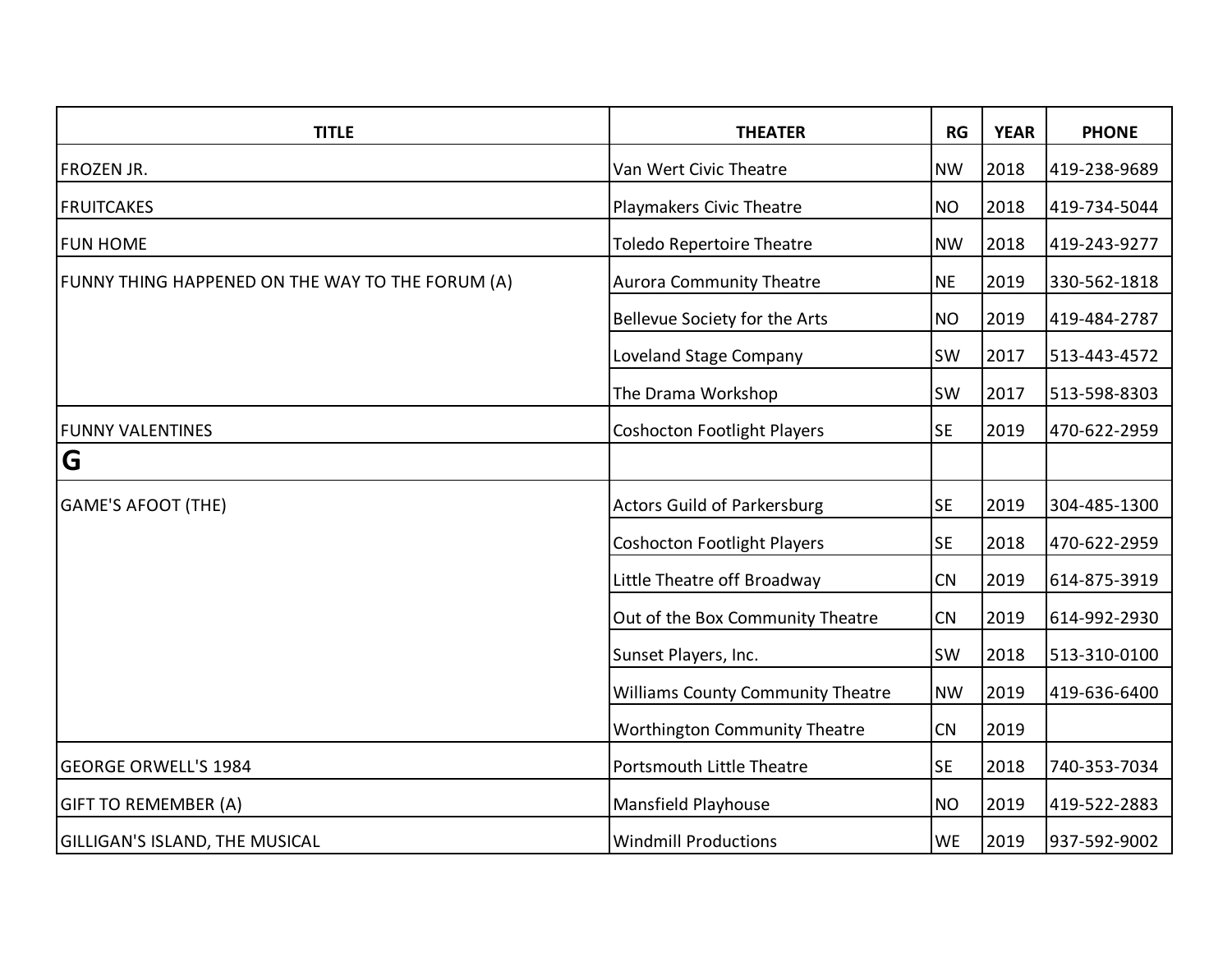| <b>TITLE</b>                                        | <b>THEATER</b>                      | RG        | <b>YEAR</b> | <b>PHONE</b> |
|-----------------------------------------------------|-------------------------------------|-----------|-------------|--------------|
| <b>GIRLS OF THE GARDEN CLUB (THE)</b>               | Village Players of Ft. Thomas       | SW        | 2016        | 859-392-0500 |
| <b>GIRLS ON MILLER'S COURT (THE)</b>                | The Drama Workshop                  | SW        | 2018        | 513-598-8303 |
| <b>GLASS MENAGERIE</b>                              | Zane Trace Players                  | EA        | 2017        | 740-453-8481 |
| <b>GLITTER GIRLS (THE)</b>                          | <b>Coshocton Footlight Players</b>  | <b>SE</b> | 2020        | 470-622-2959 |
| <b>GOD OF CARNAGE</b>                               | Twin Masks Performing Arts Center   | <b>NE</b> | 2019        | 330-888-3211 |
| <b>GODSPELL</b>                                     | Mariemont Players, Inc.             | SW        | 2017        | 513-684-1236 |
|                                                     | Trumbull New Theatre, Inc.          | <b>NE</b> | 2017        | 330-652-1103 |
| <b>GOLDILOCKS ON TRIAL</b>                          | Sunset Players, Inc.                | SW        | 2017        | 513-310-0100 |
| GOOD HELP IS SO HARD TO MURDER                      | Little Theatre off Broadway         | CN        | 2016        | 614-875-3919 |
| <b>GOOD PEOPLE</b>                                  | <b>Aurora Community Theatre</b>     | <b>NE</b> | 2017        | 330-562-1818 |
| <b>GRAMMERCY GHOST</b>                              | Little Theatre off Broadway         | <b>CN</b> | 2018        | 614-875-3919 |
| <b>GRAND NIGHT FOR SINGING (A)</b>                  | <b>Broadview Heights Spotlights</b> | <b>NE</b> | 2019        | 440-526-4404 |
| <b>GREASE</b>                                       | <b>Aurora Community Theatre</b>     | <b>NE</b> | 2017        | 330-562-1818 |
|                                                     | Footlighters, Inc.                  | SW        | 2018        | 859-652-3849 |
|                                                     | Sock & Buskin Players               | <b>WE</b> | 2019        |              |
| GREAT AMERICAN TRAILER PARK CHRISTMAS MUSICAL (THE) | Footlighters, Inc.                  | <b>SW</b> | 2017        | 859-652-3849 |
|                                                     | Little Theatre off Broadway         | CN        | 2020        | 614-875-3919 |
|                                                     | <b>Stow Players</b>                 | <b>NE</b> | 2017        | 234-206-0128 |
| <b>GREAT AMERICAN TRAILER PARK MUSICAL (THE)</b>    | Van Wert Civic Theatre              | <b>NW</b> | 2018        | 419-238-9689 |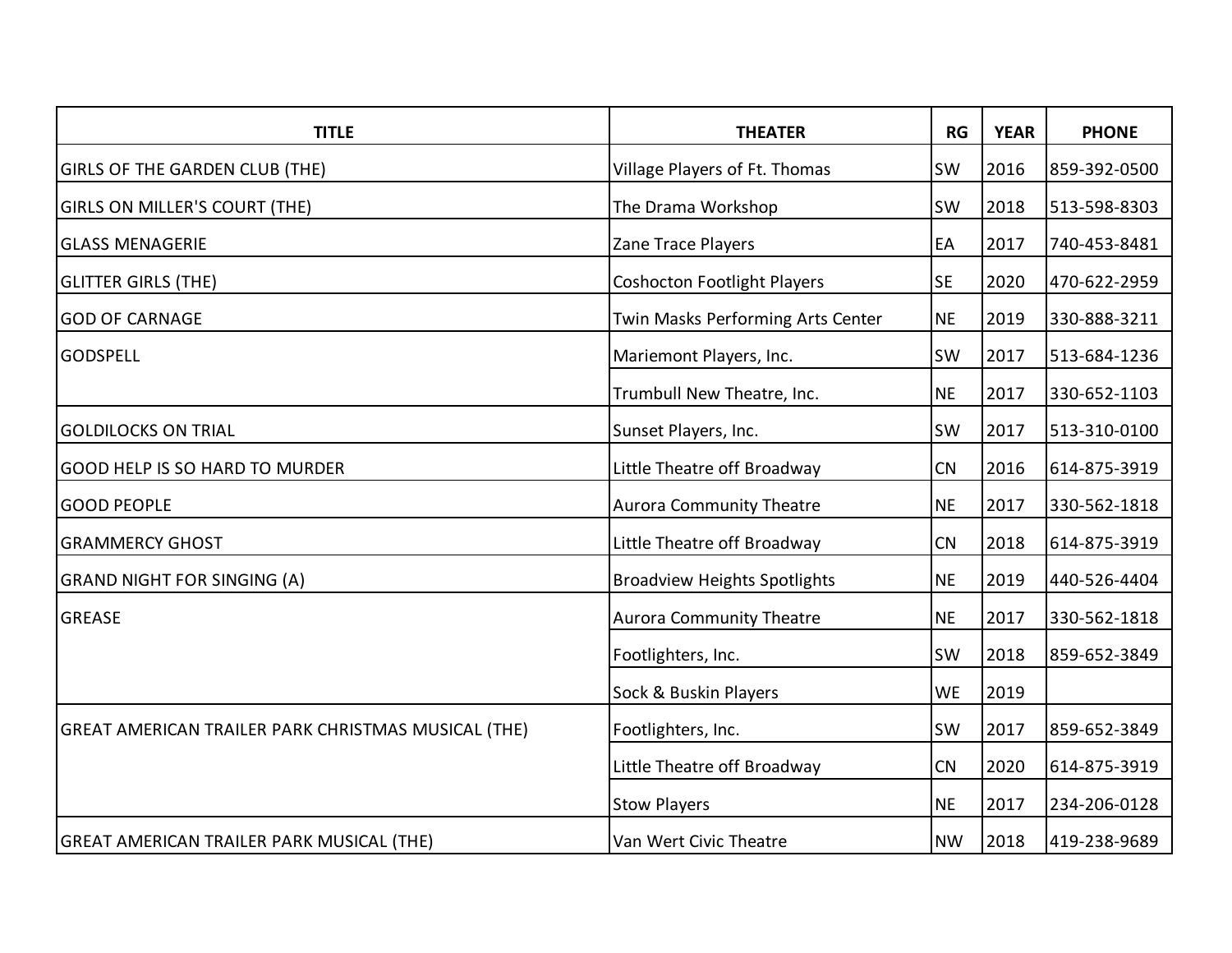| <b>TITLE</b>                              | <b>THEATER</b>                     | RG        | <b>YEAR</b> | <b>PHONE</b> |
|-------------------------------------------|------------------------------------|-----------|-------------|--------------|
| <b>GREATER TUNA</b>                       | Mason Community Players, Inc.      | <b>SW</b> | 2016        | 513-398-7804 |
| <b>GREEK MYTHOLOGY OLYMPIAGANZA (THE)</b> | Amil Tellers of Dramatics Inc.     | <b>WE</b> | 2020        | 419-223-8866 |
| <b>GREY GARDENS</b>                       | Zanesville Community Theatre       | EA        | 2018        | 740-455-6487 |
| <b>GUYS AND DOLLS</b>                     | Medina County Show Biz Company     | <b>NE</b> | 2017        | 330-722-5776 |
| <b>GYPSY</b>                              | Little Theatre off Broadway        | CN        | 2020        | 614-875-3919 |
|                                           | Van Wert Civic Theatre             | <b>NW</b> | 2018        | 419-238-9689 |
| H                                         |                                    |           |             |              |
| <b>HAIR</b>                               | Footlighters, Inc.                 | <b>SW</b> | 2016        | 859-652-3849 |
| <b>HAIRSPRAY</b>                          | <b>3B Productions</b>              | <b>NW</b> | 2018        | 419-360-5639 |
| HANDFUL OF RAINBOWS (A)                   | Apple City Players                 | <b>SE</b> | 2019        | 919-812-3308 |
| <b>HANDS ON A HARDBODY</b>                | Hudson Players Guild, Inc.         | <b>NE</b> | 2019        | 330-655-8522 |
| HAPHAZARDLY EVER AFTER                    | <b>Stow Players</b>                | <b>NE</b> | 2019        | 234-206-0128 |
| <b>HAPPY HOLLANDAISE</b>                  | <b>Archbold Community Theatre</b>  | <b>NW</b> | 2018        | 419-264-5717 |
|                                           | Western Reserve Playhouse          | <b>NE</b> | 2019        | 330-620-7314 |
| <b>HARMONY ROMANCES</b>                   | Mid Ohio Valley Players            | <b>SE</b> | 2018        | 740-374-9434 |
| HARRY'S HOTTER AT TWILIGHT                | Western Reserve Playhouse          | <b>NE</b> | 2019        | 330-620-7314 |
| <b>HARVEY</b>                             | The Lancaster Playhouse            | CN        | 2018        | 740-974-6648 |
| HAUNTING OF HILL HOUSE (THE)              | Little Theatre off Broadway        | CN        | 2020        | 614-875-3919 |
| <b>HAVING HOPE AT HOME</b>                | Striplight Community Theatre, Inc. | EA        | 2019        | 304-914-3248 |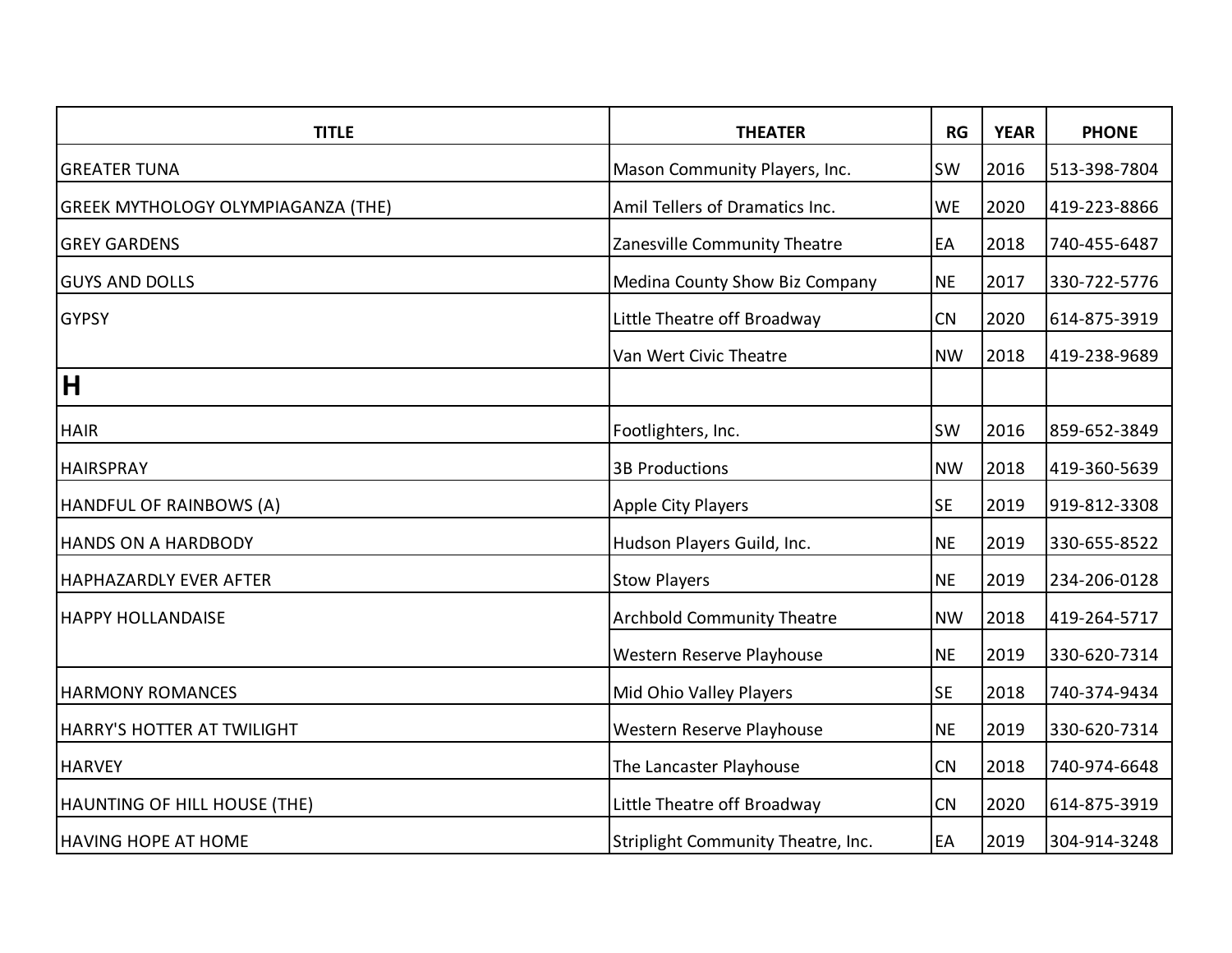| <b>TITLE</b>                   | <b>THEATER</b>                     | RG        | <b>YEAR</b> | <b>PHONE</b> |
|--------------------------------|------------------------------------|-----------|-------------|--------------|
| <b>HAY FEVER</b>               | Mariemont Players, Inc.            | <b>SW</b> | 2016        | 513-684-1236 |
| <b>HEATHERS</b>                | Playmakers Civic Theatre           | <b>NO</b> | 2017        | 419-734-5044 |
|                                | Western Reserve Playhouse          | <b>NE</b> | 2019        | 330-620-7314 |
| <b>HEISENBERG</b>              | <b>Actors Collaborative Toledo</b> | <b>NW</b> | 2018        | 419-205-0409 |
| <b>HELLO DOLLY!</b>            | <b>Fort Defiance Players</b>       | <b>NW</b> | 2019        | 419-782-7529 |
| <b>HELLO! MY BABY</b>          | <b>Licking County Players</b>      | CN        | 2019        | 740-349-2287 |
|                                | Zane Trace Players                 | EA        | 2018        | 740-453-8481 |
| <b>HERE ON THE FLIGHT PATH</b> | <b>Coshocton Footlight Players</b> | <b>SE</b> | 2019        | 470-622-2959 |
|                                | Theatre 8:15                       | <b>NE</b> | 2017        | 330-896-0339 |
| HIGH ROAD (THE)                | The Dover Players                  | <b>NE</b> | 2019        | 440-782-0095 |
| <b>HIGH SCHOOL MUSICAL</b>     | Theatre 8:15                       | <b>NE</b> | 2019        | 330-896-0339 |
|                                | Waterville Playshop                | <b>NW</b> | 2017        | 419-270-1204 |
|                                | Zanesville Community Theatre       | EA        | 2019        | 740-455-6487 |
| <b>HOME</b>                    | Cincinnati Music Theatre           | SW        | 2019        | 513-621-2787 |
| <b>HONK</b>                    | Olde Towne Hall Theatre, Inc.      | <b>NO</b> | 2017        | 440-327-2909 |
| <b>HONKY TONK ANGELS</b>       | <b>Archbold Community Theatre</b>  | <b>NW</b> | 2017        | 419-264-5717 |
| <b>HORIZONS OF GOLD</b>        | <b>Merit Theatre Company</b>       | <b>SW</b> | 2017        | 859-795-1860 |
|                                | <b>Merit Theatre Company</b>       | <b>SW</b> | 2018        | 859-795-1860 |
| <b>HOT L BALTIMORE (THE)</b>   | The CenterStage Players, Inc.      | SW        | 2019        | 513-588-4910 |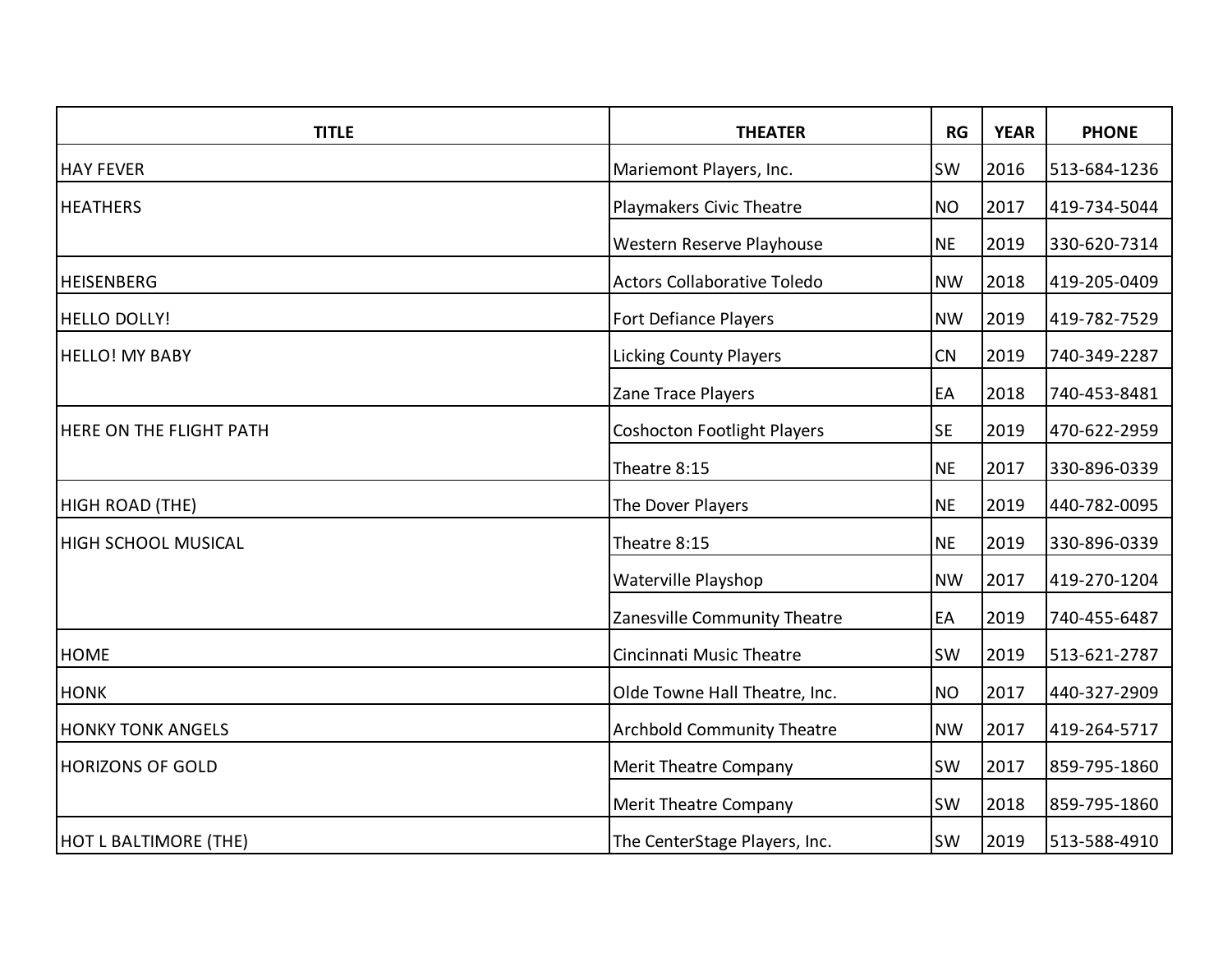| <b>TITLE</b>                                          | <b>THEATER</b>                       | RG        | <b>YEAR</b> | <b>PHONE</b> |
|-------------------------------------------------------|--------------------------------------|-----------|-------------|--------------|
| <b>HOUND OF THE BASKERVILLES</b>                      | Stagecrafters, Inc.                  | <b>SW</b> | 2017        | 513-238-7769 |
| <b>HOUSE AT POOH CORNER (THE)</b>                     | Sunset Players, Inc.                 | <b>SW</b> | 2016        | 513-310-0100 |
| HOW HANS, CHRISTIAN, & ANDERSON MELTED THE SNOW QUEEN | <b>Beavercreek Community Theatre</b> | <b>WE</b> | 2019        | 937-429-4737 |
| <b>HOW I BECAME A PIRATE</b>                          | MTVarts, Inc.                        | CN        | 2017        | 740-358-0168 |
| <b>HOW TO EAT LIKE A CHILD</b>                        | Village Players of Ft. Thomas        | <b>SW</b> | 2018        | 859-392-0500 |
| HOW TO SUCCEED IN BUSINESS WITHOUT REALLY TRYING      | <b>Oregon Community Theatre</b>      | <b>NW</b> | 2017        | 419-691-1398 |
| HUMANS (THE)                                          | <b>Beavercreek Community Theatre</b> | <b>WE</b> | 2020        | 937-429-4737 |
| HUNCHBACK OF NOTRE DAME (THE)                         | Cincinnati Music Theatre             | SW        | 2019        | 513-621-2787 |
|                                                       | Ohio Valley Summer Theater           | <b>SE</b> | 2019        | 740-535-6878 |
|                                                       |                                      |           |             |              |
| I LOVE YOU, YOU'RE PERFECT, NOW CHANGE                | <b>Cutting Edge Theatre Company</b>  | <b>NW</b> | 2019        | 419-704-6184 |
|                                                       | <b>Fairfield Footlighters</b>        | <b>SW</b> | 2018        | 513-867-5348 |
|                                                       | <b>Loveland Stage Company</b>        | <b>SW</b> | 2017        | 513-443-4572 |
| <b>ICEBERGS</b>                                       | Dayton Theatre Guild                 | <b>WE</b> | 2020        | 937-278-5993 |
| IF/THEN                                               | Sunset Players, Inc.                 | <b>SW</b> | 2018        | 513-310-0100 |
| IMPORTANCE OF BEING EARNEST (THE)                     | <b>Broadview Heights Spotlights</b>  | <b>NE</b> | 2018        | 440-526-4404 |
|                                                       | Curtain Players, Inc.                | CN        | 2017        | 614-360-1000 |
|                                                       | Mid Ohio Valley Players              | <b>SE</b> | 2019        | 740-374-9434 |
|                                                       | <b>Milford Theatre Guilde</b>        | SW        | 2016        | 513-575-9351 |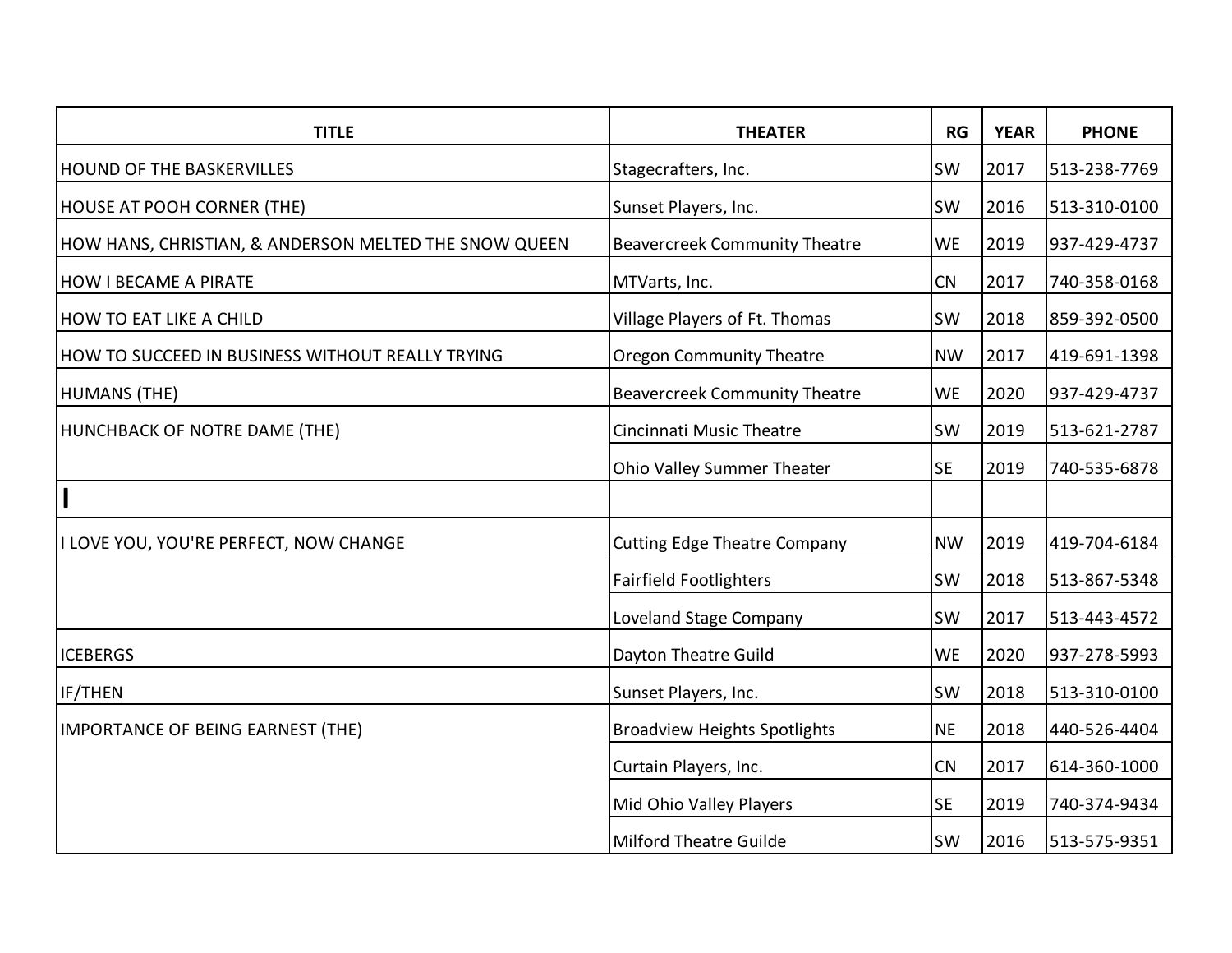| <b>TITLE</b>                             | <b>THEATER</b>                       | RG        | <b>YEAR</b> | <b>PHONE</b> |
|------------------------------------------|--------------------------------------|-----------|-------------|--------------|
| IMPORTANCE OF BEING EARNEST (THE)        | The Village Players                  | <b>NW</b> | 2019        | 419-472-6807 |
|                                          | <b>Worthington Community Theatre</b> | CN        | 2017        |              |
| <b>INLAWS, OUTLAWS, AND OTHER PEOPLE</b> | <b>Brookville Community Theatre</b>  | <b>WE</b> | 2019        | 937-833-6790 |
|                                          | Zanesville Community Theatre         | EA        | 2017        | 740-455-6487 |
| <b>INSPECTING CAROL</b>                  | Mason Community Players, Inc.        | <b>SW</b> | 2016        | 513-398-7804 |
|                                          | The Drama Workshop                   | <b>SW</b> | 2017        | 513-598-8303 |
| IT DOESN'T GET ANY BETTER THAN THIS      | The CenterStage Players, Inc.        | <b>SW</b> | 2017        | 513-588-4910 |
| IT RUNS IN THE FAMILY                    | Western Reserve Playhouse            | <b>NE</b> | 2017        | 330-620-7314 |
| IT SHOULDA BEEN YOU                      | Harlequins, Inc.                     | <b>NO</b> | 2020        | 419-621-1311 |
| IT'S A WONDERFUL LIFE                    | Playmakers Civic Theatre             | <b>NO</b> | 2019        | 419-734-5044 |
| IT'S A WONDERFUL LIFE, A LIVE RADIO PLAY | Curtain Players, Inc.                | CN        | 2016        | 614-360-1000 |
|                                          | Van Wert Civic Theatre               | <b>NW</b> | 2018        | 419-238-9689 |
| IT'S A WONDERFUL LIFE, A MUSICAL         | <b>Merit Theatre Company</b>         | <b>SW</b> | 2018        | 859-795-1860 |
| <b>IT'S ONLY A PLAY</b>                  | <b>Beavercreek Community Theatre</b> | <b>WE</b> | 2020        | 937-429-4737 |
|                                          | Little Theatre off Broadway          | CN        | 2019        | 614-875-3919 |
| J                                        |                                      |           |             |              |
| JACOB MARLEY'S CHRISTMAS CAROL           | <b>Coshocton Footlight Players</b>   | <b>SE</b> | 2017        | 470-622-2959 |
| <b>JAKE'S DILEMMA</b>                    | The Dover Players                    | <b>NE</b> | 2019        | 440-782-0095 |
| <b>JAKE'S WOMEN</b>                      | Harlequins, Inc.                     | <b>NO</b> | 2020        | 419-621-1311 |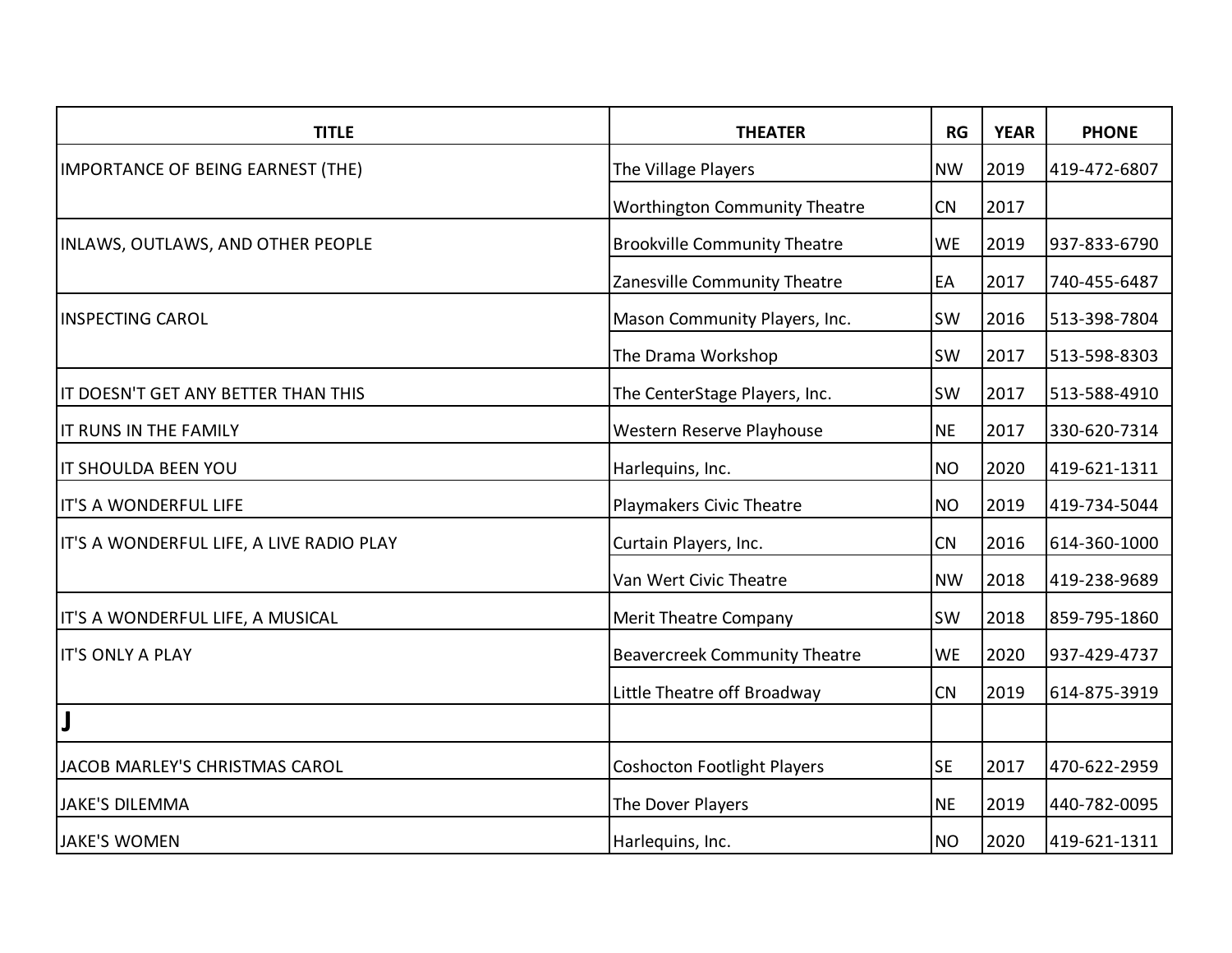| <b>TITLE</b>                                 | <b>THEATER</b>                      | RG        | <b>YEAR</b> | <b>PHONE</b> |
|----------------------------------------------|-------------------------------------|-----------|-------------|--------------|
| <b>JAKE'S WOMEN</b>                          | Stagecrafters, Inc.                 | SW        | 2018        | 513-238-7769 |
| JAMES AND THE GIANT PEACH                    | Amil Tellers of Dramatics Inc.      | <b>WE</b> | 2020        | 419-223-8866 |
|                                              | <b>Beechmont Players</b>            | <b>SW</b> | 2017        | 513-233-2468 |
|                                              | Bellevue Society for the Arts       | <b>NO</b> | 2019        | 419-484-2787 |
|                                              | <b>Broadview Heights Spotlights</b> | <b>NE</b> | 2018        | 440-526-4404 |
|                                              | Zane Trace Players                  | EA        | 2017        | 740-453-8481 |
| JEKYLL AND HYDE                              | Dayton Playhouse, Inc.              | <b>WE</b> | 2020        | 937-424-8477 |
|                                              | Footlighters, Inc.                  | SW        | 2017        | 859-652-3849 |
|                                              | <b>Portsmouth Little Theatre</b>    | <b>SE</b> | 2017        | 740-353-7034 |
| <b>JESUS CHRIST SUPERSTAR</b>                | Footlighters, Inc.                  | <b>SW</b> | 2016        | 859-652-3849 |
| <b>JINGLE BELL FOLLIES</b>                   | Theatre 8:15                        | <b>NE</b> | 2017        | 330-896-0339 |
| JOSEPH AND THE AMAZING TECHNICOLOR DREAMCOAT | <b>Acting Up</b>                    | <b>SW</b> | 2017        | 513-331-9150 |
| <b>JUNGLE BOOK (KIDS)</b>                    | Amil Tellers of Dramatics Inc.      | <b>WE</b> | 2019        | 419-223-8866 |
| JUNIE B. JONES JR.                           | <b>Fremont Community Theatre</b>    | <b>NO</b> | 2018        | 419-332-0775 |
| <b>JURY OF SOULS</b>                         | <b>Stage and Steel Productions</b>  | EA        | 2018        |              |
| K                                            |                                     |           |             |              |
| <b>KALAMAZOO</b>                             | Twin Masks Performing Arts Center   | <b>NE</b> | 2020        | 330-888-3211 |
|                                              | <b>Wolf Creek Players</b>           | <b>NE</b> | 2019        | 330-825-3814 |
| KING AND I (THE)                             | <b>Aurora Community Theatre</b>     | <b>NE</b> | 2018        | 330-562-1818 |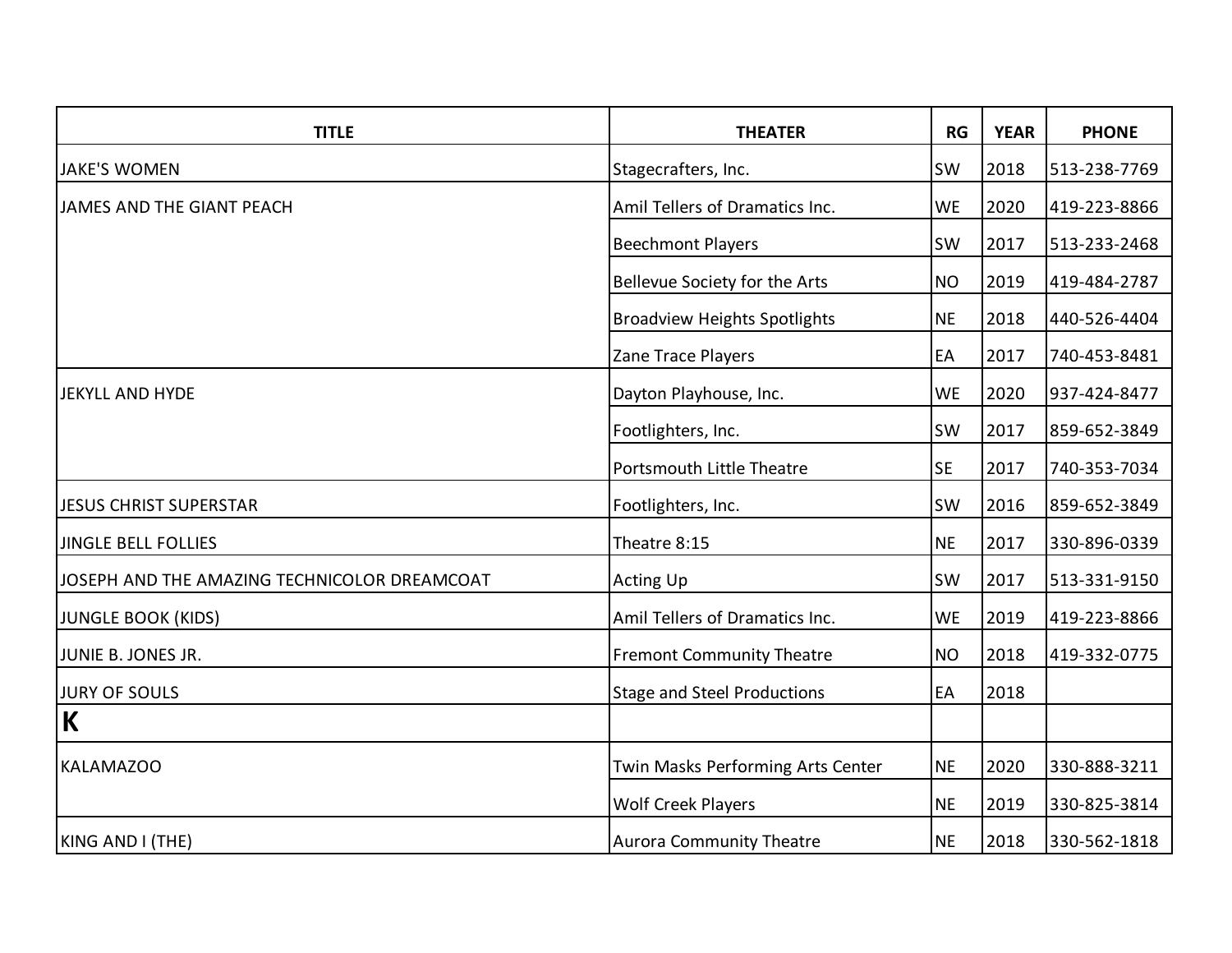| <b>TITLE</b>                               | <b>THEATER</b>                        | RG        | <b>YEAR</b> | <b>PHONE</b> |
|--------------------------------------------|---------------------------------------|-----------|-------------|--------------|
| KING AND I (THE)                           | Perrysburg Musical Theatre            | <b>NW</b> | 2017        | 419-293-1693 |
| <b>KING'S OTHER MEN (THE)</b>              | <b>Stage and Steel Productions</b>    | EA        | 2019        |              |
| <b>KITCHEN WITCHES</b>                     | <b>Genoa Civic Theatre</b>            | <b>NO</b> | 2019        | 419-855-3103 |
| $\mathsf{L}$                               |                                       |           |             |              |
| LA CAGE AUX FOLLES                         | <b>Actors Guild of Parkersburg</b>    | <b>SE</b> | 2019        | 304-485-1300 |
| LADIES FOURSOME (THE)                      | Chagrin Valley Little Theatre         | <b>NE</b> | 2019        | 440-247-8955 |
| LADIES OF HARMONY (THE)                    | <b>Archbold Community Theatre</b>     | <b>NW</b> | 2018        | 419-264-5717 |
| LAST DAYS OF JUDAS ISCARIOT (THE)          | Village Players of Ft. Thomas         | <b>SW</b> | 2018        | 859-392-0500 |
| LAST DECENT CROOKS (THE)                   | Playmakers Civic Theatre              | <b>NO</b> | 2017        | 419-734-5044 |
| <b>LAST FIVE YEARS (THE)</b>               | <b>Cutting Edge Theatre Company</b>   | <b>NW</b> | 2018        | 419-704-6184 |
| <b>LAST LIFEBOAT (THE)</b>                 | Dayton Theatre Guild                  | <b>WE</b> | 2017        | 937-278-5993 |
| LAST ROUNDUP OF THE GUACAMOLE QUEENS (THE) | Van Wert Civic Theatre                | <b>NW</b> | 2017        | 419-238-9689 |
| <b>LATER LIFE</b>                          | <b>Fairfield Footlighters</b>         | <b>SW</b> | 2018        | 513-867-5348 |
| LAUGHTER ON THE 23RD FLOOR                 | Amil Tellers of Dramatics Inc.        | <b>WE</b> | 2017        | 419-223-8866 |
| <b>LEADING LADIES</b>                      | Mansfield Playhouse                   | <b>NO</b> | 2020        | 419-522-2883 |
| <b>LEAVING IOWA</b>                        | <b>Alcove Theatre</b>                 | CN        | 2019        | 740-392-3076 |
|                                            | <b>Black Swamp Players</b>            | <b>NW</b> | 2019        |              |
|                                            | <b>Wolf Creek Players</b>             | <b>NE</b> | 2018        | 330-825-3814 |
| <b>LEGALLY BLONDE</b>                      | <b>Greater Hamilton Civic Theatre</b> | SW        | 2018        | 513-737-7529 |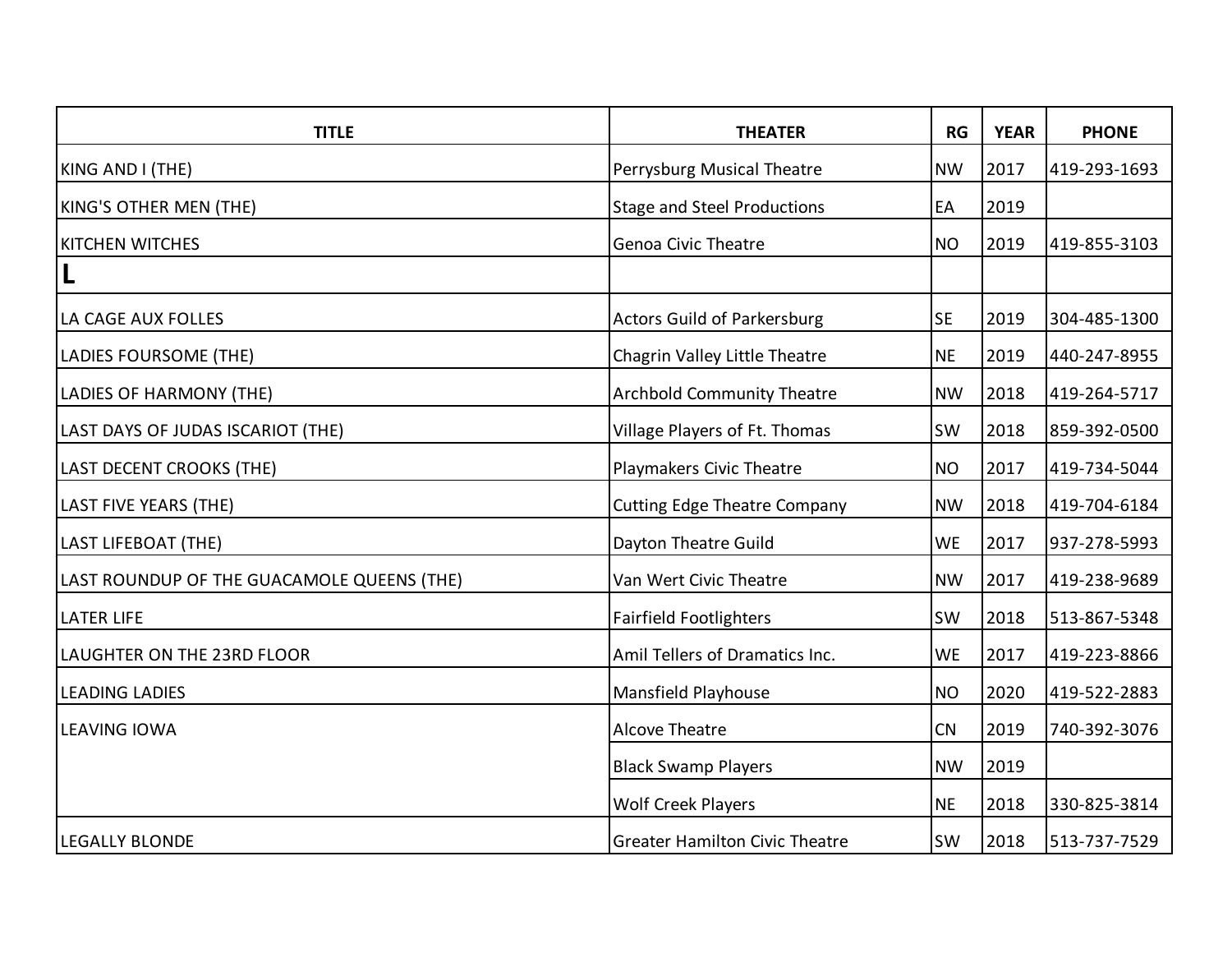| <b>TITLE</b>                            | <b>THEATER</b>                       | <b>RG</b> | <b>YEAR</b> | <b>PHONE</b> |
|-----------------------------------------|--------------------------------------|-----------|-------------|--------------|
| LEGEND OF GEORGIA MCBRIDE (THE)         | <b>Beavercreek Community Theatre</b> | WE        | 2019        | 937-429-4737 |
| LETTICE AND LOVAGE                      | Curtain Players, Inc.                | CN        | 2018        | 614-360-1000 |
| LIE, CHEAT, AND GENUFLECT               | Wapakoneta Theatre Guild, Inc.       | <b>WE</b> | 2019        | 419-738-2248 |
| LIE(A)                                  | <b>Actors Collaborative Toledo</b>   | <b>NW</b> | 2018        | 419-205-0409 |
| LIFE IN THE HOOD                        | Van Wert Civic Theatre               | <b>NW</b> | 2018        | 419-238-9689 |
| LION IN WINTER (THE)                    | The Drama Workshop                   | <b>SW</b> | 2016        | 513-598-8303 |
| LION KING JR. (THE)                     | <b>Archbold Community Theatre</b>    | <b>NW</b> | 2017        | 419-264-5717 |
|                                         | Mansfield Playhouse                  | <b>NO</b> | 2020        | 419-522-2883 |
|                                         | MTVarts, Inc.                        | CN        | 2017        | 740-358-0168 |
|                                         | <b>Twinsburg Community Theatre</b>   | <b>NE</b> | 2017        | 330-963-8722 |
|                                         | Van Wert Civic Theatre               | <b>NW</b> | 2017        | 419-238-9689 |
|                                         | Waterville Playshop                  | <b>NW</b> | 2017        | 419-270-1204 |
|                                         | Wayne Co. Performing Arts Council    | EA        | 2019        |              |
|                                         | Zane Trace Players                   | EA        | 2018        | 740-453-8481 |
| LION, THE WITCH, AND THE WARDROBE (THE) | Zane Trace Players                   | EA        | 2019        | 740-453-8481 |
| LITTLE FOXES (THE)                      | Dayton Theatre Guild                 | <b>WE</b> | 2019        | 937-278-5993 |
|                                         | Zanesville Community Theatre         | EA        | 2019        | 740-455-6487 |
| LITTLE MERMAID (THE)                    | <b>3B Productions</b>                | <b>NW</b> | 2019        | 419-360-5639 |
|                                         | <b>Acting Up</b>                     | <b>SW</b> | 2016        | 513-331-9150 |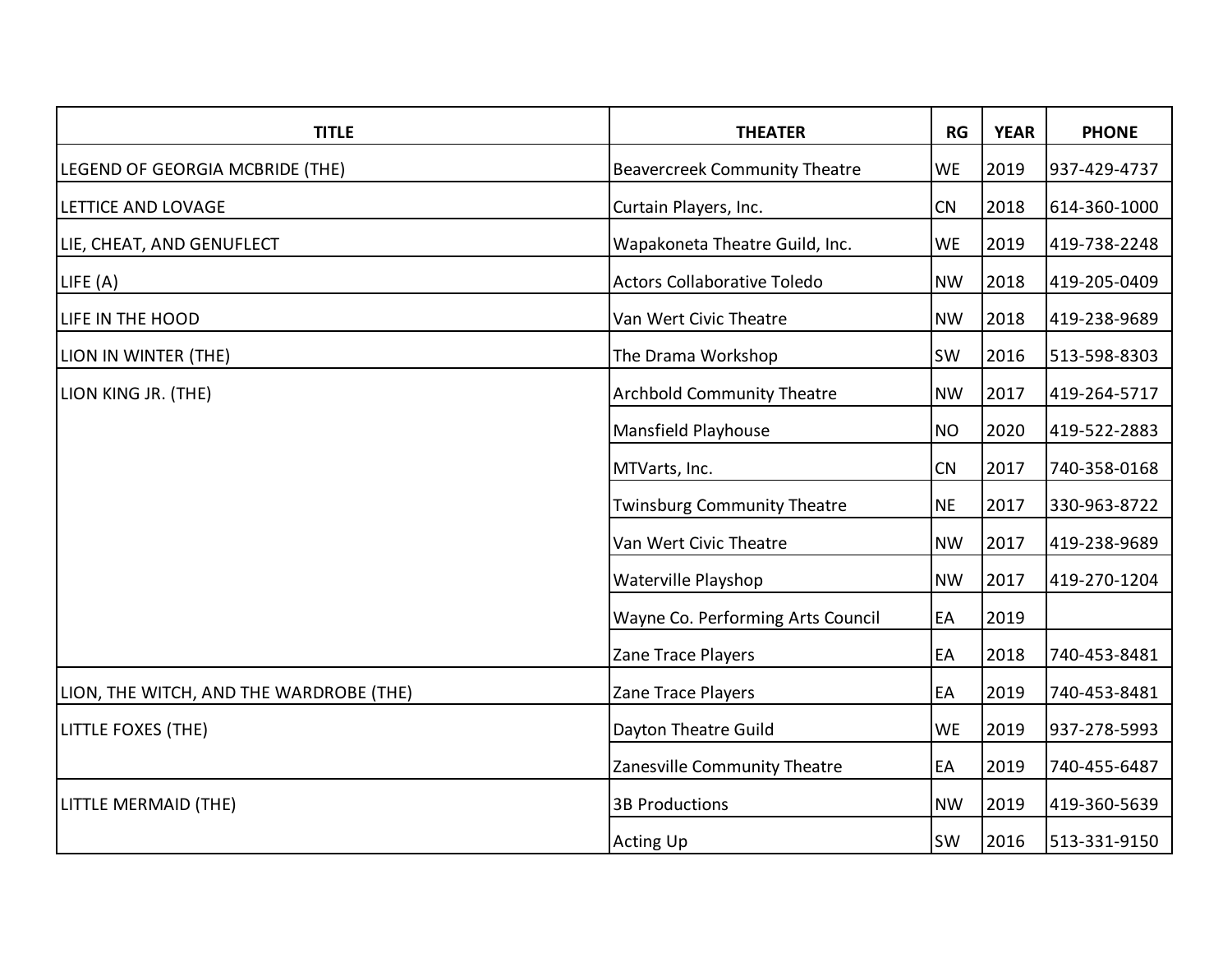| <b>TITLE</b>                  | <b>THEATER</b>                       | RG        | <b>YEAR</b> | <b>PHONE</b> |
|-------------------------------|--------------------------------------|-----------|-------------|--------------|
| LITTLE MERMAID (THE)          | Amil Tellers of Dramatics Inc.       | <b>WE</b> | 2019        | 419-223-8866 |
|                               | <b>Fremont Community Theatre</b>     | <b>NO</b> | 2019        | 419-332-0775 |
|                               | Loveland Stage Company               | <b>SW</b> | 2018        | 513-443-4572 |
|                               | <b>Twinsburg Community Theatre</b>   | <b>NE</b> | 2017        | 330-963-8722 |
| LITTLE PIECE OF HEAVEN (A)    | <b>Beavercreek Community Theatre</b> | <b>WE</b> | 2019        | 937-429-4737 |
| LITTLE PRINCE (THE)           | <b>Portsmouth Little Theatre</b>     | <b>SE</b> | 2019        | 740-353-7034 |
| LITTLE SHOP OF HORRORS        | <b>Cutting Edge Theatre Company</b>  | <b>NW</b> | 2018        | 419-704-6184 |
|                               | <b>Galion Community Theatre</b>      | <b>NO</b> | 2019        | 419-468-2262 |
|                               | Van Wert Civic Theatre               | <b>NW</b> | 2019        | 419-238-9689 |
| <b>LITTLE WOMEN</b>           | Bellevue Society for the Arts        | <b>NO</b> | 2019        | 419-484-2787 |
|                               | <b>Chillicothe Civic Theatre</b>     | <b>SE</b> | 2018        | 855-723-3768 |
|                               | Olde Towne Hall Theatre, Inc.        | <b>NO</b> | 2018        | 440-327-2909 |
|                               | Western Reserve Playhouse            | <b>NE</b> | 2018        | 330-620-7314 |
| LITTLE WOMEN (THE MUSICAL)    | <b>Act 2 Productions</b>             | <b>NW</b> | 2018        |              |
| LITTLE WOMEN OF ORCHARD HOUSE | Mid Ohio Valley Players              | <b>SE</b> | 2018        | 740-374-9434 |
| <b>LOOKING</b>                | Playmakers Civic Theatre             | <b>NO</b> | 2017        | 419-734-5044 |
| <b>LOST IN YONKERS</b>        | Wayne Co. Performing Arts Council    | EA        | 2019        |              |
|                               | Western Reserve Playhouse            | <b>NE</b> | 2018        | 330-620-7314 |
| <b>LOVE LETTERS</b>           | Out of the Box Community Theatre     | CN        | 2019        | 614-992-2930 |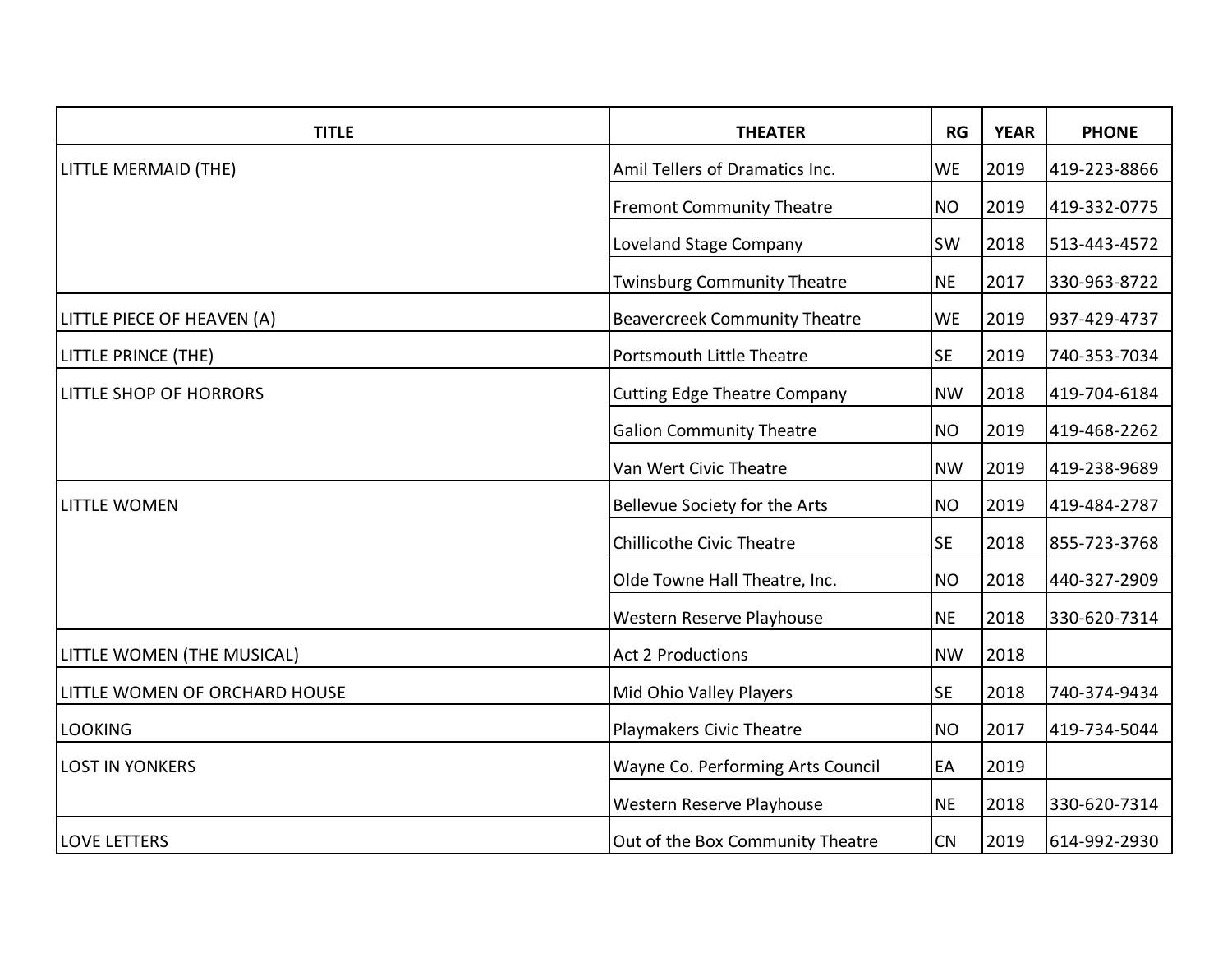| <b>TITLE</b>                      | <b>THEATER</b>                     | RG        | <b>YEAR</b> | <b>PHONE</b> |
|-----------------------------------|------------------------------------|-----------|-------------|--------------|
| <b>LOVE LETTERS</b>               | Potter Players                     | EA        | 2018        | 330-853-4008 |
| LOVE, LOSS, AND WHAT I WORE       | The Drama Workshop                 | SW        | 2019        | 513-598-8303 |
|                                   | Twin Masks Performing Arts Center  | <b>NE</b> | 2020        | 330-888-3211 |
| LOVE, SEX, AND THE IRS            | Little Theatre off Broadway        | CN        | 2017        | 614-875-3919 |
|                                   | Van Wert Civic Theatre             | <b>NW</b> | 2018        | 419-238-9689 |
| LOVE/SICK                         | Mansfield Playhouse                | <b>NO</b> | 2019        | 419-522-2883 |
|                                   | Village Players of Ft. Thomas      | SW        | 2017        | 859-392-0500 |
| <b>LUNA GALE</b>                  | Dayton Theatre Guild               | <b>WE</b> | 2017        | 937-278-5993 |
| M                                 |                                    |           |             |              |
| <b>MADAGASCAR</b>                 | Olde Towne Hall Theatre, Inc.      | <b>NO</b> | 2017        | 440-327-2909 |
| <b>MADAGASCAR JR.</b>             | Mansfield Playhouse                | <b>NO</b> | 2019        | 419-522-2883 |
| MADELINE'S CHRISTMAS, THE MUSICAL | The CenterStage Players, Inc.      | <b>SW</b> | 2018        | 513-588-4910 |
| MAIDS (THE)                       | Western Reserve Playhouse          | <b>NE</b> | 2018        | 330-620-7314 |
| <b>MAKING GOD LAUGH</b>           | Bellevue Society for the Arts      | <b>NO</b> | 2018        | 419-484-2787 |
|                                   | Mansfield Playhouse                | <b>NO</b> | 2019        | 419-522-2883 |
|                                   | Troy Civic Theatre, Inc.           | <b>WE</b> | 2018        | 937-339-7700 |
|                                   | Van Wert Civic Theatre             | <b>NW</b> | 2019        | 419-238-9689 |
| MAMMA MIA!                        | <b>3B Productions</b>              | <b>NW</b> | 2019        | 419-360-5639 |
|                                   | <b>Actors Guild of Parkersburg</b> | <b>SE</b> | 2019        | 304-485-1300 |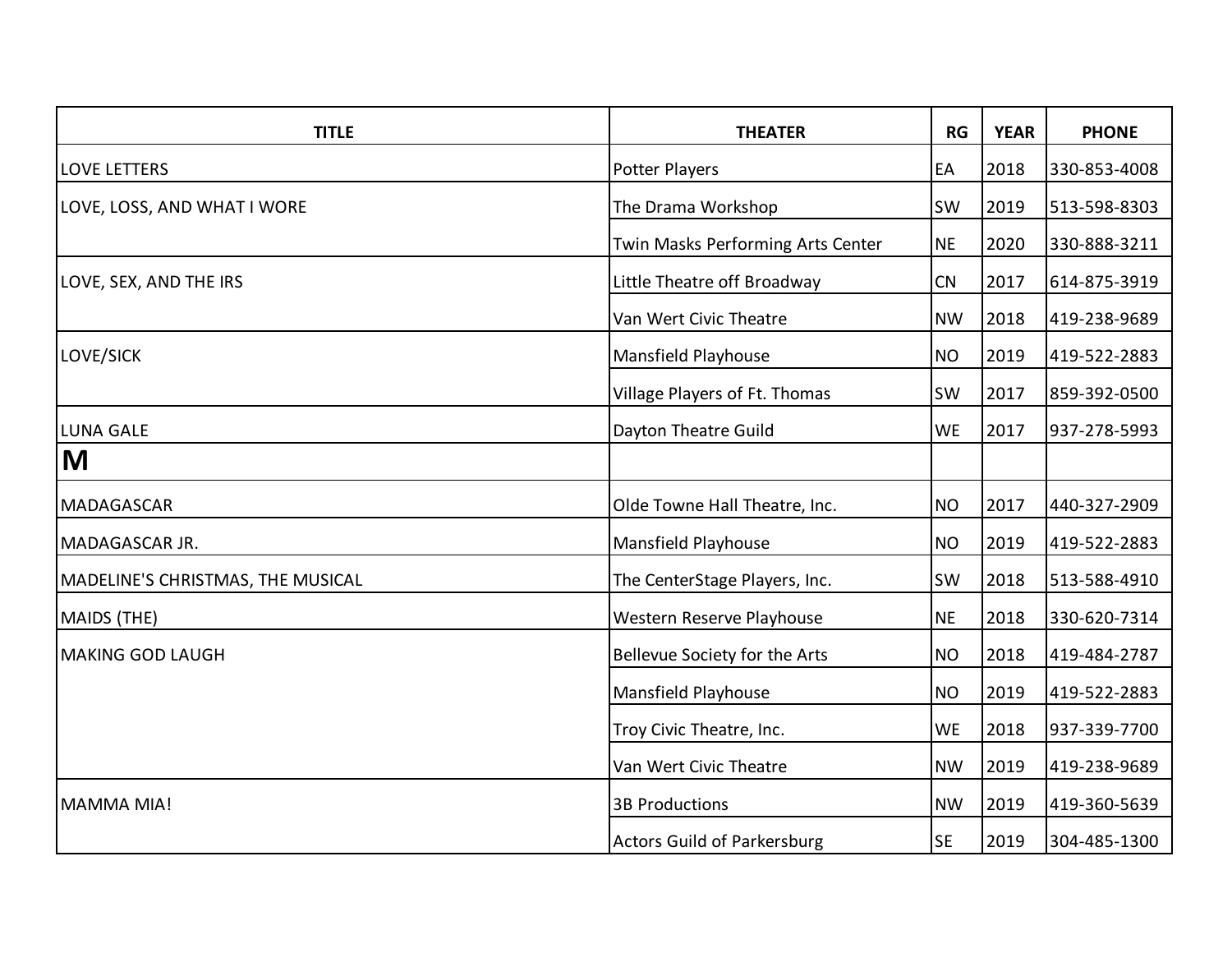| <b>TITLE</b>                       | <b>THEATER</b>                      | RG        | <b>YEAR</b> | <b>PHONE</b> |
|------------------------------------|-------------------------------------|-----------|-------------|--------------|
| MAMMA MIA!                         | <b>Carnation City Players</b>       | EA        | 2019        | 330-821-8712 |
|                                    | Chagrin Valley Little Theatre       | <b>NE</b> | 2019        | 440-247-8955 |
|                                    | <b>Coshocton Footlight Players</b>  | <b>SE</b> | 2019        | 470-622-2959 |
|                                    | Dayton Playhouse, Inc.              | <b>WE</b> | 2019        | 937-424-8477 |
|                                    | <b>Fort Defiance Players</b>        | <b>NW</b> | 2019        | 419-782-7529 |
|                                    | <b>Fremont Community Theatre</b>    | <b>NO</b> | 2020        | 419-332-0775 |
|                                    | <b>Galion Community Theatre</b>     | <b>NO</b> | 2019        | 419-468-2262 |
|                                    | Little Theatre of Tuscarawas County | EA        | 2019        | 330-343-4012 |
|                                    | Mason Community Players, Inc.       | <b>SW</b> | 2019        | 513-398-7804 |
|                                    | Olde Towne Hall Theatre, Inc.       | <b>NO</b> | 2019        | 440-327-2909 |
|                                    | Towne & Country Players, Inc.       | <b>WE</b> | 2019        | 937-638-8116 |
|                                    | Van Wert Civic Theatre              | <b>NW</b> | 2020        | 419-238-9689 |
| <b>MAN OF LA MANCHA</b>            | <b>Broadview Heights Spotlights</b> | <b>NE</b> | 2018        | 440-526-4404 |
|                                    | Dayton Playhouse, Inc.              | <b>WE</b> | 2020        | 937-424-8477 |
|                                    | Mason Community Players, Inc.       | <b>SW</b> | 2018        | 513-398-7804 |
|                                    | Zane Trace Players                  | EA        | 2018        | 740-453-8481 |
| MAN WHO CAME TO DINNER             | Dayton Playhouse, Inc.              | <b>WE</b> | 2020        | 937-424-8477 |
| MAN WHO KILLED THE CURE (THE)      | Dayton Theatre Guild                | <b>WE</b> | 2019        | 937-278-5993 |
| MAN WHO SHOT LIBERTY VALANCE (THE) | Dayton Theatre Guild                | <b>WE</b> | 2019        | 937-278-5993 |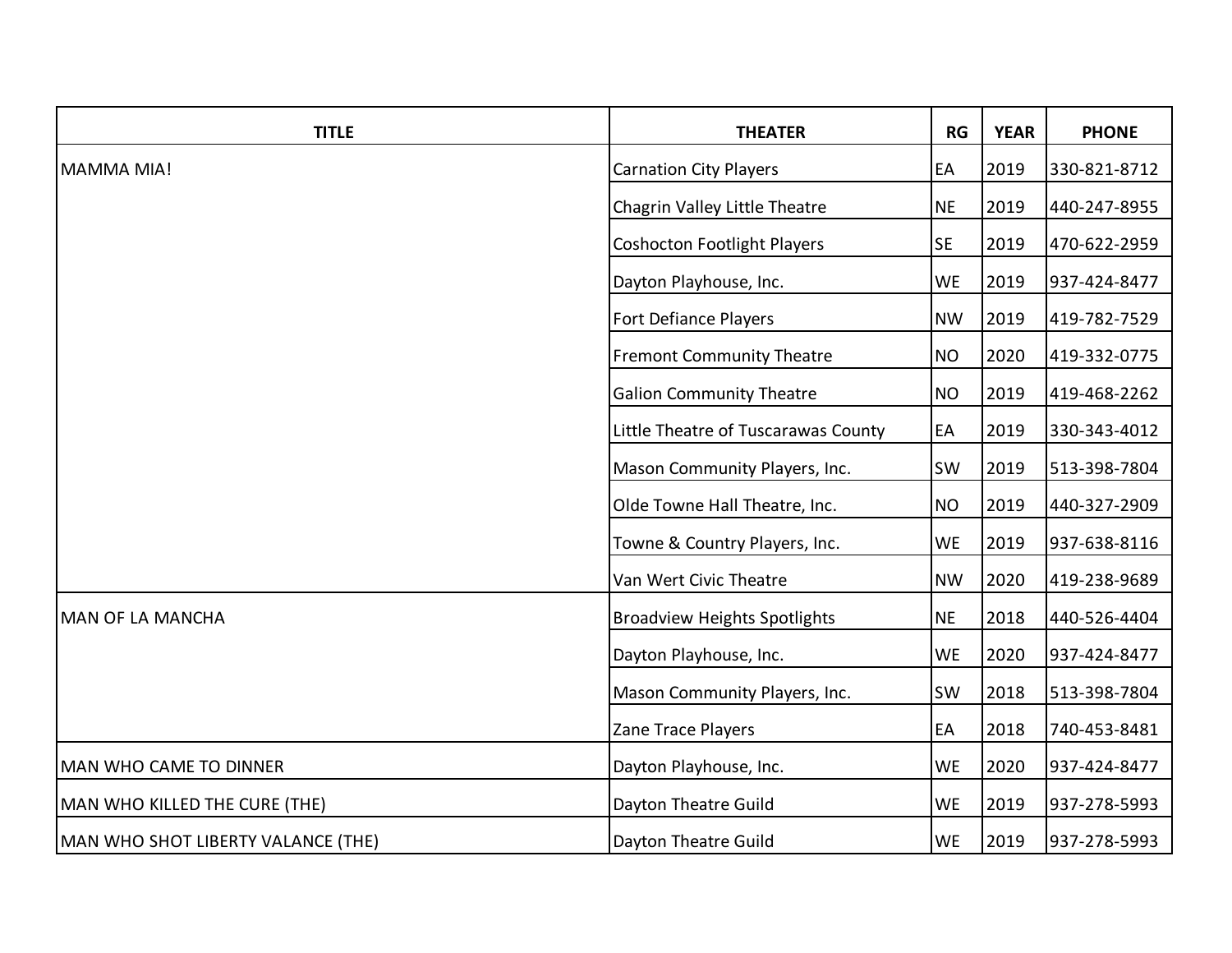| <b>TITLE</b>                                 | <b>THEATER</b>                        | RG        | <b>YEAR</b> | <b>PHONE</b> |
|----------------------------------------------|---------------------------------------|-----------|-------------|--------------|
| <b>MARJORIE PRIME</b>                        | Dayton Theatre Guild                  | <b>WE</b> | 2018        | 937-278-5993 |
| <b>MARRIAGE IS MURDER</b>                    | <b>Portsmouth Little Theatre</b>      | <b>SE</b> | 2018        | 740-353-7034 |
| <b>MARY POPPINS</b>                          | <b>Acting Up</b>                      | <b>SW</b> | 2018        | 513-331-9150 |
|                                              | <b>Brookville Community Theatre</b>   | <b>WE</b> | 2018        | 937-833-6790 |
|                                              | Hudson Players Guild, Inc.            | <b>NE</b> | 2017        | 330-655-8522 |
|                                              | Zane Trace Players                    | EA        | 2019        | 740-453-8481 |
| <b>MATILDA</b>                               | Perrysburg Musical Theatre            | <b>NW</b> | 2020        | 419-293-1693 |
| MATT'S FIRST (REAL) THANKSGIVING             | Chagrin Valley Little Theatre         | <b>NE</b> | 2019        | 440-247-8955 |
| <b>MEMPHIS</b>                               | Loveland Stage Company                | <b>SW</b> | 2018        | 513-443-4572 |
| <b>MIDDLETOWN</b>                            | Chagrin Valley Little Theatre         | <b>NE</b> | 2019        | 440-247-8955 |
| MIDIEVAL CHRISTMAS CAROL                     | <b>Stage and Steel Productions</b>    | EA        | 2017        |              |
| MIDSUMMER NIGHT'S DREAM (A)                  | <b>Aurora Community Theatre</b>       | <b>NE</b> | 2018        | 330-562-1818 |
|                                              | <b>Portsmouth Little Theatre</b>      | <b>SE</b> | 2017        | 740-353-7034 |
|                                              | Zane Trace Players                    | EA        | 2017        | 740-453-8481 |
| MID-SUMMER NIGHT'S TEXAS SIZED NIGHTMARE (A) | <b>Beavercreek Community Theatre</b>  | <b>WE</b> | 2020        | 937-429-4737 |
| MIRACLE ON 34TH STREET                       | Fort Findlay Playhouse                | <b>NW</b> | 2019        | 567-525-3636 |
|                                              | <b>Greater Hamilton Civic Theatre</b> | <b>SW</b> | 2016        | 513-737-7529 |
|                                              | Medina County Show Biz Company        | <b>NE</b> | 2018        | 330-722-5776 |
|                                              | <b>Milford Theatre Guilde</b>         | SW        | 2017        | 513-575-9351 |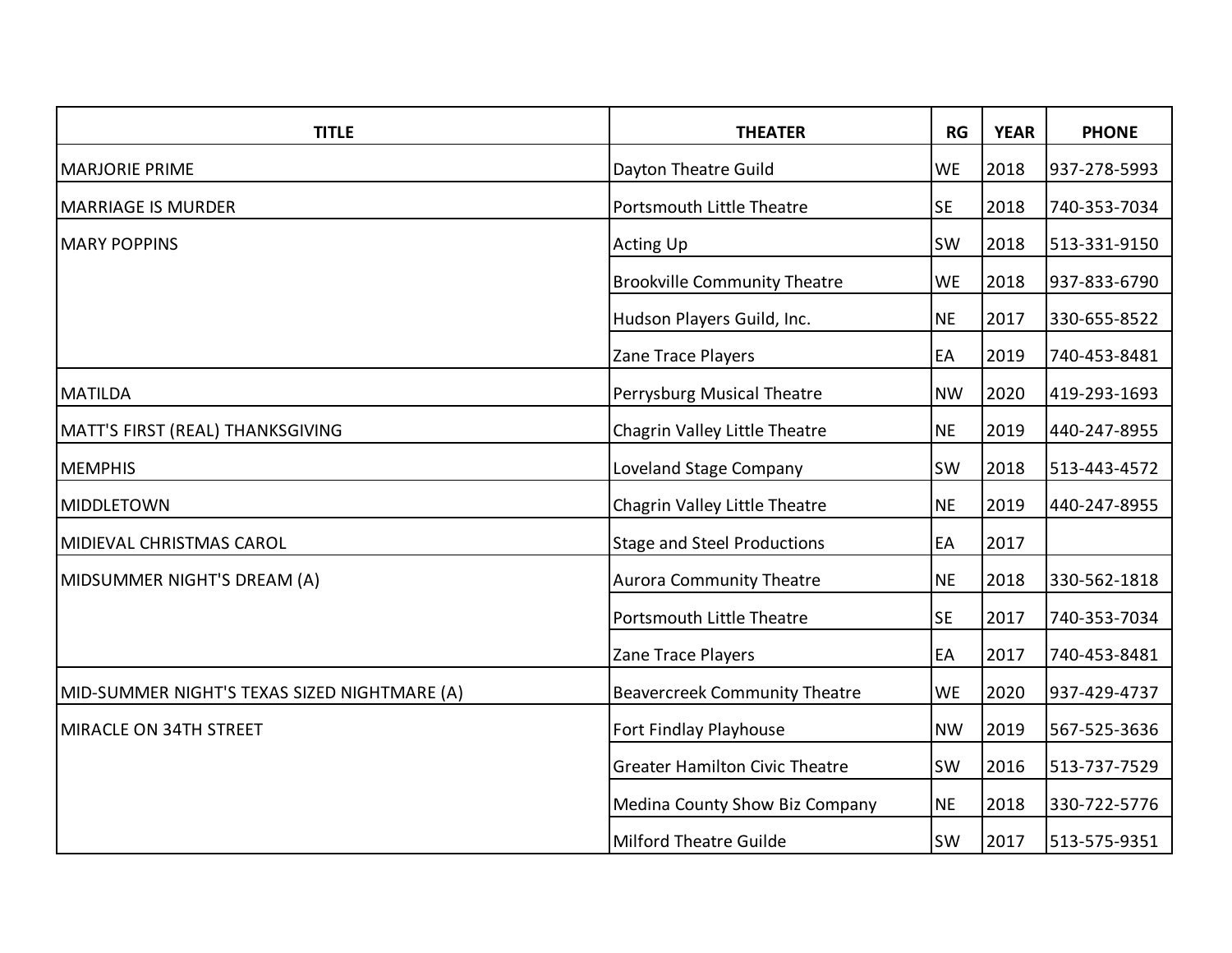| <b>TITLE</b>                    | <b>THEATER</b>                      | RG        | <b>YEAR</b> | <b>PHONE</b> |
|---------------------------------|-------------------------------------|-----------|-------------|--------------|
| MIRACLE ON 34TH STREET          | Van Wert Civic Theatre              | <b>NW</b> | 2017        | 419-238-9689 |
| MIRACLE WORKER (THE)            | MTVarts, Inc.                       | CN        | 2016        | 740-358-0168 |
| <b>MOM'S GIFT</b>               | Trumbull New Theatre, Inc.          | <b>NE</b> | 2017        | 330-652-1103 |
| MONTH OF SUNDAYS (A)            | Fort Findlay Playhouse              | <b>NW</b> | 2020        | 567-525-3636 |
| <b>MOON OVER BUFFALO</b>        | <b>Milford Theatre Guilde</b>       | <b>SW</b> | 2018        | 513-575-9351 |
|                                 | Olde Towne Hall Theatre, Inc.       | <b>NO</b> | 2016        | 440-327-2909 |
|                                 | Out of the Box Community Theatre    | CN        | 2019        | 614-992-2930 |
|                                 | Sunset Players, Inc.                | SW        | 2017        | 513-310-0100 |
|                                 | Zanesville Community Theatre        | EA        | 2016        | 740-455-6487 |
| MORE FUN THAN BOWLING           | Mariemont Players, Inc.             | <b>SW</b> | 2018        | 513-684-1236 |
| <b>MORNINGS AT SEVEN</b>        | Dayton Theatre Guild                | <b>WE</b> | 2020        | 937-278-5993 |
|                                 | Mariemont Players, Inc.             | <b>SW</b> | 2017        | 513-684-1236 |
| MOUSETRAP (THE)                 | Mansfield Playhouse                 | <b>NO</b> | 2020        | 419-522-2883 |
| MR. A'S AMAZING MAZE PLAYS      | <b>Broadview Heights Spotlights</b> | <b>NE</b> | 2018        | 440-526-4404 |
| MR. RICKEY CALLS A MEETING      | Dayton Theatre Guild                | <b>WE</b> | 2020        | 937-278-5993 |
| <b>MURDER BY NATURAL CAUSES</b> | <b>Milford Theatre Guilde</b>       | <b>SW</b> | 2016        | 513-575-9351 |
| <b>MURDER FOR DUMMIES</b>       | Cambridge Performing Arts Center    | EA        | 2019        | 740-261-4304 |
| MURDER IN GREEN MEADOWS         | Van Wert Civic Theatre              | <b>NW</b> | 2017        | 419-238-9689 |
| <b>MURDER IN TIME</b>           | <b>Stage and Steel Productions</b>  | EA        | 2017        |              |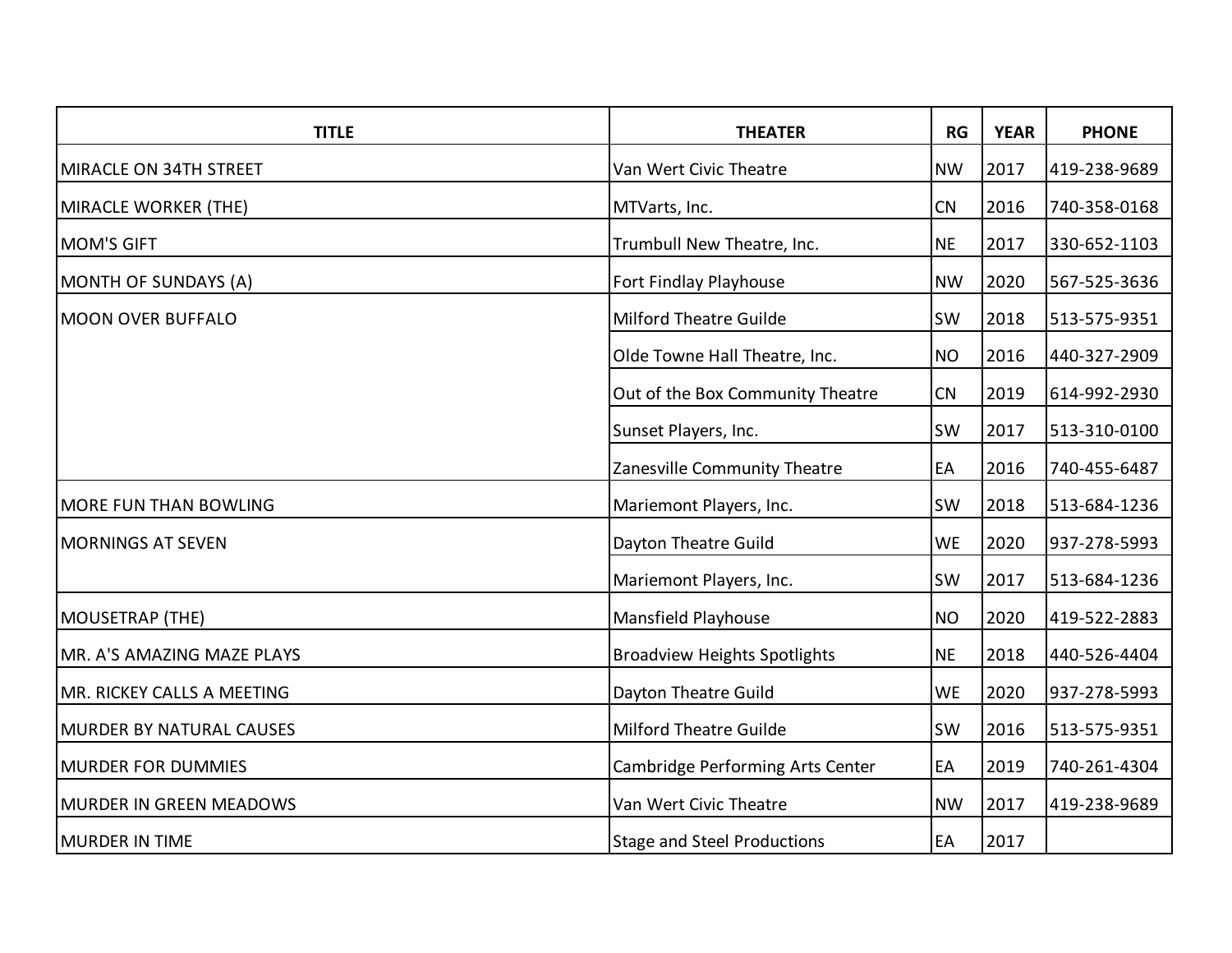| <b>TITLE</b>                             | <b>THEATER</b>                        | RG        | <b>YEAR</b> | <b>PHONE</b> |
|------------------------------------------|---------------------------------------|-----------|-------------|--------------|
| MURDER IS ANNOUNCED (A)                  | Tri-County Players, Inc.              | <b>SW</b> | 2017        | 513-471-2030 |
| MURDER ON THE NILE                       | Dayton Playhouse, Inc.                | <b>WE</b> | 2018        | 937-424-8477 |
| MURDER'S BAD BUT MONDAY CAN KILL YOU     | Mason Community Players, Inc.         | <b>SW</b> | 2016        | 513-398-7804 |
| MUSIC MAN (THE)                          | <b>Black Swamp Players</b>            | <b>NW</b> | 2019        |              |
|                                          | Olde Towne Hall Theatre, Inc.         | <b>NO</b> | 2017        | 440-327-2909 |
| MUSICAL ADVENTURES OF FLAT STANLEY (THE) | Bellevue Society for the Arts         | <b>NO</b> | 2019        | 419-484-2787 |
| MUSICAL COMEDY MURDERS OF 1940 (THE)     | Dayton Theatre Guild                  | <b>WE</b> | 2020        | 937-278-5993 |
| MUSICAL OF MUSICALS, THE MUSICAL         | Cincinnati Music Theatre              | SW        | 2018        | 513-621-2787 |
| <b>MY FAIR LADY</b>                      | Dayton Playhouse, Inc.                | <b>WE</b> | 2018        | 937-424-8477 |
| <b>MY FAVORITE YEAR</b>                  | Cincinnati Music Theatre              | <b>SW</b> | 2018        | 513-621-2787 |
| MY NAME IS RACHEL CORRIE                 | Little Theatre of Tuscarawas County   | EA        | 2018        | 330-343-4012 |
| <b>MY SON PINOCCHIO</b>                  | <b>Greater Hamilton Civic Theatre</b> | SW        | 2018        | 513-737-7529 |
| MY WAY: A TRIBUTE TO FRANK SINATRA       | Footlighters, Inc.                    | <b>SW</b> | 2016        | 859-652-3849 |
|                                          | <b>Greater Hamilton Civic Theatre</b> | <b>SW</b> | 2017        | 513-737-7529 |
| N                                        |                                       |           |             |              |
| NAME OF THE GNOME IS (THE)               | Mid Ohio Valley Players               | <b>SE</b> | 2018        | 740-374-9434 |
| <b>NANA'S NAUGHTY KNICKERS</b>           | <b>Coshocton Footlight Players</b>    | <b>SE</b> | 2020        | 470-622-2959 |
| <b>NATURAL CAUSES</b>                    | The Drama Workshop                    | <b>SW</b> | 2017        | 513-598-8303 |
| NERD (THE)                               | <b>Fairfield Footlighters</b>         | SW        | 2016        | 513-867-5348 |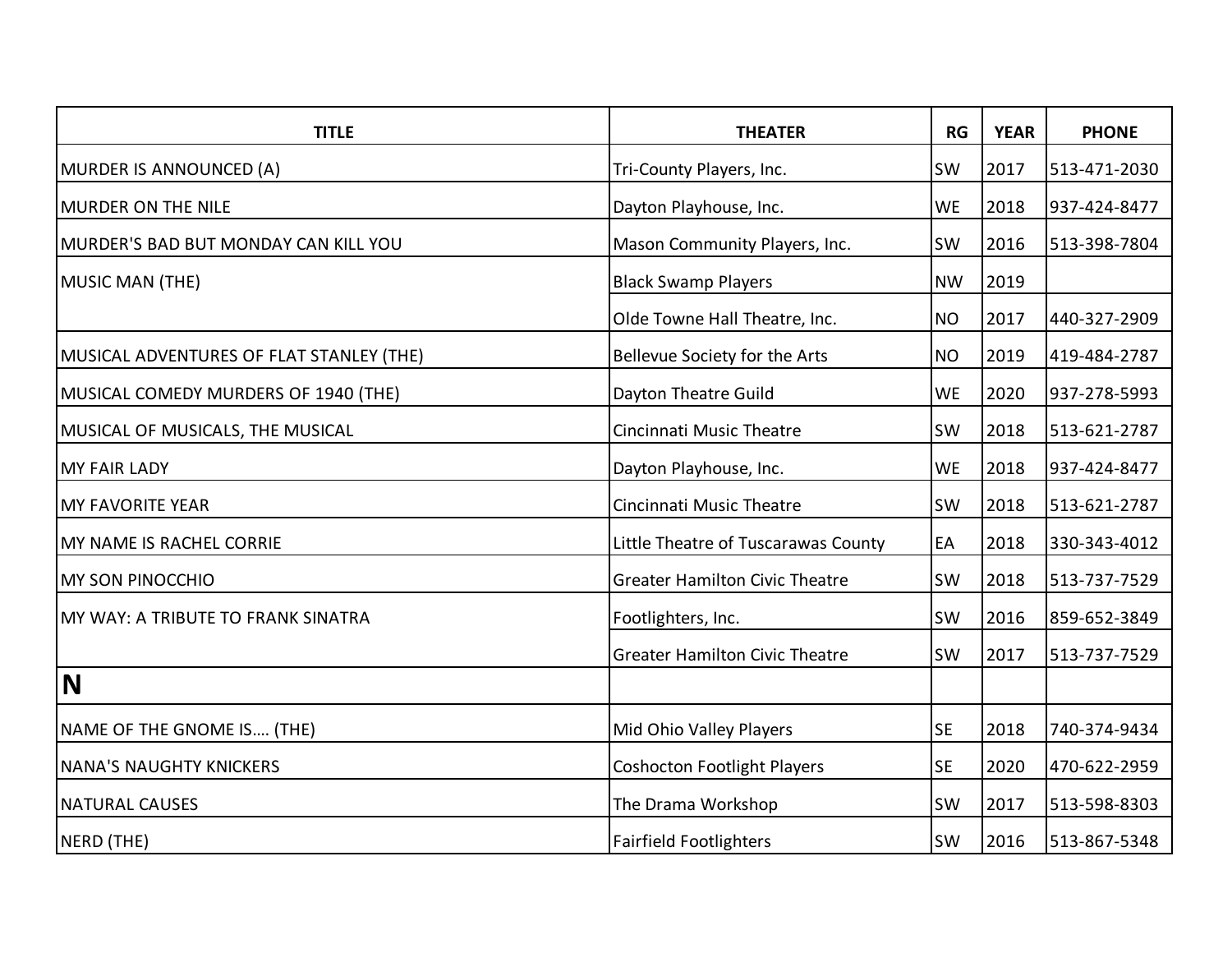| <b>TITLE</b>              | <b>THEATER</b>                       | <b>RG</b> | <b>YEAR</b> | <b>PHONE</b> |
|---------------------------|--------------------------------------|-----------|-------------|--------------|
| <b>NEVERMORE</b>          | <b>Beavercreek Community Theatre</b> | <b>WE</b> | 2019        | 937-429-4737 |
| NEW BRAIN (A)             | Chagrin Valley Little Theatre        | <b>NE</b> | 2019        | 440-247-8955 |
| <b>NEWSIES</b>            | Perrysburg Musical Theatre           | <b>NW</b> | 2019        | 419-293-1693 |
| <b>NEXT TO NORMAL</b>     | <b>Aurora Community Theatre</b>      | <b>NE</b> | 2018        | 330-562-1818 |
|                           | <b>Ritz Players</b>                  | <b>NO</b> | 2019        | 419-448-8544 |
|                           | Roundtown Players                    | <b>SE</b> | 2019        | 740-474-5856 |
|                           | Troy Civic Theatre, Inc.             | <b>WE</b> | 2019        | 937-339-7700 |
| NICE FAMILY CHRISTMAS (A) | <b>Brookville Community Theatre</b>  | <b>WE</b> | 2018        | 937-833-6790 |
| <b>NICE GIRL</b>          | Dayton Theatre Guild                 | <b>WE</b> | 2019        | 937-278-5993 |
| NIGHT OF SHORT PLAYS (A)  | Sunset Players, Inc.                 | <b>SW</b> | 2019        | 513-310-0100 |
| <b>NIGHTMARE IN STOW</b>  | <b>Stow Players</b>                  | <b>NE</b> | 2017        | 234-206-0128 |
| <b>NO EXIT</b>            | Twin Masks Performing Arts Center    | <b>NE</b> | 2019        | 330-888-3211 |
| <b>NOISES OFF</b>         | Little Theatre off Broadway          | CN        | 2017        | 614-875-3919 |
|                           | The Drama Workshop                   | <b>SW</b> | 2016        | 513-598-8303 |
| <b>NUNCRACKERS</b>        | The Drama Workshop                   | SW        | 2016        | 513-598-8303 |
| <b>NUNSENSE</b>           | <b>Fairfield Footlighters</b>        | SW        | 2016        | 513-867-5348 |
|                           | <b>Oregon Community Theatre</b>      | <b>NW</b> | 2017        | 419-691-1398 |
|                           | Playmakers Civic Theatre             | <b>NO</b> | 2017        | 419-734-5044 |
|                           | Van Wert Civic Theatre               | <b>NW</b> | 2019        | 419-238-9689 |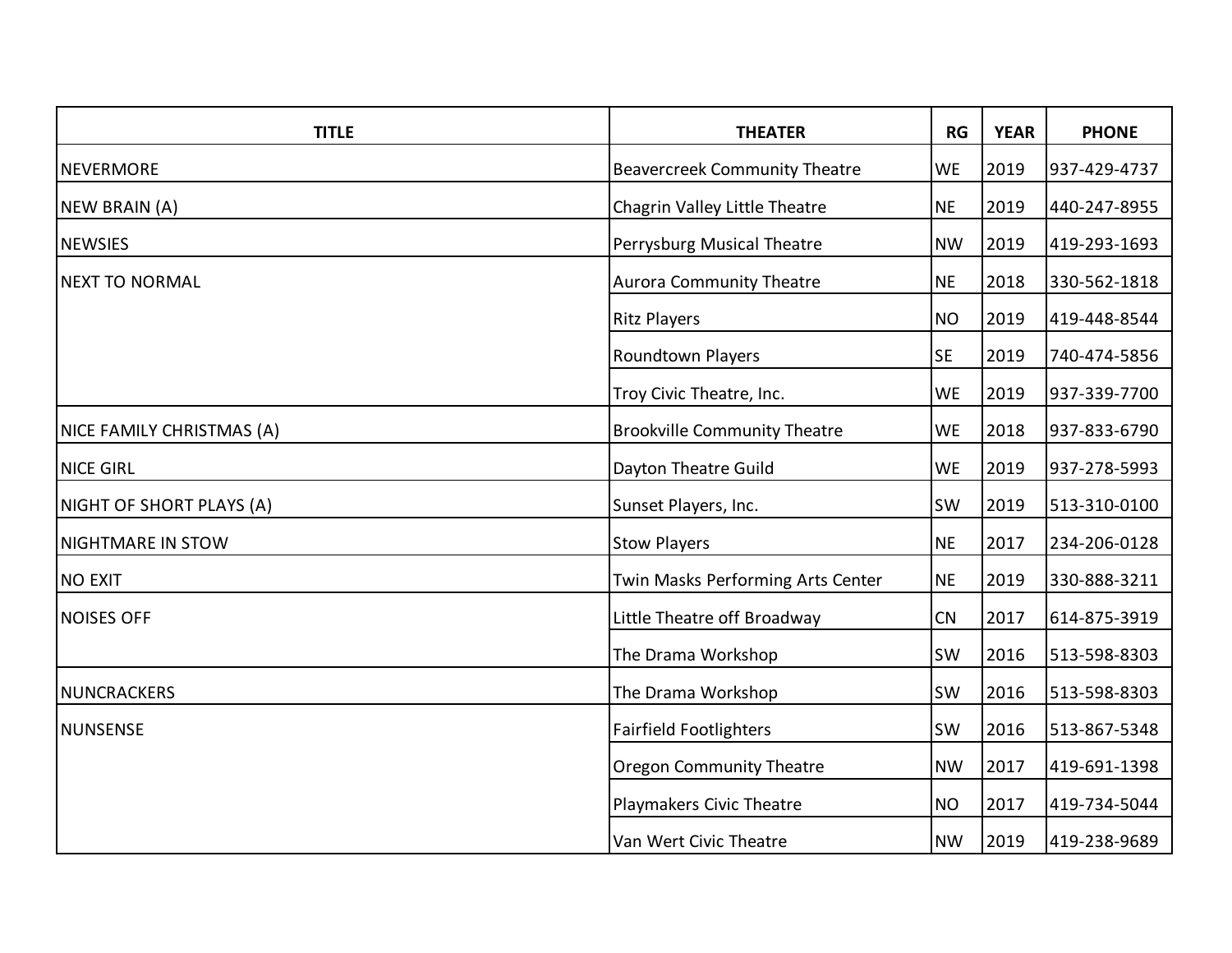| <b>TITLE</b>                    | <b>THEATER</b>                        | RG        | <b>YEAR</b> | <b>PHONE</b> |
|---------------------------------|---------------------------------------|-----------|-------------|--------------|
| <b>NUNSENSE</b>                 | Zane Trace Players                    | EA        | 2019        | 740-453-8481 |
| $\overline{O}$                  |                                       |           |             |              |
| ODD COUPLE (THE)                | Amil Tellers of Dramatics Inc.        | <b>WE</b> | 2019        | 419-223-8866 |
|                                 | <b>Riverstage Community Theatre</b>   | <b>SW</b> | 2016        |              |
|                                 | The Drama Workshop                    | <b>SW</b> | 2017        | 513-598-8303 |
|                                 | The Village Players                   | <b>NW</b> | 2017        | 419-472-6807 |
|                                 | Theatre 8:15                          | <b>NE</b> | 2019        | 330-896-0339 |
| ODD COUPLE FEMALE VERSION (THE) | <b>Black Swamp Players</b>            | <b>NW</b> | 2019        |              |
|                                 | Playmakers Civic Theatre              | <b>NO</b> | 2017        | 419-734-5044 |
| O'DONNEL'S PUB                  | Zanesville Community Theatre          | EA        | 2019        | 740-455-6487 |
| OF MICE AND MEN                 | Zanesville Community Theatre          | EA        | 2018        | 740-455-6487 |
| OKLAHOMA!                       | <b>Brookville Community Theatre</b>   | <b>WE</b> | 2017        | 937-833-6790 |
|                                 | <b>Greater Hamilton Civic Theatre</b> | <b>SW</b> | 2016        | 513-737-7529 |
| OLD MAN AND THE OLD MOON (THE)  | Dayton Theatre Guild                  | <b>WE</b> | 2020        | 937-278-5993 |
| OLIVER!                         | Medina County Show Biz Company        | <b>NE</b> | 2018        | 330-722-5776 |
|                                 | Theatre 8:15                          | <b>NE</b> | 2018        | 330-896-0339 |
|                                 | Towne & Country Players, Inc.         | <b>WE</b> | 2018        | 937-638-8116 |
| ON GOLDEN POND                  | <b>Actors Guild of Parkersburg</b>    | <b>SE</b> | 2019        | 304-485-1300 |
|                                 | Mansfield Playhouse                   | <b>NO</b> | 2019        | 419-522-2883 |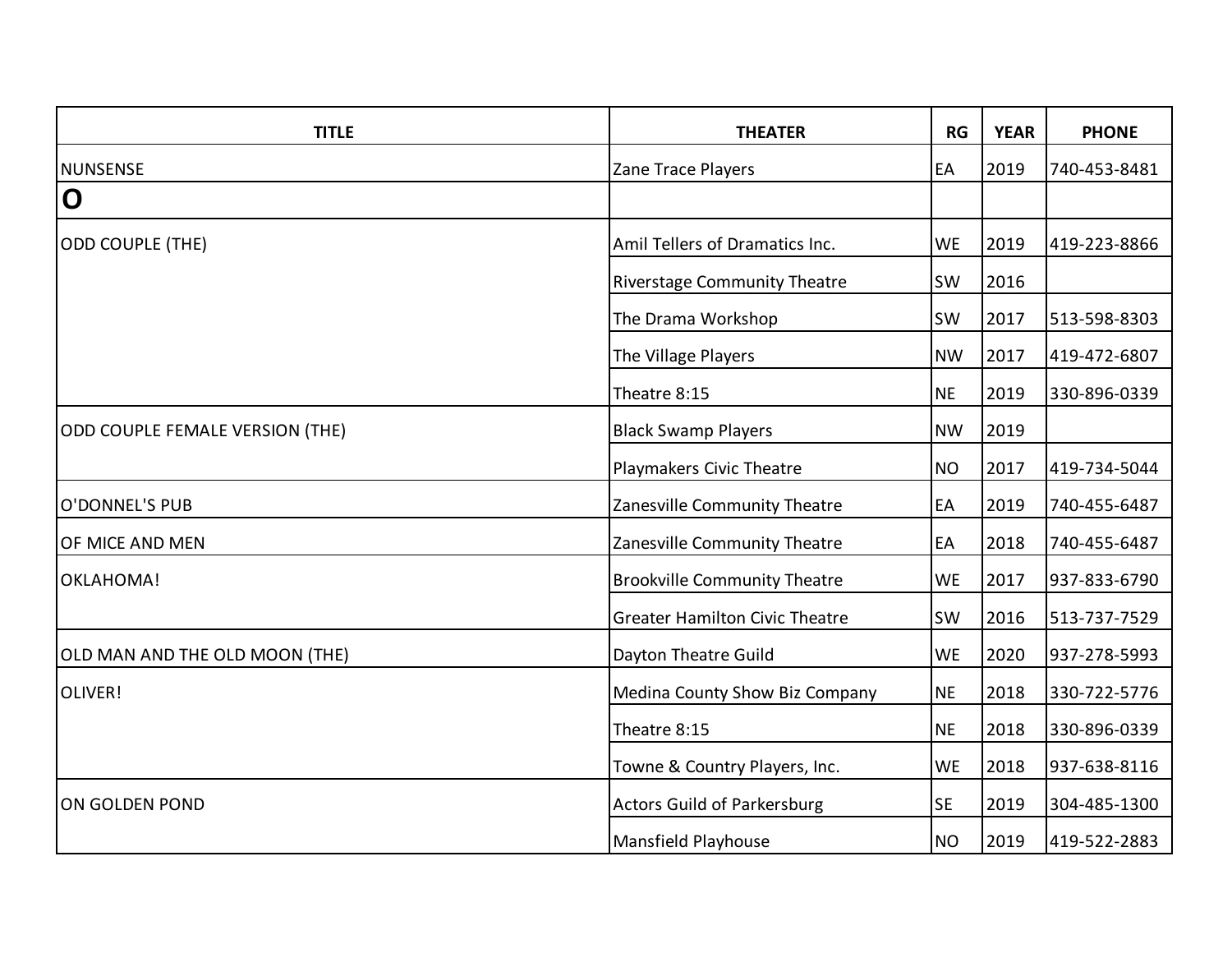| <b>TITLE</b>                         | <b>THEATER</b>                        | <b>RG</b> | <b>YEAR</b> | <b>PHONE</b> |
|--------------------------------------|---------------------------------------|-----------|-------------|--------------|
| ON THE TWENTIETH CENTURY             | Hudson Players Guild, Inc.            | <b>NE</b> | 2017        | 330-655-8522 |
| <b>ONCE UPON A MATTRESS</b>          | <b>Fremont Community Theatre</b>      | <b>NO</b> | 2018        | 419-332-0775 |
|                                      | Little Theatre off Broadway           | CN        | 2018        | 614-875-3919 |
|                                      | <b>Waterville Playshop</b>            | <b>NW</b> | 2018        | 419-270-1204 |
| ONE FLEW OVER THE CUCKOO'S NEST      | <b>Greater Hamilton Civic Theatre</b> | SW        | 2019        | 513-737-7529 |
|                                      | Western Reserve Playhouse             | <b>NE</b> | 2018        | 330-620-7314 |
| <b>ONE SLIGHT HITCH</b>              | <b>Fairfield Footlighters</b>         | SW        | 2018        | 513-867-5348 |
| <b>ORDINARY DAYS</b>                 | <b>Cutting Edge Theatre Company</b>   | <b>NW</b> | 2019        | 419-704-6184 |
|                                      | <b>INNOVAtheatre</b>                  | SW        | 2018        | 937-668-8490 |
| <b>OTHER PLACE (THE)</b>             | <b>Actors Collaborative Toledo</b>    | <b>NW</b> | 2019        | 419-205-0409 |
|                                      | Dayton Theatre Guild                  | <b>WE</b> | 2018        | 937-278-5993 |
| <b>OUR MOTHER'S BRIEF AFFAIR</b>     | Dayton Theatre Guild                  | <b>WE</b> | 2019        | 937-278-5993 |
| <b>OUR TOWN</b>                      | Medina County Show Biz Company        | <b>NE</b> | 2017        | 330-722-5776 |
| <b>OUT OF STERNO</b>                 | Mariemont Players, Inc.               | SW        | 2019        | 513-684-1236 |
| <b>OUTGOING TIDE (THE)</b>           | Curtain Players, Inc.                 | CN        | 2016        | 614-360-1000 |
|                                      | Dayton Theatre Guild                  | <b>WE</b> | 2017        | 937-278-5993 |
|                                      | Mariemont Players, Inc.               | SW        | 2018        | 513-684-1236 |
| <b>OUTSIDE MULLINGAR</b>             | Mariemont Players, Inc.               | SW        | 2019        | 513-684-1236 |
| OVER THE RIVER AND THROUGH THE WOODS | <b>Fairfield Footlighters</b>         | SW        | 2016        | 513-867-5348 |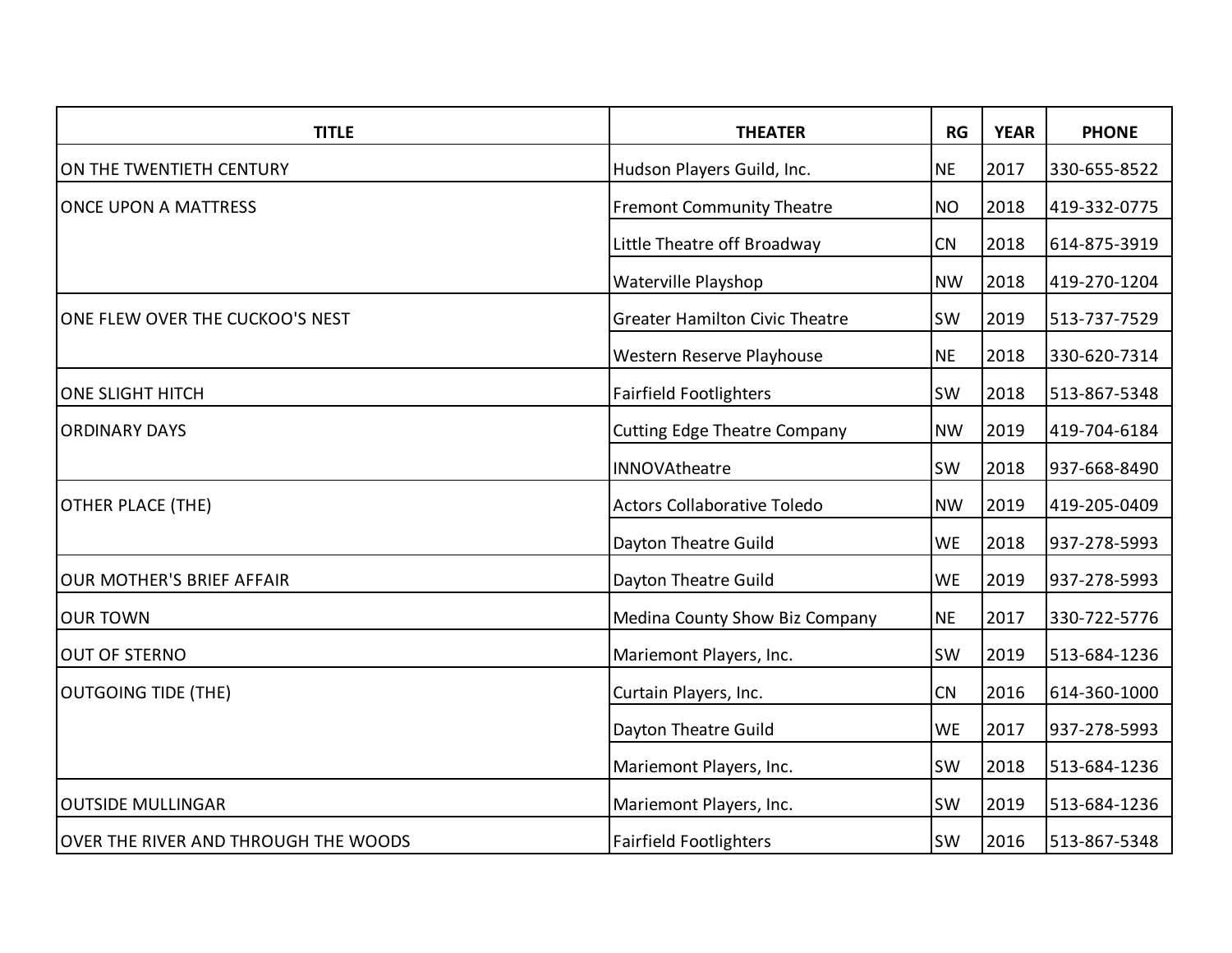| <b>TITLE</b>                         | <b>THEATER</b>                      | RG        | <b>YEAR</b> | <b>PHONE</b> |
|--------------------------------------|-------------------------------------|-----------|-------------|--------------|
| OVER THE RIVER AND THROUGH THE WOODS | <b>Licking County Players</b>       | CN        | 2018        | 740-349-2287 |
|                                      | <b>Stow Players</b>                 | <b>NE</b> | 2019        | 234-206-0128 |
|                                      | Tri-County Players, Inc.            | <b>SW</b> | 2019        | 513-471-2030 |
| <b>OVER THE TAVERN</b>               | <b>Beechmont Players</b>            | <b>SW</b> | 2019        | 513-233-2468 |
| $\mathsf{P}$                         |                                     |           |             |              |
| PAJAMA GAME (THE)                    | Troy Civic Theatre, Inc.            | <b>WE</b> | 2018        | 937-339-7700 |
| PAN!                                 | <b>Twinsburg Community Theatre</b>  | <b>NE</b> | 2019        | 330-963-8722 |
| <b>PARADE</b>                        | The CenterStage Players, Inc.       | <b>SW</b> | 2018        | 513-588-4910 |
| PEANUTS AND CRACKERJACKS             | <b>Black Swamp Players</b>          | <b>NW</b> | 2019        |              |
| PETER AND THE STARCATCHER            | Footlighters, Inc.                  | <b>SW</b> | 2018        | 859-652-3849 |
| <b>PETER PAN</b>                     | Olde Towne Hall Theatre, Inc.       | <b>NO</b> | 2018        | 440-327-2909 |
| PHILADELPHIA STORY (THE)             | The Drama Workshop                  | SW        | 2018        | 513-598-8303 |
| <b>PICNIC</b>                        | Troy Civic Theatre, Inc.            | <b>WE</b> | 2019        | 937-339-7700 |
| <b>PIPPIN</b>                        | Chagrin Valley Little Theatre       | <b>NE</b> | 2019        | 440-247-8955 |
|                                      | <b>Cutting Edge Theatre Company</b> | <b>NW</b> | 2018        | 419-704-6184 |
|                                      | Loveland Stage Company              | <b>SW</b> | 2017        | 513-443-4572 |
| PIRATES OF PENZANCE                  | Hudson Players Guild, Inc.          | <b>NE</b> | 2019        | 330-655-8522 |
| PIRATES PAST NOON                    | Western Reserve Playhouse           | <b>NE</b> | 2019        | 330-620-7314 |
| <b>PLAY ON!</b>                      | <b>Coshocton Footlight Players</b>  | <b>SE</b> | 2020        | 470-622-2959 |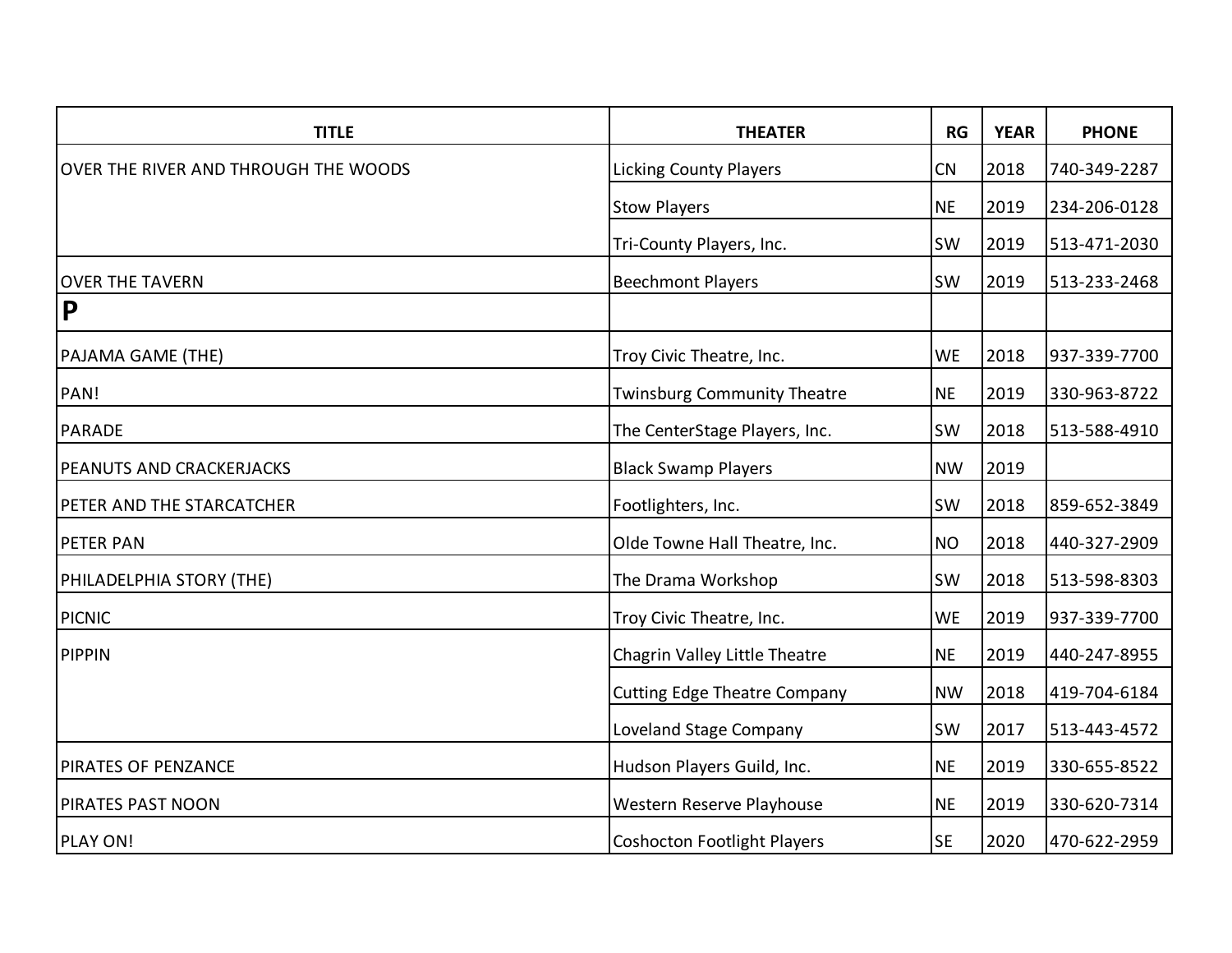| <b>TITLE</b>                   | <b>THEATER</b>                      | RG        | <b>YEAR</b> | <b>PHONE</b> |
|--------------------------------|-------------------------------------|-----------|-------------|--------------|
| PLAY ON!                       | Footlighters, Inc.                  | <b>SW</b> | 2016        | 859-652-3849 |
| PLAYING DOCTOR                 | Van Wert Civic Theatre              | <b>NW</b> | 2020        | 419-238-9689 |
| <b>PLAZA SUITE</b>             | Amil Tellers of Dramatics Inc.      | <b>WE</b> | 2017        | 419-223-8866 |
| POISONED APPLE (THE)           | Chagrin Valley Little Theatre       | <b>NE</b> | 2019        | 440-247-8955 |
| <b>PRECIOUS HEART</b>          | Mid Ohio Valley Players             | <b>SE</b> | 2019        | 740-374-9434 |
| <b>PRELUDE TO A KISS</b>       | INNOVAtheatre                       | <b>SW</b> | 2019        | 937-668-8490 |
| PRIDE AND PREJUDICE            | Mason Community Players, Inc.       | <b>SW</b> | 2017        | 513-398-7804 |
| PRISCILLA, QUEEN OF THE DESERT | INNOVAtheatre                       | SW        | 2017        | 937-668-8490 |
| <b>PRODUCERS (THE)</b>         | <b>Galion Community Theatre</b>     | <b>NO</b> | 2019        | 419-468-2262 |
|                                | Zanesville Community Theatre        | EA        | 2017        | 740-455-6487 |
| <b>PROOF</b>                   | Amil Tellers of Dramatics Inc.      | <b>WE</b> | 2017        | 419-223-8866 |
|                                | <b>Fairfield Footlighters</b>       | <b>SW</b> | 2018        | 513-867-5348 |
|                                | Little Theatre off Broadway         | CN        | 2017        | 614-875-3919 |
|                                | Twin Masks Performing Arts Center   | <b>NE</b> | 2020        | 330-888-3211 |
| <b>PSYCH</b>                   | <b>Black Swamp Players</b>          | <b>NW</b> | 2018        |              |
|                                | Little Theatre off Broadway         | CN        | 2018        | 614-875-3919 |
| <b>PUFFS</b>                   | <b>Broadview Heights Spotlights</b> | <b>NE</b> | 2019        | 440-526-4404 |
| PUTTING IT TOGETHER            | The Village Players                 | <b>NW</b> | 2017        | 419-472-6807 |
| <b>PVT. WARS</b>               | Twin Masks Performing Arts Center   | <b>NE</b> | 2020        | 330-888-3211 |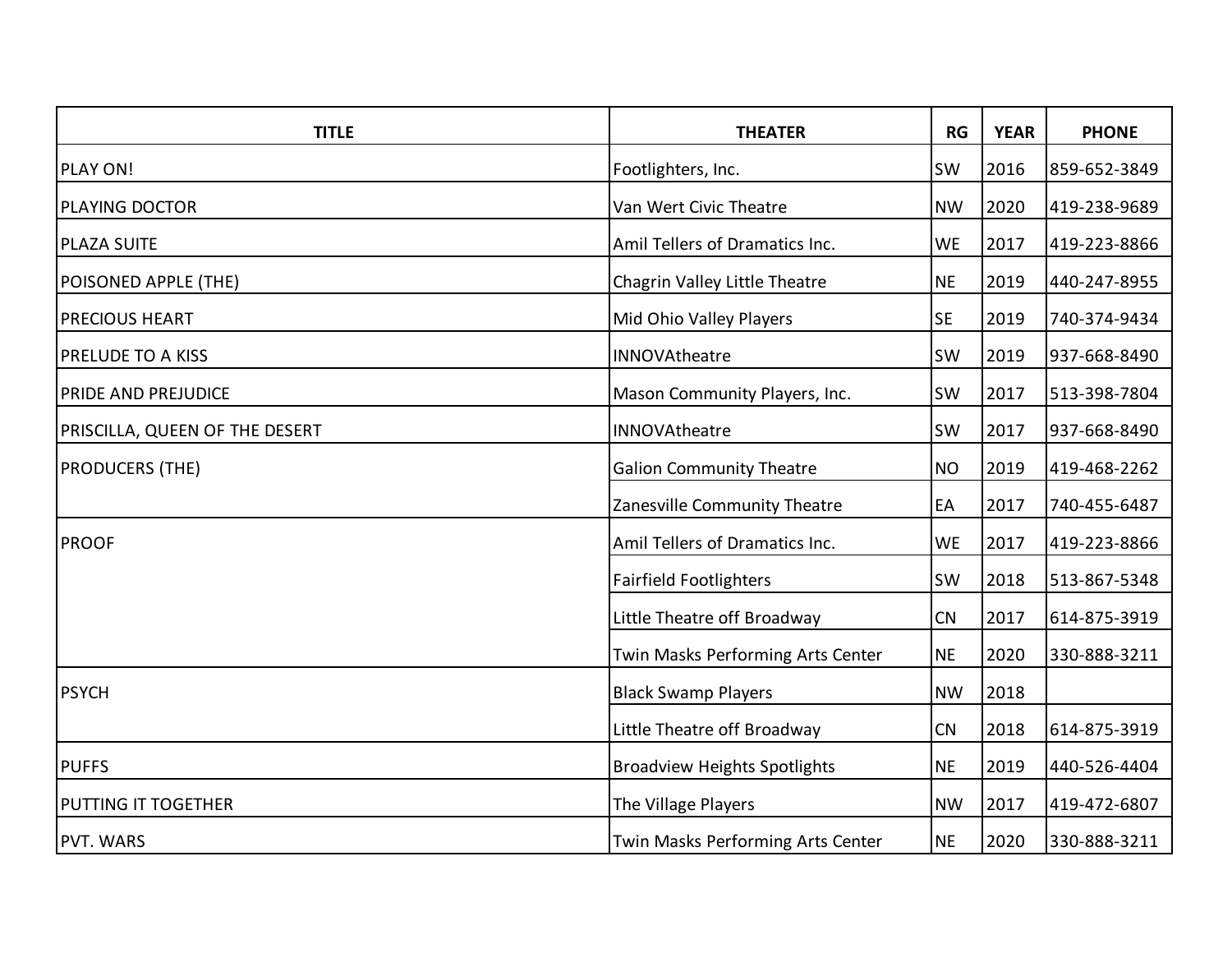| <b>TITLE</b>                      | <b>THEATER</b>                      | RG        | <b>YEAR</b> | <b>PHONE</b> |
|-----------------------------------|-------------------------------------|-----------|-------------|--------------|
| <b>PYGMALION</b>                  | <b>Brookville Community Theatre</b> | <b>WE</b> | 2017        | 937-833-6790 |
| Q                                 |                                     |           |             |              |
| QUILTERS                          | Zanesville Community Theatre        | EA        | 2016        | 740-455-6487 |
| R                                 |                                     |           |             |              |
| <b>RABBIT HOLE</b>                | Curtain Players, Inc.               | CN        | 2017        | 614-360-1000 |
|                                   | The CenterStage Players, Inc.       | <b>SW</b> | 2019        | 513-588-4910 |
| <b>RADIUM GIRLS</b>               | Mariemont Players, Inc.             | <b>SW</b> | 2016        | 513-684-1236 |
| <b>RAGTIME</b>                    | <b>Broadview Heights Spotlights</b> | <b>NE</b> | 2019        | 440-526-4404 |
| <b>RAINMAKER (THE)</b>            | <b>Coshocton Footlight Players</b>  | <b>SE</b> | 2017        | 470-622-2959 |
|                                   | <b>Fairfield Footlighters</b>       | <b>SW</b> | 2016        | 513-867-5348 |
| RAISIN IN THE SUN (A)             | MTVarts, Inc.                       | CN        | 2019        | 740-358-0168 |
| RAVENSCROFT                       | Mariemont Players, Inc.             | SW        | 2016        | 513-684-1236 |
| <b>REAL INSPECTOR HOUND (THE)</b> | <b>Bucyrus Little Theatre</b>       | <b>NO</b> | 2019        | 419-562-0731 |
|                                   | The CenterStage Players, Inc.       | <b>SW</b> | 2017        | 513-588-4910 |
| <b>REALISTIC JONESES (THE)</b>    | <b>Actors Collaborative Toledo</b>  | <b>NW</b> | 2018        | 419-205-0409 |
|                                   | Twin Masks Performing Arts Center   | <b>NE</b> | 2019        | 330-888-3211 |
| <b>RED, WHITE AND TUNA</b>        | Chagrin Valley Little Theatre       | <b>NE</b> | 2020        | 440-247-8955 |
|                                   | Mason Community Players, Inc.       | SW        | 2018        | 513-398-7804 |
| <b>REDUCTIONIST (THE)</b>         | The Village Players                 | <b>NW</b> | 2020        | 419-472-6807 |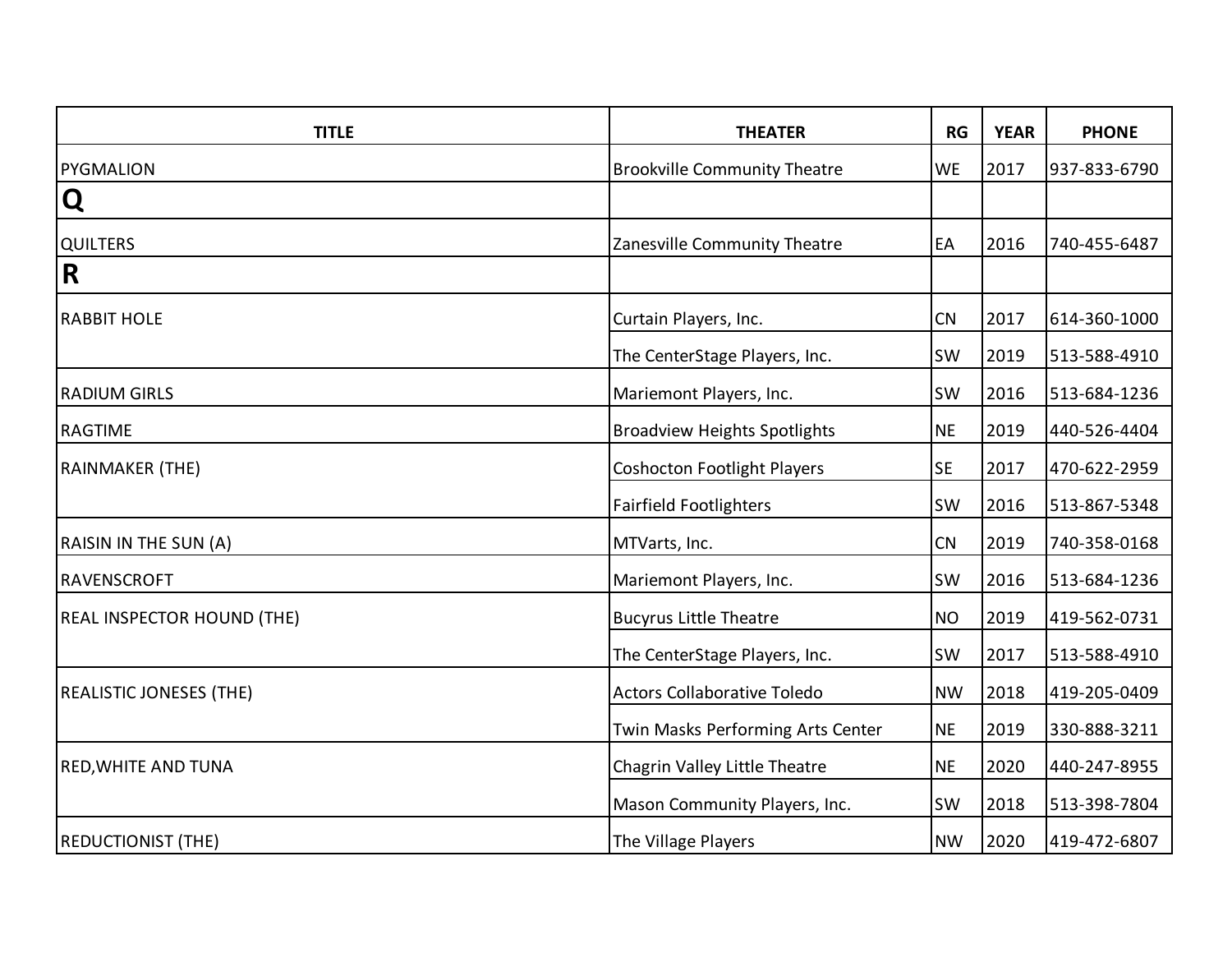| <b>TITLE</b>                          | <b>THEATER</b>                      | RG        | <b>YEAR</b> | <b>PHONE</b> |
|---------------------------------------|-------------------------------------|-----------|-------------|--------------|
| <b>REHEARSAL FOR MURDER</b>           | Tri-County Players, Inc.            | <b>SW</b> | 2016        | 513-471-2030 |
| <b>RELUCTANT DRAGON (THE)</b>         | Mid Ohio Valley Players             | <b>SE</b> | 2018        | 740-374-9434 |
| <b>RING AROUND THE MOON</b>           | Village Players of Ft. Thomas       | <b>SW</b> | 2018        | 859-392-0500 |
| <b>RIPCORD</b>                        | Playmakers Civic Theatre            | <b>NO</b> | 2019        | 419-734-5044 |
| <b>ROCKY HORROR SHOW (THE)</b>        | <b>3B Productions</b>               | <b>NW</b> | 2019        | 419-360-5639 |
| <b>ROMANTIC COMEDY</b>                | Playmakers Civic Theatre            | <b>NO</b> | 2018        | 419-734-5044 |
| <b>ROSE'S DILEMMA</b>                 | <b>Milford Theatre Guilde</b>       | <b>SW</b> | 2018        | 513-575-9351 |
| <b>RUMORS</b>                         | <b>Broadview Heights Spotlights</b> | <b>NE</b> | 2019        | 440-526-4404 |
|                                       | <b>Brookville Community Theatre</b> | <b>WE</b> | 2019        | 937-833-6790 |
|                                       | Troy Civic Theatre, Inc.            | <b>WE</b> | 2017        | 937-339-7700 |
| $\mathsf{S}$                          |                                     |           |             |              |
| <b>SABRINA FAIR</b>                   | <b>Archbold Community Theatre</b>   | <b>NW</b> | 2019        | 419-264-5717 |
|                                       | Little Theatre of Tuscarawas County | EA        | 2018        | 330-343-4012 |
| SAME TIME, NEXT YEAR                  | Mid Ohio Valley Players             | <b>SE</b> | 2019        | 740-374-9434 |
| <b>SAVANNAH SIPPING SOCIETY (THE)</b> | <b>Coshocton Footlight Players</b>  | <b>SE</b> | 2018        | 470-622-2959 |
|                                       | <b>Fairfield Footlighters</b>       | <b>SW</b> | 2019        | 513-867-5348 |
|                                       | Mansfield Playhouse                 | <b>NO</b> | 2020        | 419-522-2883 |
|                                       | MTVarts, Inc.                       | CN        | 2019        | 740-358-0168 |
|                                       | Potter Players                      | EA        | 2019        | 330-853-4008 |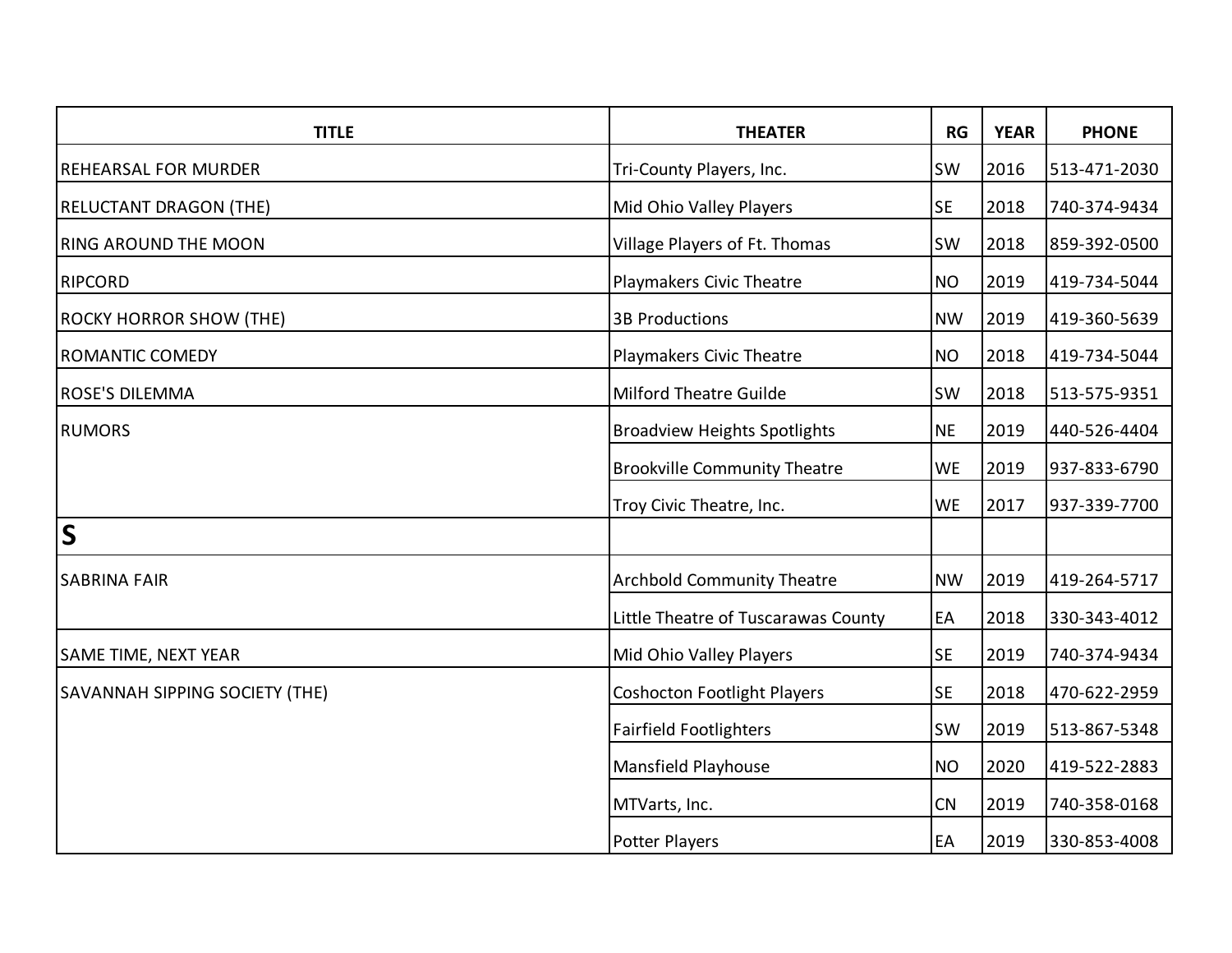| <b>TITLE</b>                             | <b>THEATER</b>                           | RG        | <b>YEAR</b> | <b>PHONE</b> |
|------------------------------------------|------------------------------------------|-----------|-------------|--------------|
| <b>SAVANNAH SIPPING SOCIETY (THE)</b>    | Sunset Players, Inc.                     | SW        | 2017        | 513-310-0100 |
|                                          | Van Wert Civic Theatre                   | <b>NW</b> | 2019        | 419-238-9689 |
| <b>SAVING GRACE</b>                      | <b>Galion Community Theatre</b>          | <b>NO</b> | 2019        | 419-468-2262 |
| <b>SCARLET PIMPERNEL (THE)</b>           | Little Theatre off Broadway              | CN        | 2017        | 614-875-3919 |
| <b>SCOTLAND ROAD</b>                     | <b>Bucyrus Little Theatre</b>            | <b>NO</b> | 2019        | 419-562-0731 |
|                                          | Western Reserve Playhouse                | <b>NE</b> | 2017        | 330-620-7314 |
| <b>SECOND TIME AROUND (THE)</b>          | Trumbull New Theatre, Inc.               | <b>NE</b> | 2018        | 330-652-1103 |
| <b>SECRET GARDEN (THE)</b>               | <b>Bucyrus Little Theatre</b>            | <b>NO</b> | 2019        | 419-562-0731 |
|                                          | <b>Orrville Community Players</b>        | EA        | 2019        | 330-439-2051 |
| <b>SECRET LIFE OF GIRLS (THE)</b>        | The CenterStage Players, Inc.            | <b>SW</b> | 2018        | 513-588-4910 |
| <b>SEEING STARS IN DIXIE</b>             | Troy Civic Theatre, Inc.                 | <b>WE</b> | 2017        | 937-339-7700 |
| <b>SENIOR FOLLIES</b>                    | Trumbull New Theatre, Inc.               | <b>NE</b> | 2018        | 330-652-1103 |
| <b>SERVANT'S LAST SERVE (THE)</b>        | <b>Williams County Community Theatre</b> | <b>NW</b> | 2019        | 419-636-6400 |
| <b>SEUSSICAL THE MUSICAL</b>             | <b>Act 2 Productions</b>                 | <b>NW</b> | 2017        |              |
|                                          | Amil Tellers of Dramatics Inc.           | <b>WE</b> | 2017        | 419-223-8866 |
|                                          | <b>Dynamics Community Theater</b>        | <b>NE</b> | 2019        | 234-738-3281 |
|                                          | Zanesville Community Theatre             | EA        | 2018        | 740-455-6487 |
| SEUSSIFICATION OF ROMEO AND JULIET (THE) | Amil Tellers of Dramatics Inc.           | <b>WE</b> | 2018        | 419-223-8866 |
| <b>SEX PLEASE, WE'RE SIXTY</b>           | <b>Stow Players</b>                      | <b>NE</b> | 2017        | 234-206-0128 |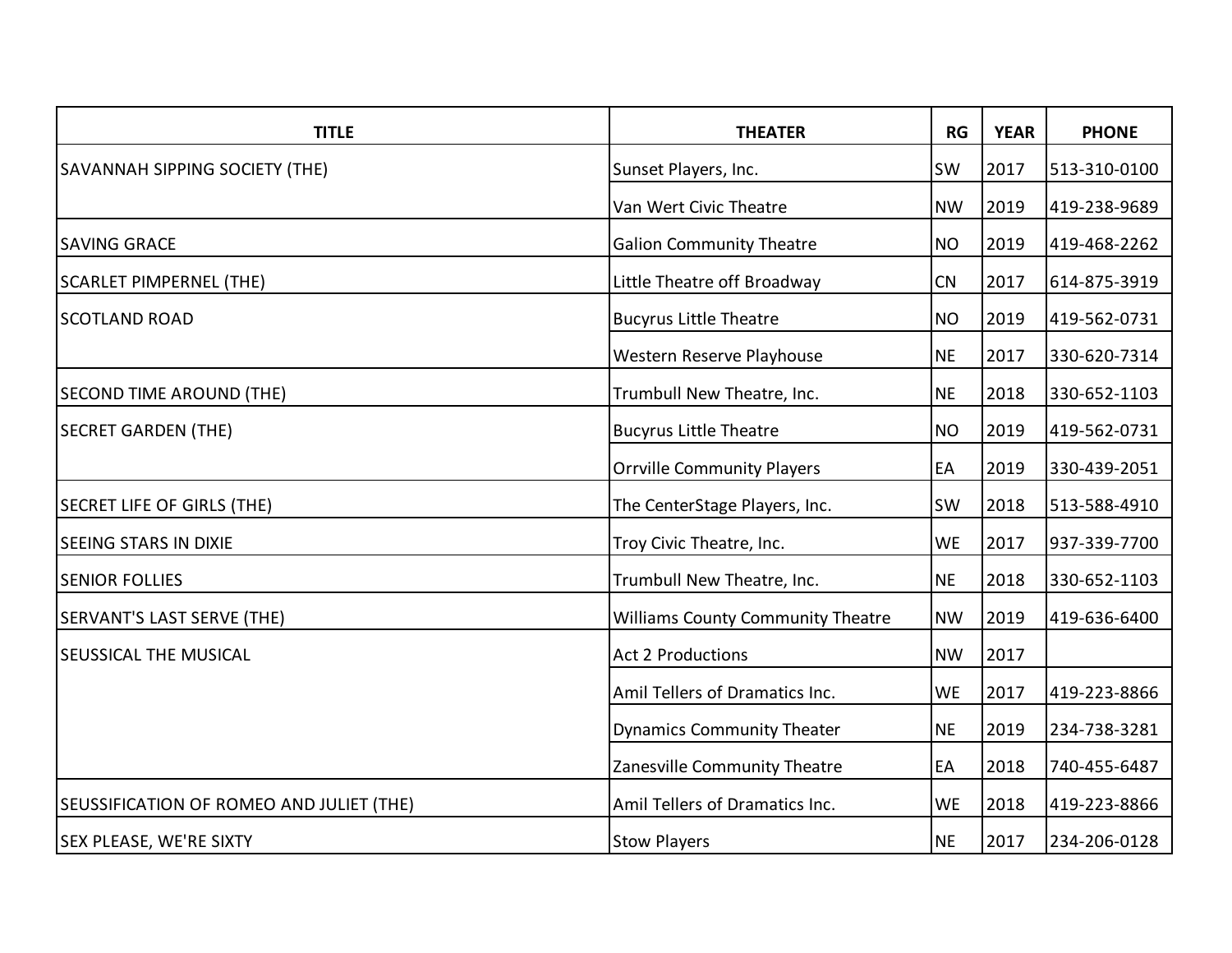| <b>TITLE</b>                           | <b>THEATER</b>                           | <b>RG</b> | <b>YEAR</b> | <b>PHONE</b> |
|----------------------------------------|------------------------------------------|-----------|-------------|--------------|
| <b>SEX PLEASE, WE'RE SIXTY</b>         | <b>Williams County Community Theatre</b> | <b>NW</b> | 2019        | 419-636-6400 |
| SHADOW BOX (THE)                       | Dayton Theatre Guild                     | <b>WE</b> | 2019        | 937-278-5993 |
| SHE LOVES ME                           | Fort Findlay Playhouse                   | <b>NW</b> | 2020        | 567-525-3636 |
| <b>SHERLOCK HOLMES</b>                 | Zanesville Community Theatre             | EA        | 2017        | 740-455-6487 |
| SHERWOOD: THE ADVENTURES OF ROBIN HOOD | Sunset Players, Inc.                     | <b>SW</b> | 2019        | 513-310-0100 |
| <b>SHREK THE MUSICAL</b>               | <b>Acting Up</b>                         | <b>SW</b> | 2018        | 513-331-9150 |
|                                        | Cincinnati Music Theatre                 | <b>SW</b> | 2017        | 513-621-2787 |
|                                        | Maumee Valley Civic Theater              | <b>NW</b> | 2017        | 844-622-2787 |
|                                        | Olde Towne Hall Theatre, Inc.            | <b>NO</b> | 2016        | 440-327-2909 |
|                                        | Zane Trace Players                       | EA        | 2019        | 740-453-8481 |
| SIDE BY SIDE BY SONDHEIM               | Harlequins, Inc.                         | <b>NO</b> | 2019        | 419-621-1311 |
| <b>SIDE SHOW</b>                       | Footlighters, Inc.                       | SW        | 2017        | 859-652-3849 |
| SILVER WHISTLE (THE)                   | Mariemont Players, Inc.                  | <b>SW</b> | 2017        | 513-684-1236 |
| <b>SISTER ACT</b>                      | <b>3B Productions</b>                    | <b>NW</b> | 2017        | 419-360-5639 |
|                                        | Cincinnati Music Theatre                 | SW        | 2017        | 513-621-2787 |
| <b>SIX DANCE LESSONS IN SIX WEEKS</b>  | <b>Milford Theatre Guilde</b>            | <b>SW</b> | 2018        | 513-575-9351 |
| SKIN OF OUR TEETH (THE)                | Curtain Players, Inc.                    | CN        | 2016        | 614-360-1000 |
| <b>SLASHER</b>                         | <b>Toledo Repertoire Theatre</b>         | <b>NW</b> | 2018        | 419-243-9277 |
| SMELL OF THE KILL (THE)                | <b>Beechmont Players</b>                 | SW        | 2016        | 513-233-2468 |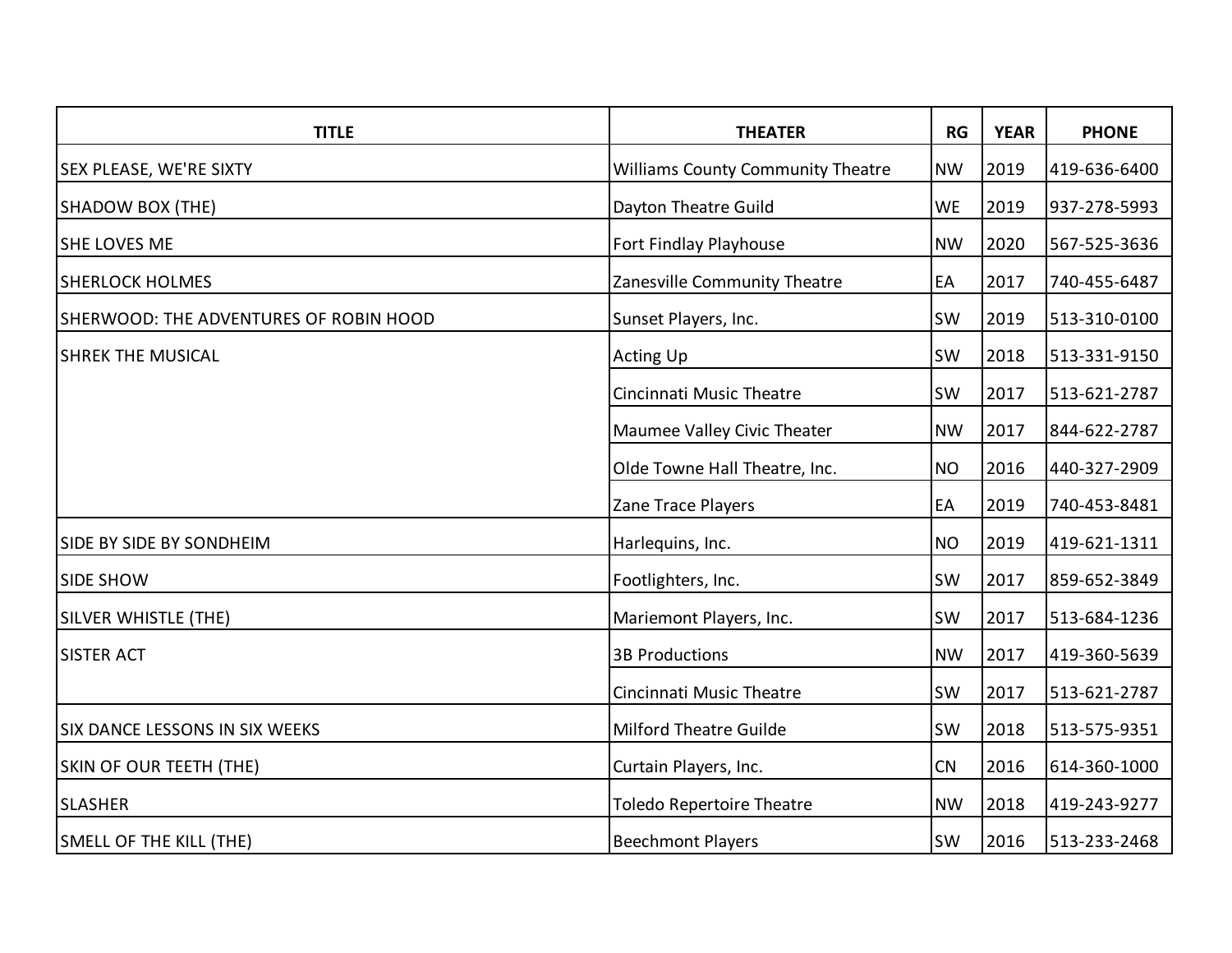| <b>TITLE</b>                      | <b>THEATER</b>                      | RG        | <b>YEAR</b> | <b>PHONE</b> |
|-----------------------------------|-------------------------------------|-----------|-------------|--------------|
| SMELL OF THE KILL (THE)           | Little Theatre off Broadway         | CN        | 2020        | 614-875-3919 |
| <b>SNOOPY</b>                     | Union Community Theatre, Inc.       | SW        | 2018        | 513-884-6282 |
| <b>SNOW ANGEL</b>                 | Amil Tellers of Dramatics Inc.      | <b>WE</b> | 2017        | 419-223-8866 |
| <b>SORDID LIVES</b>               | Portsmouth Little Theatre           | <b>SE</b> | 2017        | 740-353-7034 |
| SORRY, WRONG NUMBER               | Loveland Stage Company              | <b>SW</b> | 2019        | 513-443-4572 |
| <b>SOUTH PACIFIC</b>              | Olde Towne Hall Theatre, Inc.       | <b>NO</b> | 2018        | 440-327-2909 |
| <b>SOUTHERN HOSPITALITY</b>       | Sunset Players, Inc.                | <b>SW</b> | 2018        | 513-310-0100 |
| <b>SPAMALOT</b>                   | Amil Tellers of Dramatics Inc.      | <b>WE</b> | 2018        | 419-223-8866 |
|                                   | Waterville Playshop                 | <b>NW</b> | 2018        | 419-270-1204 |
| <b>SPITFIRE GRILL (THE)</b>       | <b>Licking County Players</b>       | CN        | 2019        | 740-349-2287 |
| <b>SPRING AWAKENING</b>           | <b>Cutting Edge Theatre Company</b> | <b>NW</b> | 2019        | 419-704-6184 |
| <b>STAGE FRIGHT</b>               | Coach House                         | <b>NE</b> | 2019        |              |
| <b>STAR SPANGLED GIRL (THE)</b>   | <b>Fort Defiance Players</b>        | <b>NW</b> | 2019        | 419-782-7529 |
|                                   | Mariemont Players, Inc.             | <b>SW</b> | 2017        | 513-684-1236 |
| <b>STEEL MAGNOLIAS</b>            | INNOVAtheatre                       | <b>SW</b> | 2018        | 937-668-8490 |
|                                   | Olde Towne Hall Theatre, Inc.       | <b>NO</b> | 2017        | 440-327-2909 |
|                                   | <b>Portsmouth Little Theatre</b>    | <b>SE</b> | 2019        | 740-353-7034 |
| <b>STELLA AND LOU</b>             | Dayton Theatre Guild                | <b>WE</b> | 2018        | 937-278-5993 |
| <b>STELLATUNA AND OTHER TALES</b> | <b>Broadview Heights Spotlights</b> | <b>NE</b> | 2019        | 440-526-4404 |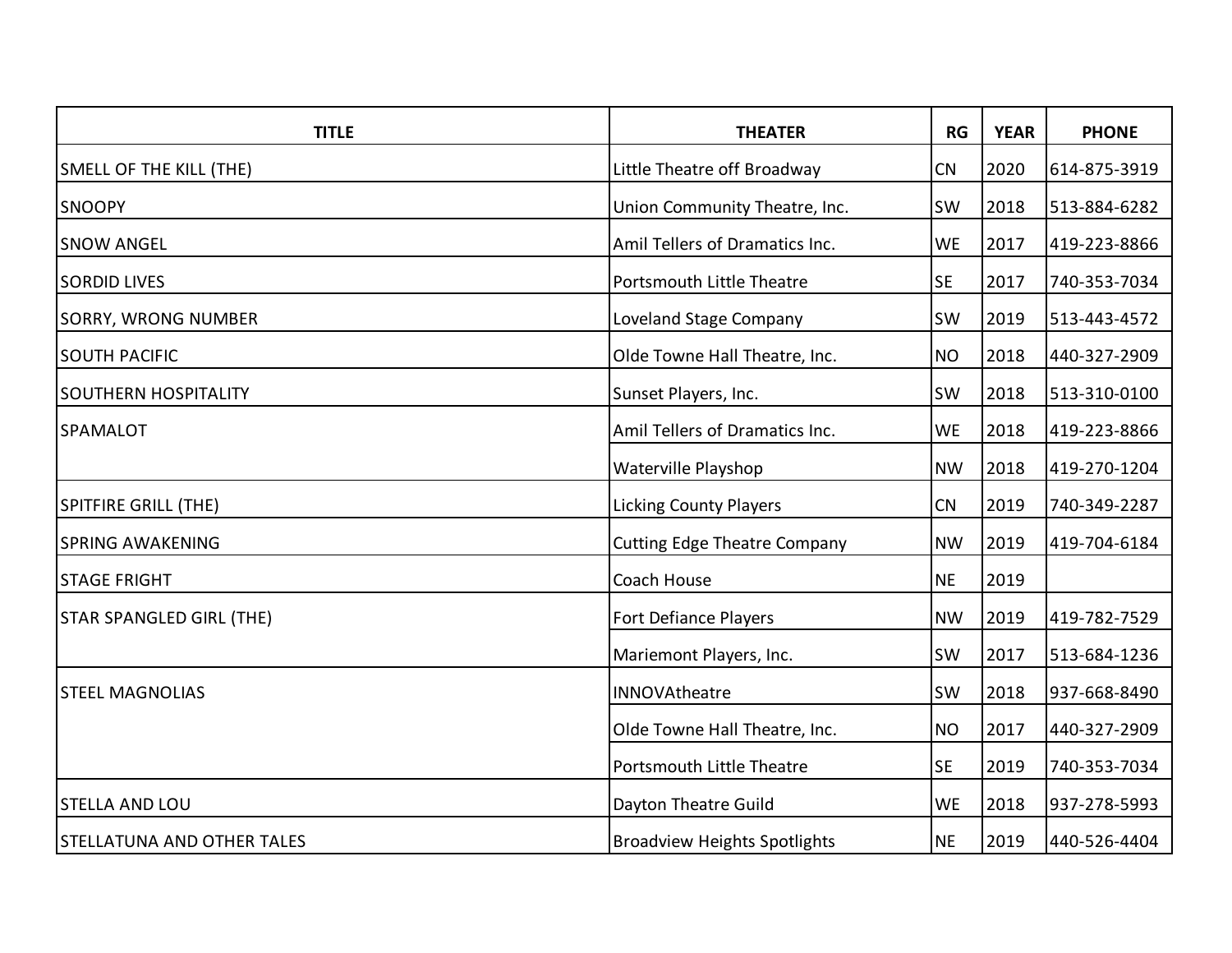| <b>TITLE</b>                                   | <b>THEATER</b>                      | RG        | <b>YEAR</b> | <b>PHONE</b> |
|------------------------------------------------|-------------------------------------|-----------|-------------|--------------|
| STING (THE)                                    | The Drama Workshop                  | <b>SW</b> | 2018        | 513-598-8303 |
| <b>STORY THEATRE</b>                           | Tri-County Players, Inc.            | <b>SW</b> | 2016        | 513-471-2030 |
| <b>SUITE SURRENDER</b>                         | <b>Beechmont Players</b>            | SW        | 2018        | 513-233-2468 |
| <b>SUNSENSE II</b>                             | <b>Genoa Civic Theatre</b>          | <b>NO</b> | 2018        | 419-855-3103 |
| <b>SUNSHINE BOYS (THE)</b>                     | Harlequins, Inc.                    | <b>NO</b> | 2017        | 419-621-1311 |
|                                                | The Village Players                 | <b>NW</b> | 2020        | 419-472-6807 |
|                                                | Troy Civic Theatre, Inc.            | <b>WE</b> | 2019        | 937-339-7700 |
|                                                | Van Wert Civic Theatre              | <b>NW</b> | 2019        | 419-238-9689 |
| SWEENEY TODD (HIGH SCHOOL VERSION)             | Playmakers Civic Theatre            | <b>NO</b> | 2018        | 419-734-5044 |
| SWEENEY TODD, THE DEMON BARBER OF FLEET STREET | <b>Coshocton Footlight Players</b>  | <b>SE</b> | 2019        | 470-622-2959 |
|                                                | Little Theatre off Broadway         | CN        | 2017        | 614-875-3919 |
| <b>SWISS FAMILY ROBINSON (THE)</b>             | <b>Riverstage Community Theatre</b> | <b>SW</b> | 2017        |              |
| <b>SYLVIA</b>                                  | Out of the Box Community Theatre    | CN        | 2019        | 614-992-2930 |
|                                                | Trumbull New Theatre, Inc.          | <b>NE</b> | 2017        | 330-652-1103 |
| T                                              |                                     |           |             |              |
| TAFFETA CHRISTMAS (A)                          | The Drama Workshop                  | <b>SW</b> | 2018        | 513-598-8303 |
| <b>TAKE ME OUT</b>                             | The CenterStage Players, Inc.       | <b>SW</b> | 2017        | 513-588-4910 |
| <b>TALLEY'S FOLLY</b>                          | <b>Riverstage Community Theatre</b> | <b>SW</b> | 2017        |              |
| <b>TAMING (THE)</b>                            | Chagrin Valley Little Theatre       | <b>NE</b> | 2020        | 440-247-8955 |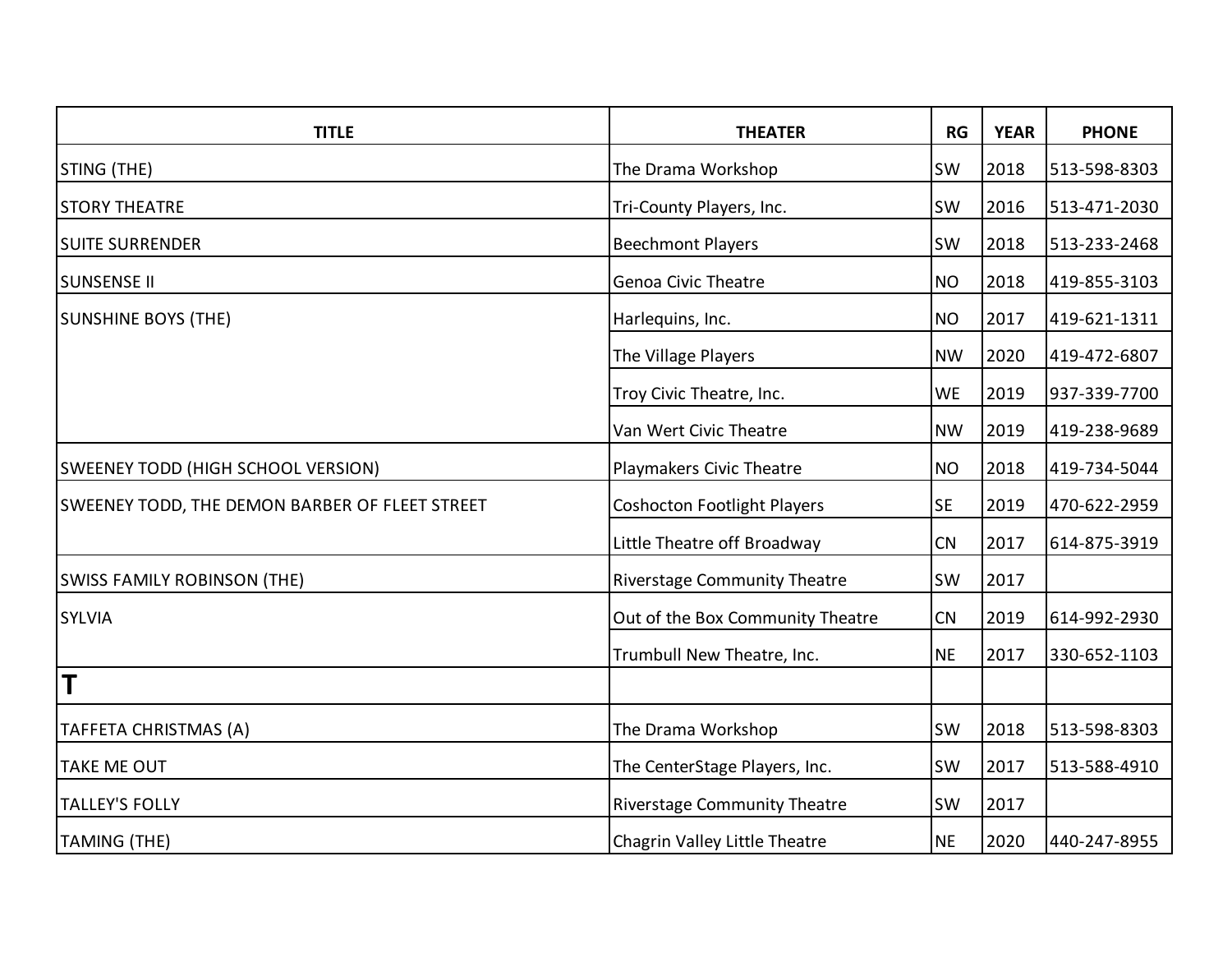| <b>TITLE</b>                                  | <b>THEATER</b>                       | <b>RG</b> | <b>YEAR</b> | <b>PHONE</b> |
|-----------------------------------------------|--------------------------------------|-----------|-------------|--------------|
| <b>TARTUFFE</b>                               | Western Reserve Playhouse            | <b>NE</b> | 2019        | 330-620-7314 |
|                                               | <b>XACT</b>                          | <b>WE</b> | 2019        |              |
| <b>TARZAN</b>                                 | <b>Worthington Community Theatre</b> | CN        | 2019        |              |
| THINGS MY MOTHER TAUGHT ME                    | <b>Brookville Community Theatre</b>  | <b>WE</b> | 2016        | 937-833-6790 |
|                                               | Sock & Buskin Players                | <b>WE</b> | 2018        |              |
|                                               | The Village Players                  | <b>NW</b> | 2019        | 419-472-6807 |
|                                               | Troy Civic Theatre, Inc.             | <b>WE</b> | 2017        | 937-339-7700 |
| <b>THIS RANDOM WORLD</b>                      | Dayton Playhouse, Inc.               | <b>WE</b> | 2019        | 937-424-8477 |
| <b>THOROUGHLY MODERN MILLIE</b>               | Little Theatre of Tuscarawas County  | EA        | 2019        | 330-343-4012 |
| THOSE CRAZY LADIES IN THE HOUSE ON THE CORNER | Zanesville Community Theatre         | EA        | 2018        | 740-455-6487 |
| <b>THREE BAGS FULL</b>                        | Mariemont Players, Inc.              | <b>SW</b> | 2019        | 513-684-1236 |
| <b>THREE TALL WOMEN</b>                       | Zanesville Community Theatre         | EA        | 2017        | 740-455-6487 |
|                                               | Zanesville Community Theatre         | EA        | 2018        | 740-455-6487 |
| <b>THUMBS</b>                                 | Hudson Players Guild, Inc.           | <b>NE</b> | 2017        | 330-655-8522 |
| TIL DEATH DO US PART                          | Trumbull New Theatre, Inc.           | <b>NE</b> | 2019        | 330-652-1103 |
| <b>TIME STANDS STILL</b>                      | Stagecrafters, Inc.                  | <b>SW</b> | 2016        | 513-238-7769 |
| TIN WOMAN (THE)                               | <b>Stow Players</b>                  | <b>NE</b> | 2019        | 234-206-0128 |
| <b>TITANIC</b>                                | <b>Ritz Players</b>                  | <b>NO</b> | 2019        | 419-448-8544 |
| <b>TITLE OF SHOW</b>                          | <b>Cutting Edge Theatre Company</b>  | <b>NW</b> | 2020        | 419-704-6184 |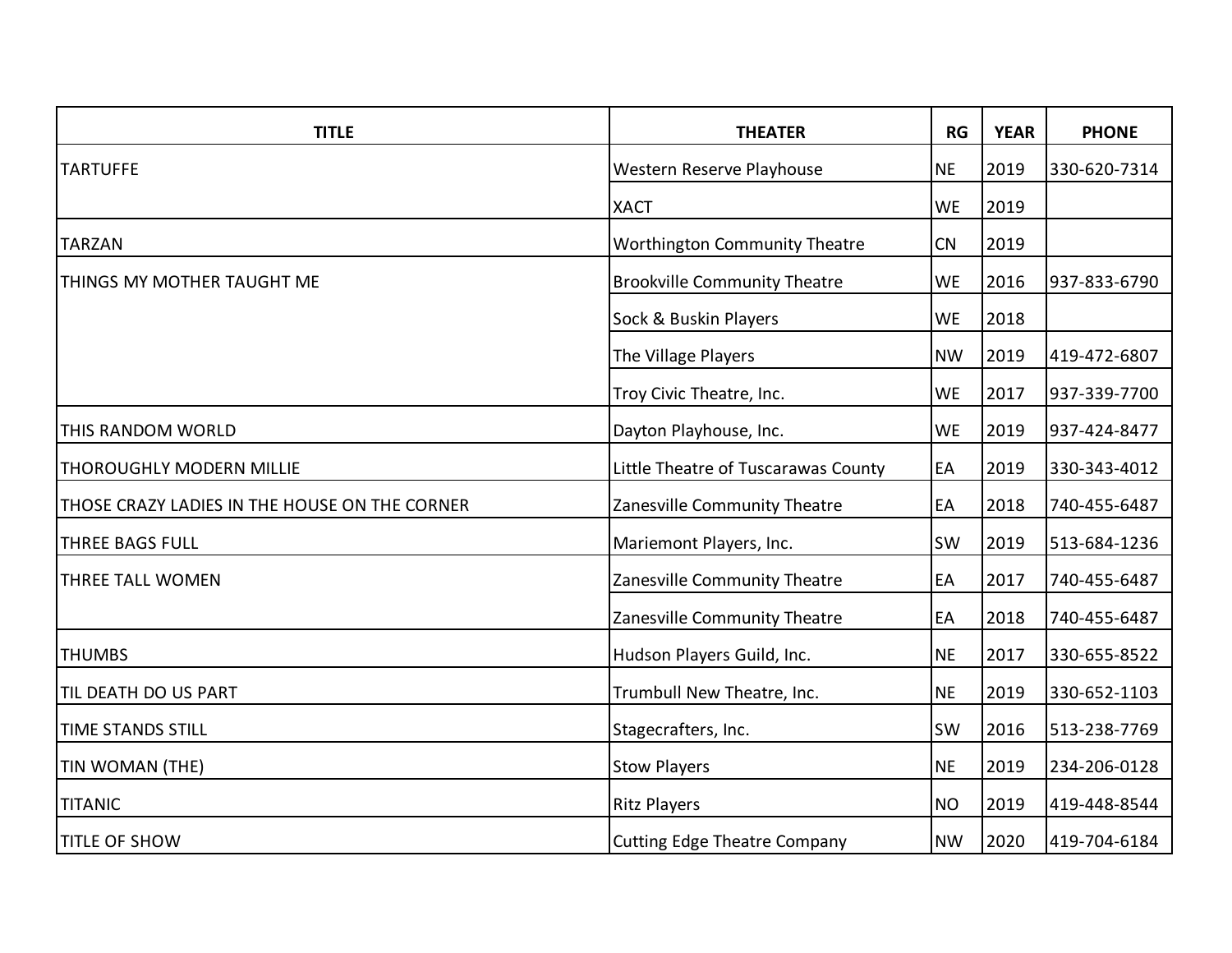| <b>TITLE</b>                                  | <b>THEATER</b>                   | <b>RG</b> | <b>YEAR</b> | <b>PHONE</b> |
|-----------------------------------------------|----------------------------------|-----------|-------------|--------------|
| TO GILLIAN ON HER 37TH BIRTHDAY               | The CenterStage Players, Inc.    | SW        | 2018        | 513-588-4910 |
| TO KILL A MOCKINGBIRD                         | Dayton Playhouse, Inc.           | <b>WE</b> | 2019        | 937-424-8477 |
| <b>TOMFOOLERY</b>                             | Tri-County Players, Inc.         | <b>SW</b> | 2017        | 513-471-2030 |
| <b>TOMORROW MORNING</b>                       | Western Reserve Playhouse        | <b>NE</b> | 2018        | 330-620-7314 |
| <b>TOXIC AVENGER (THE)</b>                    | Sunset Players, Inc.             | <b>SW</b> | 2017        | 513-310-0100 |
| <b>TREVOR</b>                                 | Curtain Players, Inc.            | CN        | 2017        | 614-360-1000 |
| TRIAL OF THE BIG BAD WOLF (THE)               | Sunset Players, Inc.             | <b>SW</b> | 2018        | 513-310-0100 |
| <b>TRIBES</b>                                 | The CenterStage Players, Inc.    | <b>SW</b> | 2018        | 513-588-4910 |
| TRIP TO BOUNTIFUL (THE)                       | Curtain Players, Inc.            | CN        | 2018        | 614-360-1000 |
| TRUMBO: RED, WHITE AND BLACKLISTED            | <b>Fremont Community Theatre</b> | <b>NO</b> | 2018        | 419-332-0775 |
| <b>TUCK EVERLASTING</b>                       | <b>Carnation City Players</b>    | EA        | 2018        | 330-821-8712 |
| <b>TUNA CHRISTMAS (A)</b>                     | Mason Community Players, Inc.    | SW        | 2017        | 513-398-7804 |
|                                               | Potter Players                   | EA        | 2017        | 330-853-4008 |
| <b>TUNA DOES VEGAS</b>                        | Mason Community Players, Inc.    | SW        | 2019        | 513-398-7804 |
| <b>TURN OF THE SCREW (THE)</b>                | Chagrin Valley Little Theatre    | <b>NE</b> | 2020        | 440-247-8955 |
|                                               | Village Players of Ft. Thomas    | SW        | 2019        | 859-392-0500 |
| <b>TWELFTH NIGHT</b>                          | <b>XACT</b>                      | <b>WE</b> | 2019        |              |
| U                                             |                                  |           |             |              |
| UNAVOIDABLE DISAPPEARANCE OF TOM DURNIN (THE) | Dayton Theatre Guild             | <b>WE</b> | 2017        | 937-278-5993 |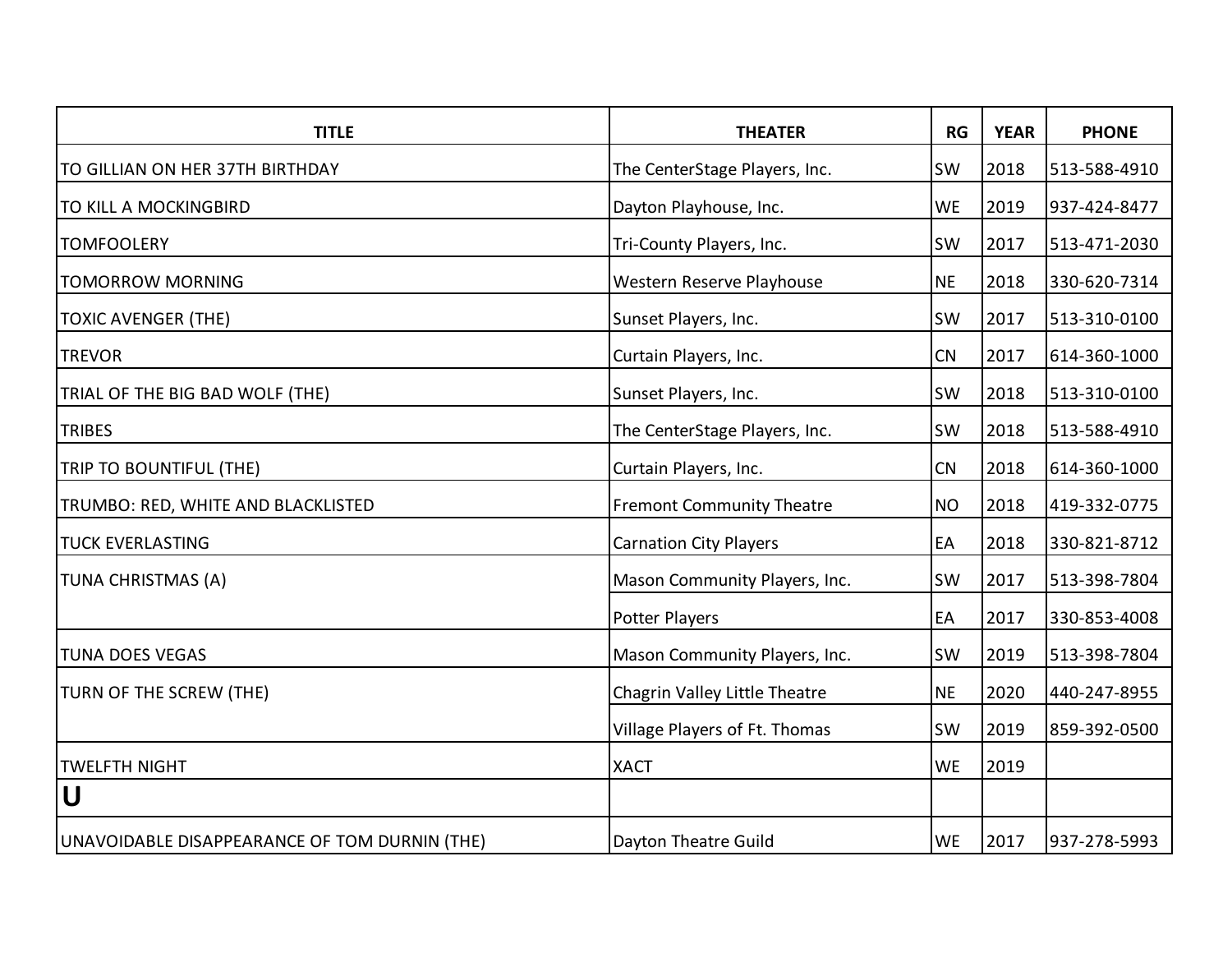| <b>TITLE</b>                                     | <b>THEATER</b>                      | RG        | <b>YEAR</b> | <b>PHONE</b> |
|--------------------------------------------------|-------------------------------------|-----------|-------------|--------------|
| UNDENIABLE SOUND OF RIGHT NOW (THE)              | The Village Players                 | <b>NW</b> | 2019        | 419-472-6807 |
| <b>UNNECESSARY FARCE</b>                         | The Drama Workshop                  | <b>SW</b> | 2016        | 513-598-8303 |
| UNVARNISHED TRUTH (THE)                          | Village Players of Ft. Thomas       | <b>SW</b> | 2017        | 859-392-0500 |
| <b>URINETOWN</b>                                 | Footlighters, Inc.                  | <b>SW</b> | 2018        | 859-652-3849 |
| IV                                               |                                     |           |             |              |
| VAGINA MONOLOGUES (THE)                          | Harlequins, Inc.                    | <b>NO</b> | 2019        | 419-621-1311 |
| <b>VANISHING HITCHCOCK</b>                       | Roundtown Players                   | <b>SE</b> | 2018        | 740-474-5856 |
| <b>VANITIES</b>                                  | <b>Fairfield Footlighters</b>       | <b>SW</b> | 2017        | 513-867-5348 |
|                                                  | Stagecrafters, Inc.                 | <b>SW</b> | 2016        | 513-238-7769 |
| <b>VANYA &amp; SONIA &amp; MASHA &amp; SPIKE</b> | The CenterStage Players, Inc.       | SW        | 2019        | 513-588-4910 |
|                                                  | The Village Players                 | <b>NW</b> | 2017        | 419-472-6807 |
| VELVETEEN RABBIT (THE)                           | <b>Broadview Heights Spotlights</b> | <b>NE</b> | 2019        | 440-526-4404 |
|                                                  | <b>Stow Players</b>                 | <b>NE</b> | 2017        | 234-206-0128 |
| <b>VENUS IN FUR</b>                              | Twin Masks Performing Arts Center   | <b>NE</b> | 2020        | 330-888-3211 |
| <b>VINTAGE HITCHCOCK</b>                         | Medina County Show Biz Company      | <b>NE</b> | 2017        | 330-722-5776 |
| VISIT (THE)                                      | Mason Community Players, Inc.       | <b>SW</b> | 2019        | 513-398-7804 |
| W                                                |                                     |           |             |              |
| <b>WAIT UNTIL DARK</b>                           | Olde Towne Hall Theatre, Inc.       | <b>NO</b> | 2016        | 440-327-2909 |
| <b>WAKE THE DEAD</b>                             | Milford Theatre Guilde              | <b>SW</b> | 2017        | 513-575-9351 |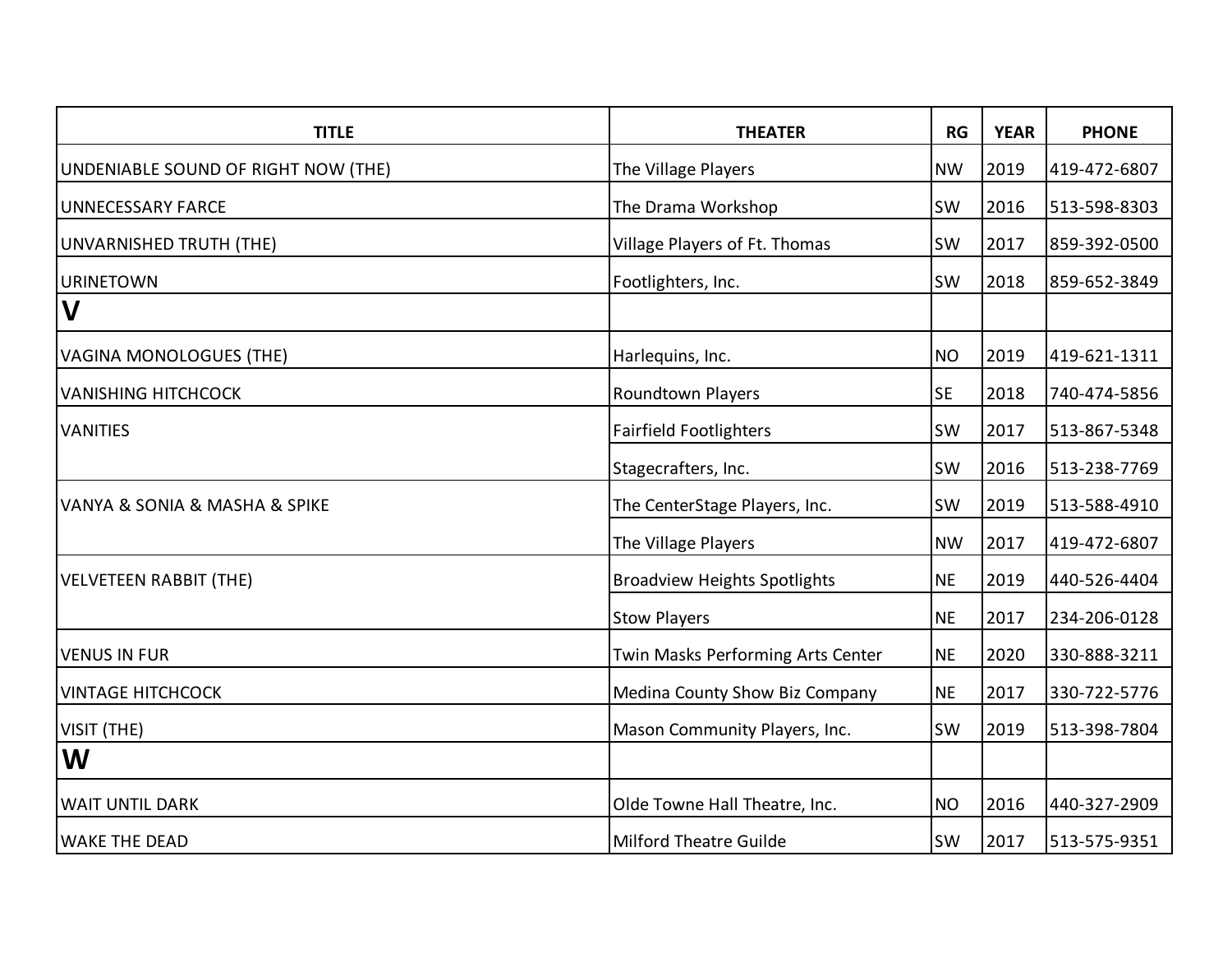| <b>TITLE</b>                                    | <b>THEATER</b>                        | <b>RG</b> | <b>YEAR</b> | <b>PHONE</b> |
|-------------------------------------------------|---------------------------------------|-----------|-------------|--------------|
| <b>WALTER CRONKITE IS DEAD</b>                  | The Village Players                   | <b>NW</b> | 2020        | 419-472-6807 |
| <b>WAR OF THE WORLDS (THE)</b>                  | Mid Ohio Valley Players               | <b>SE</b> | 2018        | 740-374-9434 |
| <b>WE WILL ROCK YOU</b>                         | <b>Fort Defiance Players</b>          | <b>NW</b> | 2019        | 419-782-7529 |
| <b>WEB OF MURDER</b>                            | <b>Coshocton Footlight Players</b>    | <b>SE</b> | 2017        | 470-622-2959 |
| <b>WEDDING SINGER (THE)</b>                     | Bellevue Society for the Arts         | <b>NO</b> | 2019        | 419-484-2787 |
|                                                 | <b>Greater Hamilton Civic Theatre</b> | <b>SW</b> | 2018        | 513-737-7529 |
|                                                 | Roundtown Players                     | <b>SE</b> | 2019        | 740-474-5856 |
|                                                 | Sunset Players, Inc.                  | <b>SW</b> | 2016        | 513-310-0100 |
| <b>WEIRD ROMANCE</b>                            | <b>Broadview Heights Spotlights</b>   | <b>NE</b> | 2017        | 440-526-4404 |
| <b>WENDY DARLING</b>                            | Curtain Players, Inc.                 | CN        | 2018        | 614-360-1000 |
| <b>WEST SIDE STORY</b>                          | Loveland Stage Company                | SW        | 2016        | 513-443-4572 |
| <b>WEST SIDE STORY (SCHOOL EDITION)</b>         | <b>Toledo Repertoire Theatre</b>      | <b>NW</b> | 2019        | 419-243-9277 |
| WHAT THE BELLHOP SAW                            | <b>Riverstage Community Theatre</b>   | SW        | 2018        |              |
| <b>WHEN WE WERE MARRIED</b>                     | <b>Beechmont Players</b>              | SW        | 2018        | 513-233-2468 |
| WHERE THERE'S A WILL, THERE'S A WAY             | <b>Riverby Theatre Guild</b>          | <b>SE</b> | 2019        |              |
| <b>WHITE CHRISTMAS</b>                          | <b>Chillicothe Civic Theatre</b>      | <b>SE</b> | 2017        | 855-723-3768 |
|                                                 | Loveland Stage Company                | <b>SW</b> | 2016        | 513-443-4572 |
| WHITE SHEEP OF THE FAMILY (THE)                 | Trumbull New Theatre, Inc.            | <b>NE</b> | 2019        | 330-652-1103 |
| WHO AM I THIS TIME AND OTHER CUNUNDRUMS OF LOVE | Mariemont Players, Inc.               | SW        | 2016        | 513-684-1236 |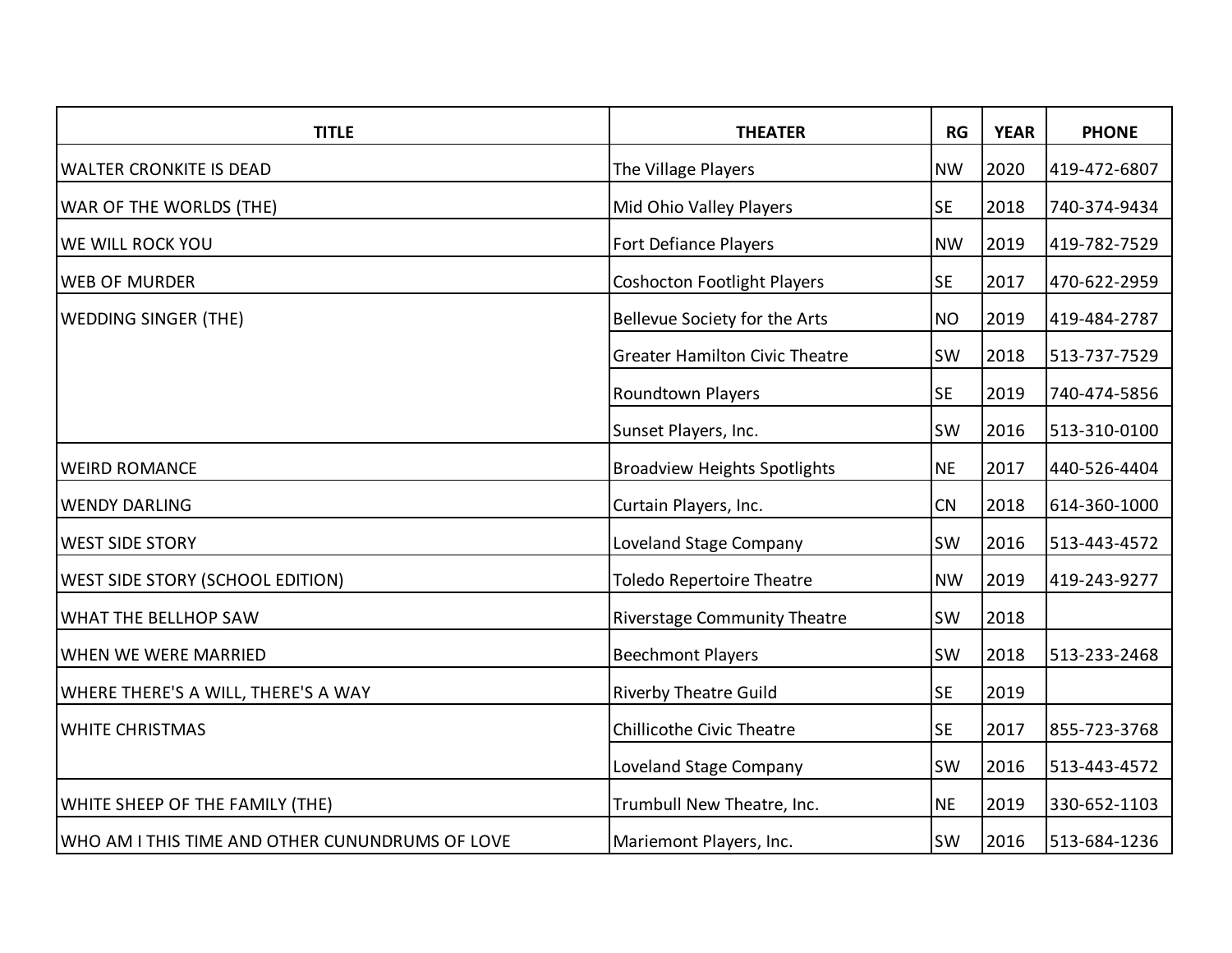| <b>TITLE</b>                          | <b>THEATER</b>                      | RG        | <b>YEAR</b> | <b>PHONE</b> |
|---------------------------------------|-------------------------------------|-----------|-------------|--------------|
| <b>WHO'S AFRAID OF VIRGINIA WOOLF</b> | Curtain Players, Inc.               | CN        | 2018        | 614-360-1000 |
|                                       | The CenterStage Players, Inc.       | <b>SW</b> | 2016        | 513-588-4910 |
|                                       | Western Reserve Playhouse           | <b>NE</b> | 2019        | 330-620-7314 |
| <b>WHO'S TOMMY (THE)</b>              | <b>Broadview Heights Spotlights</b> | <b>NE</b> | 2019        | 440-526-4404 |
| <b>WIDDERSHINS</b>                    | Mariemont Players, Inc.             | <b>SW</b> | 2018        | 513-684-1236 |
| <b>WILL ROGERS, A LIFE IN REVUE</b>   | Loveland Stage Company              | <b>SW</b> | 2016        | 513-443-4572 |
| <b>WILLY WONKA</b>                    | <b>Twinsburg Community Theatre</b>  | <b>NE</b> | 2018        | 330-963-8722 |
|                                       | <b>Chillicothe Civic Theatre</b>    | <b>SE</b> | 2018        | 855-723-3768 |
| <b>WILLY WONKA JR.</b>                | <b>Coshocton Footlight Players</b>  | <b>SE</b> | 2018        | 470-622-2959 |
|                                       | Loveland Stage Company              | <b>SW</b> | 2017        | 513-443-4572 |
| <b>WISDOM OF EVE (THE)</b>            | Mariemont Players, Inc.             | <b>SW</b> | 2017        | 513-684-1236 |
| <b>WITHOUT A CLUE</b>                 | Olde Towne Hall Theatre, Inc.       | <b>NO</b> | 2017        | 440-327-2909 |
| WIZ (THE)                             | <b>3B Productions</b>               | <b>NW</b> | 2017        | 419-360-5639 |
| <b>WIZARD OF OZ (THE)</b>             | <b>Beechmont Players</b>            | <b>SW</b> | 2016        | 513-233-2468 |
|                                       | <b>Brookville Community Theatre</b> | <b>WE</b> | 2019        | 937-833-6790 |
|                                       | <b>Chillicothe Civic Theatre</b>    | <b>SE</b> | 2017        | 855-723-3768 |
|                                       | Mason Community Players, Inc.       | <b>SW</b> | 2017        | 513-398-7804 |
|                                       | Maumee Valley Civic Theater         | <b>NW</b> | 2018        | 844-622-2787 |
|                                       | <b>Oregon Community Theatre</b>     | <b>NW</b> | 2017        | 419-691-1398 |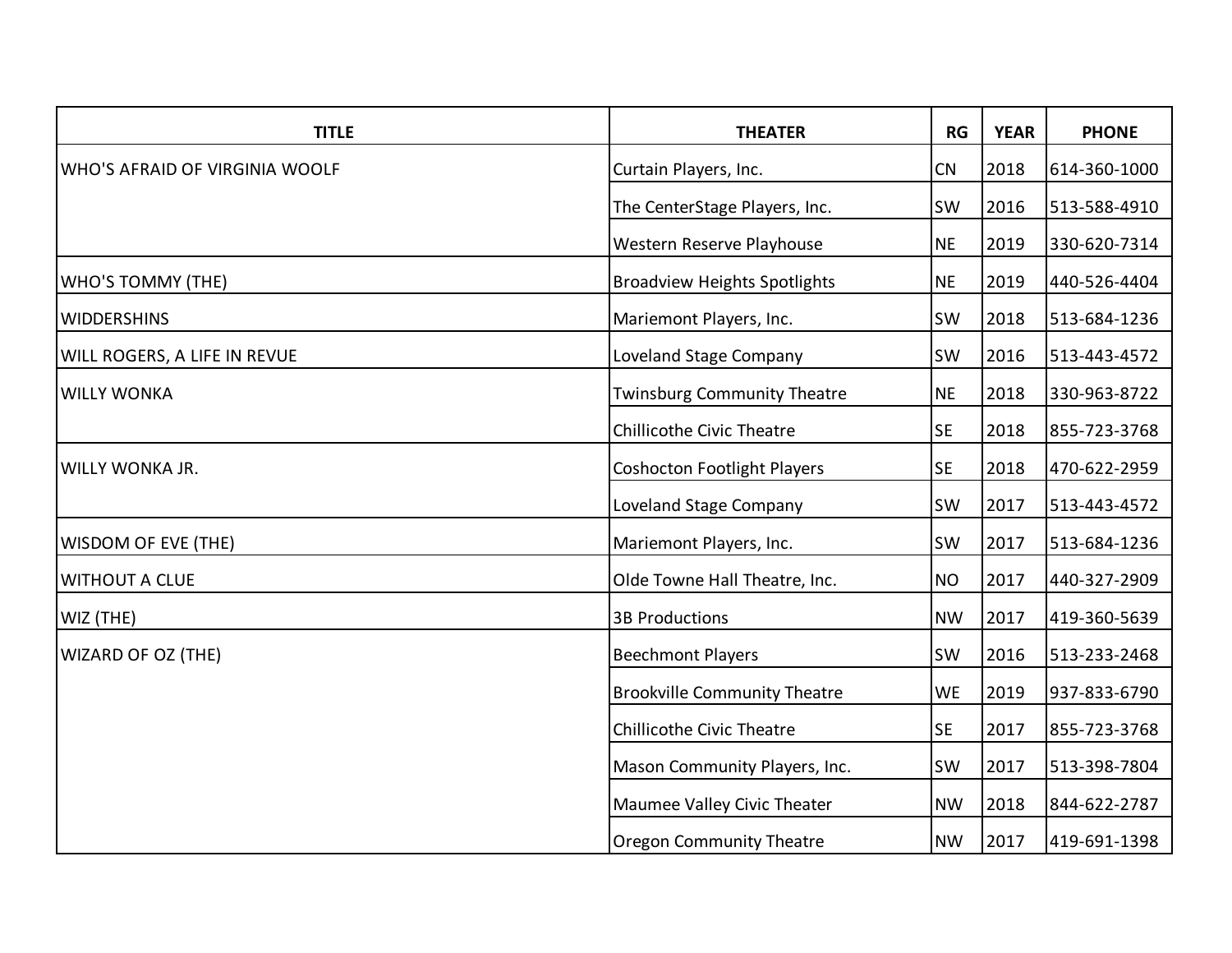| <b>TITLE</b>                          | <b>THEATER</b>                     | RG        | <b>YEAR</b> | <b>PHONE</b> |
|---------------------------------------|------------------------------------|-----------|-------------|--------------|
| <b>WIZARD OF OZ (THE)</b>             | <b>Twinsburg Community Theatre</b> | <b>NE</b> | 2018        | 330-963-8722 |
|                                       | Zane Trace Players                 | EA        | 2017        | 740-453-8481 |
| <b>WIZARD OF OZ (THE) (YOUTH)</b>     | <b>Coshocton Footlight Players</b> | <b>SE</b> | 2017        | 470-622-2959 |
| <b>WOMEN IN JEOPARDY</b>              | Chagrin Valley Little Theatre      | <b>NE</b> | 2020        | 440-247-8955 |
| <b>WOMEN PLAYING HAMLET</b>           | Village Players of Ft. Thomas      | <b>SW</b> | 2019        | 859-392-0500 |
| <b>WONDER OF THE WORLD</b>            | Dayton Theatre Guild               | <b>WE</b> | 2017        | 937-278-5993 |
| <b>WORKING</b>                        | The Drama Workshop                 | <b>SW</b> | 2019        | 513-598-8303 |
| $\mathbf{X}$                          |                                    |           |             |              |
| Y                                     |                                    |           |             |              |
| <b>YANKEE TAVERN</b>                  | Troy Civic Theatre, Inc.           | <b>WE</b> | 2018        | 937-339-7700 |
| YEAR WITH FROG AND TOAD (A)           | <b>Acting Up</b>                   | <b>SW</b> | 2019        | 513-331-9150 |
| YES, VIRGINIA, THERE IS A SANTA CLAUS | Portsmouth Little Theatre          | <b>SE</b> | 2017        | 740-353-7034 |
|                                       | The CenterStage Players, Inc.      | <b>SW</b> | 2016        | 513-588-4910 |
| YOU CAN'T TAKE IT WITH YOU            | Curtain Players, Inc.              | <b>CN</b> | 2016        | 614-360-1000 |
|                                       | Little Theatre off Broadway        | CN        | 2020        | 614-875-3919 |
| YOUNG FRANKENSTEIN                    | Chagrin Valley Little Theatre      | <b>NE</b> | 2019        | 440-247-8955 |
| YOU'RE A GOOD MAN, CHARLIE BROWN      | <b>Actors Guild of Parkersburg</b> | <b>SE</b> | 2018        | 304-485-1300 |
|                                       | Theatre 8:15                       | <b>NE</b> | 2018        | 330-896-0339 |
|                                       | Van Wert Civic Theatre             | <b>NW</b> | 2018        | 419-238-9689 |